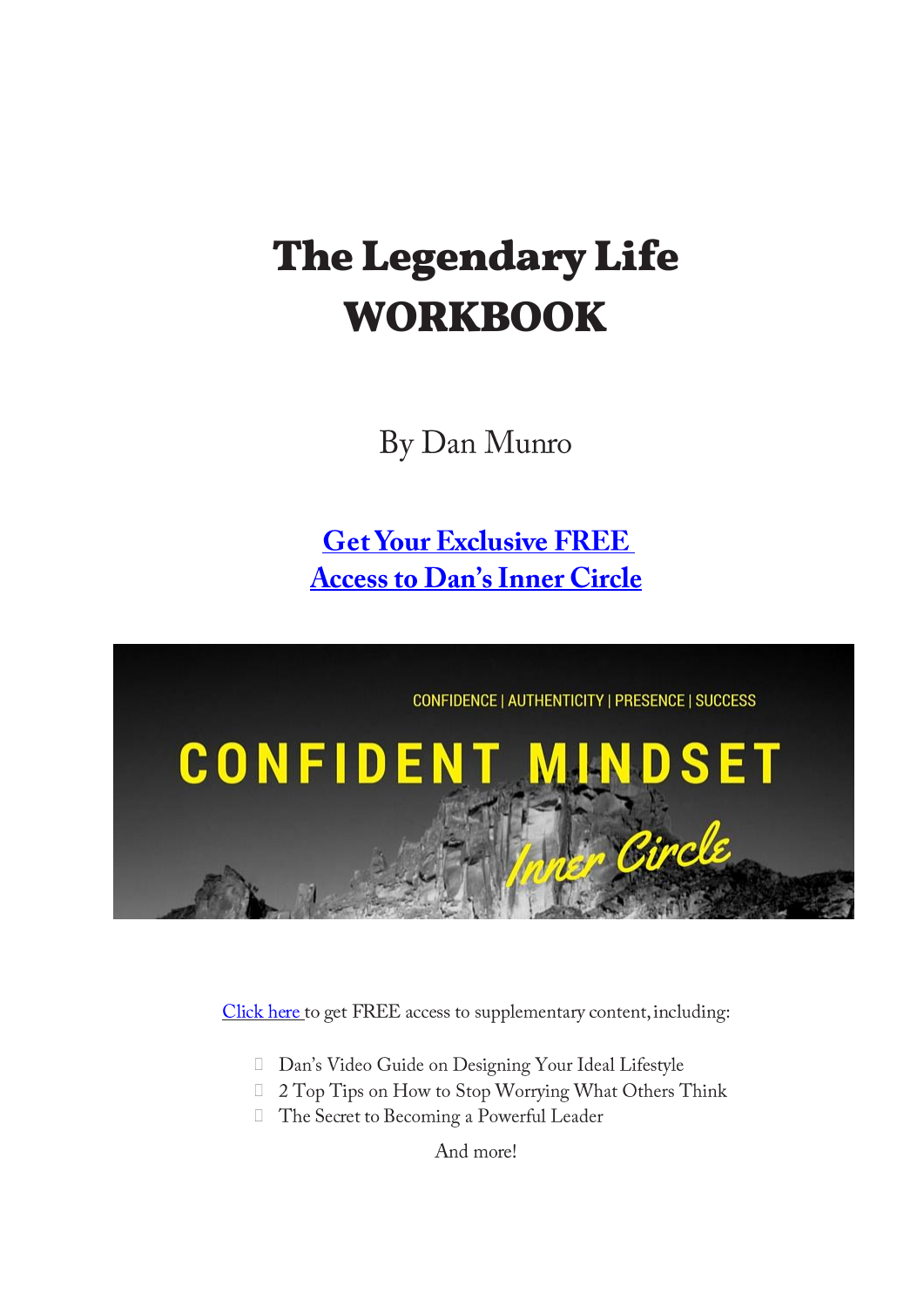# **Contents**

| Exercise: Converting trauma into inspiration                    | 3  |
|-----------------------------------------------------------------|----|
| Exercise: Challenging the status quo                            | 6  |
| The Cycle of Change                                             | 8  |
| Questions to ask before purchasing products or services         | 11 |
| Discovering your Ideal Lifestyle                                | 13 |
| Exercise: Overcoming limiting self-beliefs                      | 16 |
| Costs vs. Benefits Decision-Making model                        | 20 |
| <b>Exercise: General Goal setting</b>                           | 23 |
| Exercise: Detailed, Realistic and Measurable (DRM) goal setting | 24 |
| Your Weekly Schedule                                            | 27 |
| Your Master Plan                                                | 28 |
| How to build motivation: Desire, Courage and Resources model    | 31 |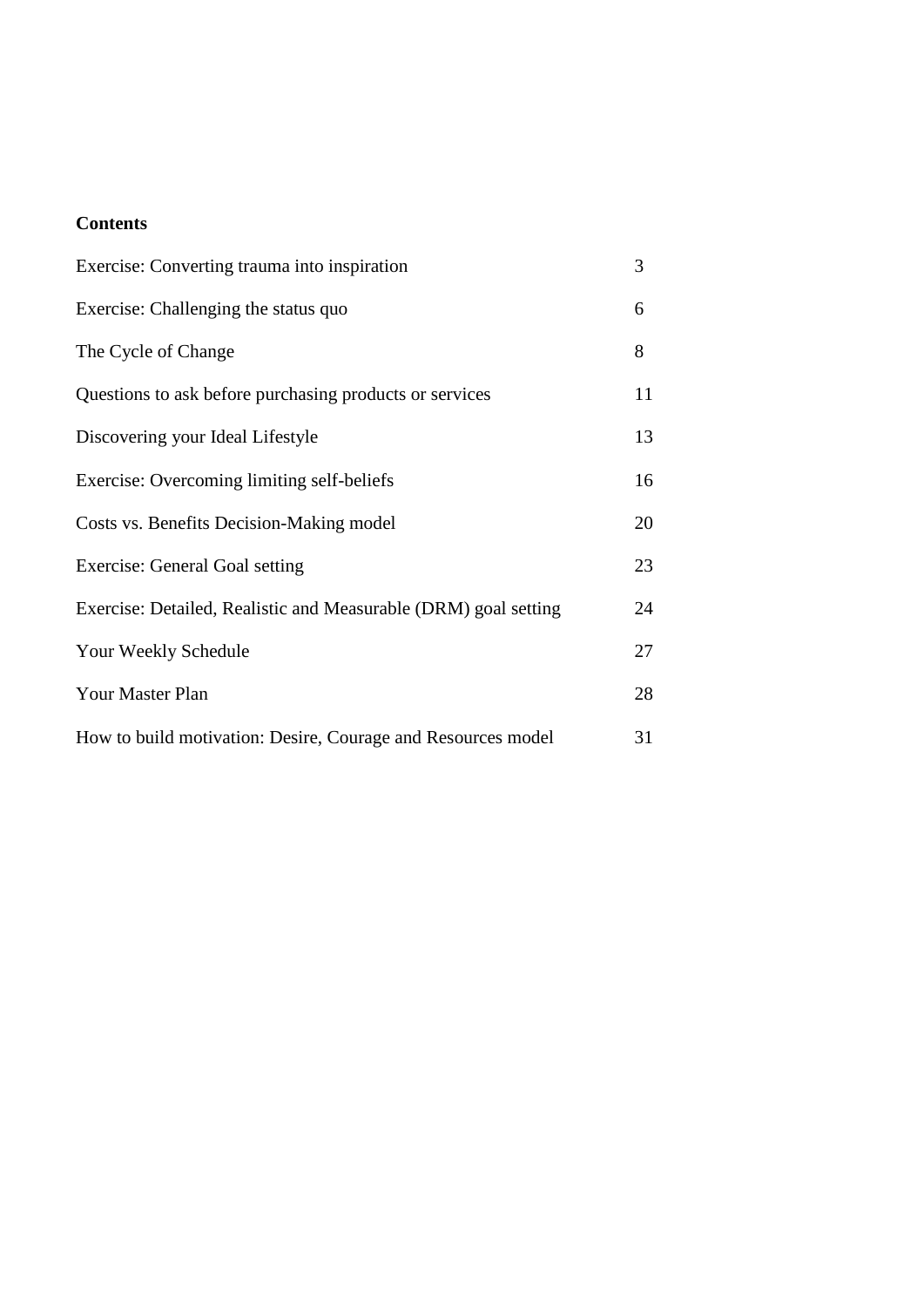## The Legendary Life **Exercise: Converting Trauma into Inspiration**

PART ONE: The Event as It Happened First, write out the traumatic event in simple terms: E.g., I was attacked by two strangers on my way home. They beat me up and stole my wallet.

Next, describe your thoughts during the event: E.g., What is happening? This hurts and everything is happening really fast. Will they kill me?

Describe the emotions you experienced during and shortly after the event: E.g., Fear and panicking, with shame and embarrassment afterward.

Now describe your behavior during and after the event: E.g., I curled up in a ball and took it, then limped home.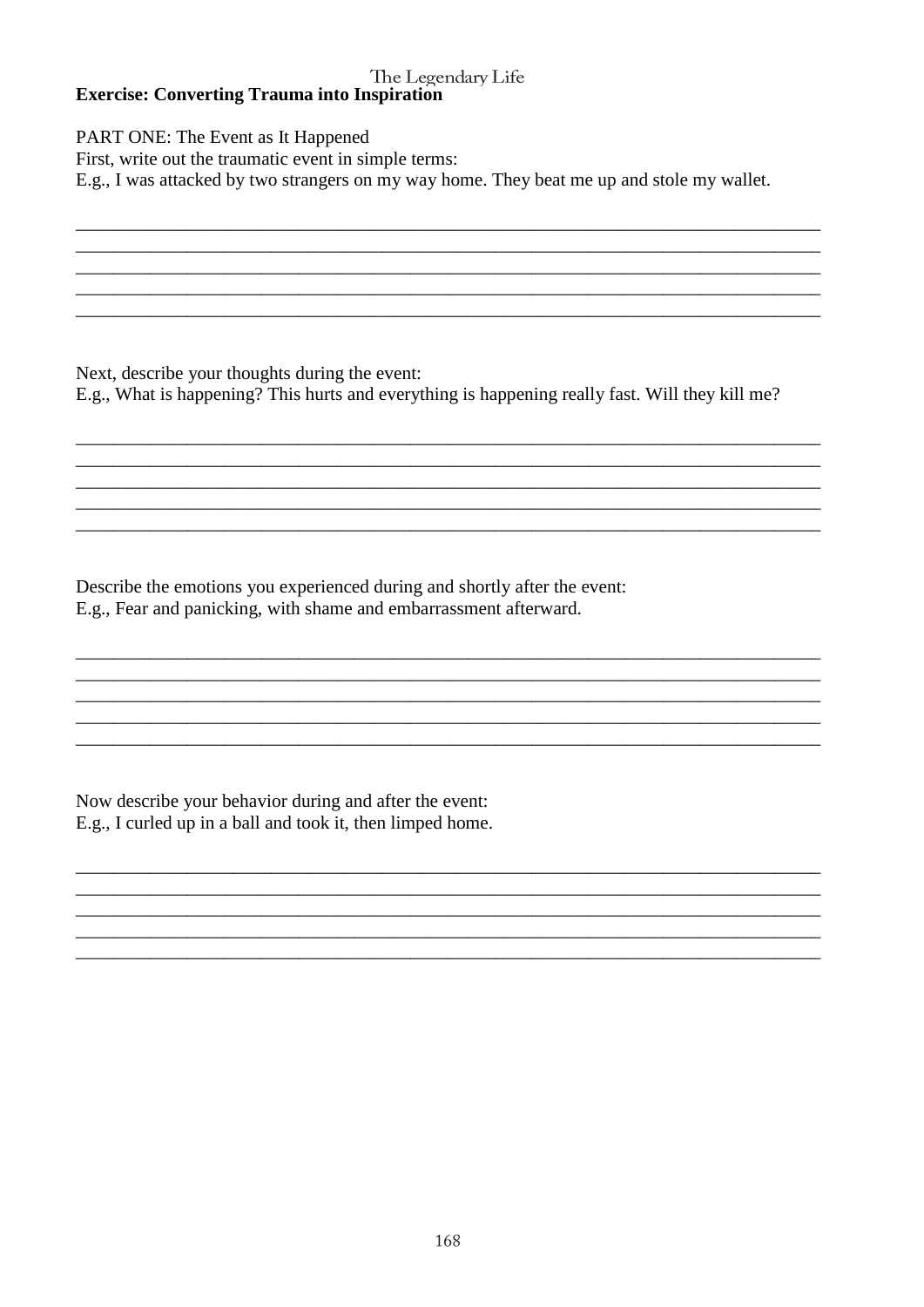## PART TWO: How I Wish the Event Had Happened

Now we will complete the thoughts, emotions, and behavior steps from Part One again. Only this time we'll describe them as though the event had happened differently. By this I mean, how do you wish it had happened?

\_\_\_\_\_\_\_\_\_\_\_\_\_\_\_\_\_\_\_\_\_\_\_\_\_\_\_\_\_\_\_\_\_\_\_\_\_\_\_\_\_\_\_\_\_\_\_\_\_\_\_\_\_\_\_\_\_\_\_\_\_\_\_\_\_\_\_\_\_\_\_\_\_\_\_\_\_\_\_\_ \_\_\_\_\_\_\_\_\_\_\_\_\_\_\_\_\_\_\_\_\_\_\_\_\_\_\_\_\_\_\_\_\_\_\_\_\_\_\_\_\_\_\_\_\_\_\_\_\_\_\_\_\_\_\_\_\_\_\_\_\_\_\_\_\_\_\_\_\_\_\_\_\_\_\_\_\_\_\_\_ \_\_\_\_\_\_\_\_\_\_\_\_\_\_\_\_\_\_\_\_\_\_\_\_\_\_\_\_\_\_\_\_\_\_\_\_\_\_\_\_\_\_\_\_\_\_\_\_\_\_\_\_\_\_\_\_\_\_\_\_\_\_\_\_\_\_\_\_\_\_\_\_\_\_\_\_\_\_\_\_ \_\_\_\_\_\_\_\_\_\_\_\_\_\_\_\_\_\_\_\_\_\_\_\_\_\_\_\_\_\_\_\_\_\_\_\_\_\_\_\_\_\_\_\_\_\_\_\_\_\_\_\_\_\_\_\_\_\_\_\_\_\_\_\_\_\_\_\_\_\_\_\_\_\_\_\_\_\_\_\_ \_\_\_\_\_\_\_\_\_\_\_\_\_\_\_\_\_\_\_\_\_\_\_\_\_\_\_\_\_\_\_\_\_\_\_\_\_\_\_\_\_\_\_\_\_\_\_\_\_\_\_\_\_\_\_\_\_\_\_\_\_\_\_\_\_\_\_\_\_\_\_\_\_\_\_\_\_\_\_\_

\_\_\_\_\_\_\_\_\_\_\_\_\_\_\_\_\_\_\_\_\_\_\_\_\_\_\_\_\_\_\_\_\_\_\_\_\_\_\_\_\_\_\_\_\_\_\_\_\_\_\_\_\_\_\_\_\_\_\_\_\_\_\_\_\_\_\_\_\_\_\_\_\_\_\_\_\_\_\_\_ \_\_\_\_\_\_\_\_\_\_\_\_\_\_\_\_\_\_\_\_\_\_\_\_\_\_\_\_\_\_\_\_\_\_\_\_\_\_\_\_\_\_\_\_\_\_\_\_\_\_\_\_\_\_\_\_\_\_\_\_\_\_\_\_\_\_\_\_\_\_\_\_\_\_\_\_\_\_\_\_ \_\_\_\_\_\_\_\_\_\_\_\_\_\_\_\_\_\_\_\_\_\_\_\_\_\_\_\_\_\_\_\_\_\_\_\_\_\_\_\_\_\_\_\_\_\_\_\_\_\_\_\_\_\_\_\_\_\_\_\_\_\_\_\_\_\_\_\_\_\_\_\_\_\_\_\_\_\_\_\_ \_\_\_\_\_\_\_\_\_\_\_\_\_\_\_\_\_\_\_\_\_\_\_\_\_\_\_\_\_\_\_\_\_\_\_\_\_\_\_\_\_\_\_\_\_\_\_\_\_\_\_\_\_\_\_\_\_\_\_\_\_\_\_\_\_\_\_\_\_\_\_\_\_\_\_\_\_\_\_\_ \_\_\_\_\_\_\_\_\_\_\_\_\_\_\_\_\_\_\_\_\_\_\_\_\_\_\_\_\_\_\_\_\_\_\_\_\_\_\_\_\_\_\_\_\_\_\_\_\_\_\_\_\_\_\_\_\_\_\_\_\_\_\_\_\_\_\_\_\_\_\_\_\_\_\_\_\_\_\_\_

\_\_\_\_\_\_\_\_\_\_\_\_\_\_\_\_\_\_\_\_\_\_\_\_\_\_\_\_\_\_\_\_\_\_\_\_\_\_\_\_\_\_\_\_\_\_\_\_\_\_\_\_\_\_\_\_\_\_\_\_\_\_\_\_\_\_\_\_\_\_\_\_\_\_\_\_\_\_\_\_ \_\_\_\_\_\_\_\_\_\_\_\_\_\_\_\_\_\_\_\_\_\_\_\_\_\_\_\_\_\_\_\_\_\_\_\_\_\_\_\_\_\_\_\_\_\_\_\_\_\_\_\_\_\_\_\_\_\_\_\_\_\_\_\_\_\_\_\_\_\_\_\_\_\_\_\_\_\_\_\_

\_\_\_\_\_\_\_\_\_\_\_\_\_\_\_\_\_\_\_\_\_\_\_\_\_\_\_\_\_\_\_\_\_\_\_\_\_\_\_\_\_\_\_\_\_\_\_\_\_\_\_\_\_\_\_\_\_\_\_\_\_\_\_\_\_\_\_\_\_\_\_\_\_\_\_\_\_\_\_\_ \_\_\_\_\_\_\_\_\_\_\_\_\_\_\_\_\_\_\_\_\_\_\_\_\_\_\_\_\_\_\_\_\_\_\_\_\_\_\_\_\_\_\_\_\_\_\_\_\_\_\_\_\_\_\_\_\_\_\_\_\_\_\_\_\_\_\_\_\_\_\_\_\_\_\_\_\_\_\_\_

\_\_\_\_\_\_\_\_\_\_\_\_\_\_\_\_\_\_\_\_\_\_\_\_\_\_\_\_\_\_\_\_\_\_\_\_\_\_\_\_\_\_\_\_\_\_\_\_\_\_\_\_\_\_\_\_\_\_\_\_\_\_\_\_\_\_\_\_\_\_\_\_\_\_\_\_\_\_\_\_ \_\_\_\_\_\_\_\_\_\_\_\_\_\_\_\_\_\_\_\_\_\_\_\_\_\_\_\_\_\_\_\_\_\_\_\_\_\_\_\_\_\_\_\_\_\_\_\_\_\_\_\_\_\_\_\_\_\_\_\_\_\_\_\_\_\_\_\_\_\_\_\_\_\_\_\_\_\_\_\_ \_\_\_\_\_\_\_\_\_\_\_\_\_\_\_\_\_\_\_\_\_\_\_\_\_\_\_\_\_\_\_\_\_\_\_\_\_\_\_\_\_\_\_\_\_\_\_\_\_\_\_\_\_\_\_\_\_\_\_\_\_\_\_\_\_\_\_\_\_\_\_\_\_\_\_\_\_\_\_\_ \_\_\_\_\_\_\_\_\_\_\_\_\_\_\_\_\_\_\_\_\_\_\_\_\_\_\_\_\_\_\_\_\_\_\_\_\_\_\_\_\_\_\_\_\_\_\_\_\_\_\_\_\_\_\_\_\_\_\_\_\_\_\_\_\_\_\_\_\_\_\_\_\_\_\_\_\_\_\_\_ \_\_\_\_\_\_\_\_\_\_\_\_\_\_\_\_\_\_\_\_\_\_\_\_\_\_\_\_\_\_\_\_\_\_\_\_\_\_\_\_\_\_\_\_\_\_\_\_\_\_\_\_\_\_\_\_\_\_\_\_\_\_\_\_\_\_\_\_\_\_\_\_\_\_\_\_\_\_\_\_

E.g., Two guys attacked me, but I defended myself with martial arts and they ran away crying.

Thoughts:

E.g., I can handle these two guys. I am skilled in self-defense.

Emotions: E.g., Calm, confident and in control.

Behavior:

E.g., I successfully used martial arts to defend myself and scare off the attackers.

As you can see from this example, the inspiration comes from your view of your ideal self, which is covered in much more detail later in this book. For now, I am pointing out that by imagining a traumatic event going the way you wish it had gone, the clues emerge as to how you can turn this tragedy into an inspiration to improve your life.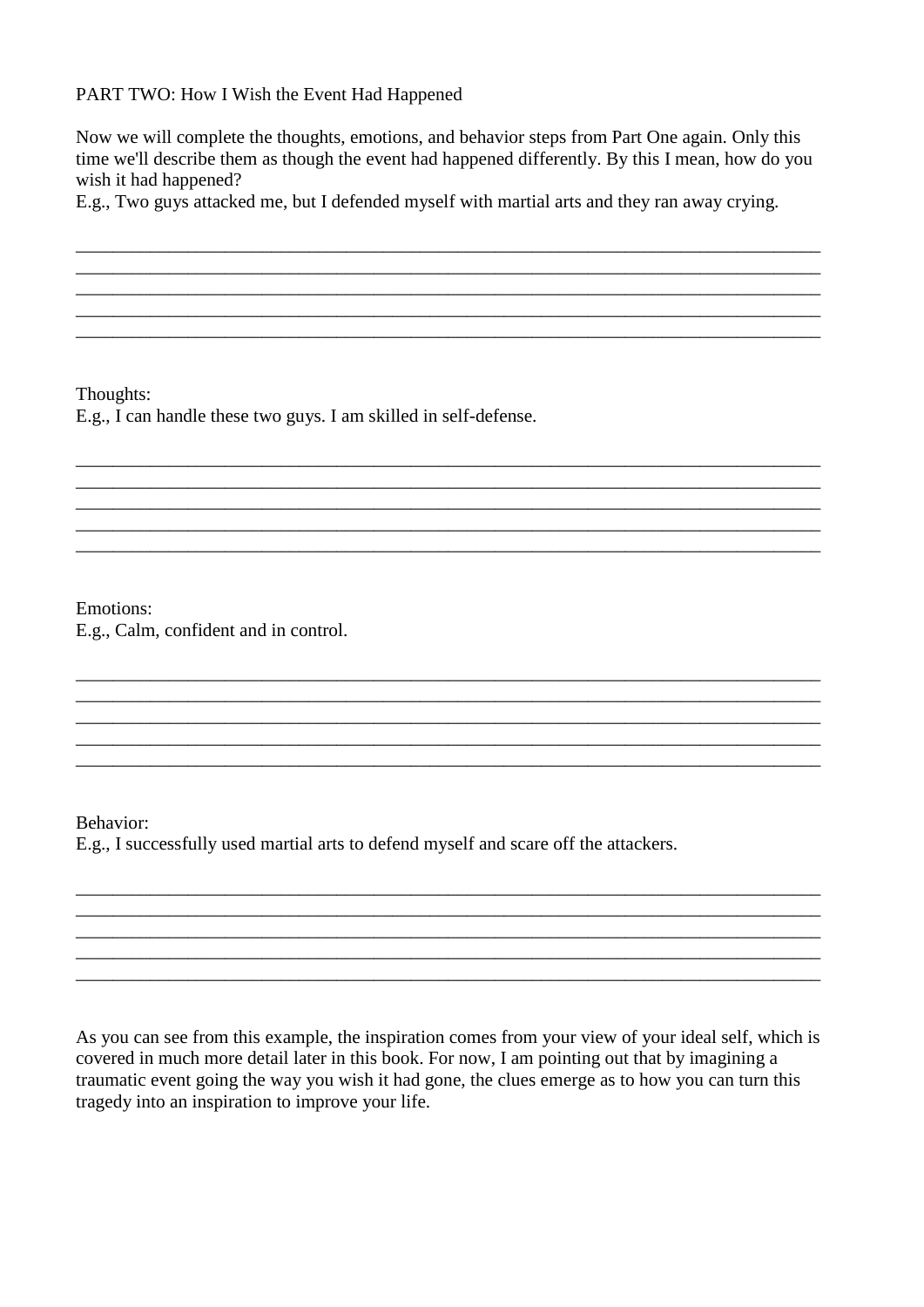#### The Legendary Life PART THREE: Figuring Out the Possible Solutions

So once you have identified how you wish it had gone differently, answer these questions in relation to what you wrote in Part Two:

How could I achieve those thoughts?

E.g., I could gain experience in managing situations like this by being exposed to safe combattraining situations.

\_\_\_\_\_\_\_\_\_\_\_\_\_\_\_\_\_\_\_\_\_\_\_\_\_\_\_\_\_\_\_\_\_\_\_\_\_\_\_\_\_\_\_\_\_\_\_\_\_\_\_\_\_\_\_\_\_\_\_\_\_\_\_\_\_\_\_\_\_\_\_\_\_\_\_\_\_\_\_\_ \_\_\_\_\_\_\_\_\_\_\_\_\_\_\_\_\_\_\_\_\_\_\_\_\_\_\_\_\_\_\_\_\_\_\_\_\_\_\_\_\_\_\_\_\_\_\_\_\_\_\_\_\_\_\_\_\_\_\_\_\_\_\_\_\_\_\_\_\_\_\_\_\_\_\_\_\_\_\_\_

\_\_\_\_\_\_\_\_\_\_\_\_\_\_\_\_\_\_\_\_\_\_\_\_\_\_\_\_\_\_\_\_\_\_\_\_\_\_\_\_\_\_\_\_\_\_\_\_\_\_\_\_\_\_\_\_\_\_\_\_\_\_\_\_\_\_\_\_\_\_\_\_\_\_\_\_\_\_\_\_ \_\_\_\_\_\_\_\_\_\_\_\_\_\_\_\_\_\_\_\_\_\_\_\_\_\_\_\_\_\_\_\_\_\_\_\_\_\_\_\_\_\_\_\_\_\_\_\_\_\_\_\_\_\_\_\_\_\_\_\_\_\_\_\_\_\_\_\_\_\_\_\_\_\_\_\_\_\_\_\_

\_\_\_\_\_\_\_\_\_\_\_\_\_\_\_\_\_\_\_\_\_\_\_\_\_\_\_\_\_\_\_\_\_\_\_\_\_\_\_\_\_\_\_\_\_\_\_\_\_\_\_\_\_\_\_\_\_\_\_\_\_\_\_\_\_\_\_\_\_\_\_\_\_\_\_\_\_\_\_\_ \_\_\_\_\_\_\_\_\_\_\_\_\_\_\_\_\_\_\_\_\_\_\_\_\_\_\_\_\_\_\_\_\_\_\_\_\_\_\_\_\_\_\_\_\_\_\_\_\_\_\_\_\_\_\_\_\_\_\_\_\_\_\_\_\_\_\_\_\_\_\_\_\_\_\_\_\_\_\_\_

\_\_\_\_\_\_\_\_\_\_\_\_\_\_\_\_\_\_\_\_\_\_\_\_\_\_\_\_\_\_\_\_\_\_\_\_\_\_\_\_\_\_\_\_\_\_\_\_\_\_\_\_\_\_\_\_\_\_\_\_\_\_\_\_\_\_\_\_\_\_\_\_\_\_\_\_\_\_\_\_

\_\_\_\_\_\_\_\_\_\_\_\_\_\_\_\_\_\_\_\_\_\_\_\_\_\_\_\_\_\_\_\_\_\_\_\_\_\_\_\_\_\_\_\_\_\_\_\_\_\_\_\_\_\_\_\_\_\_\_\_\_\_\_\_\_\_\_\_\_\_\_\_\_\_\_\_\_\_\_\_ \_\_\_\_\_\_\_\_\_\_\_\_\_\_\_\_\_\_\_\_\_\_\_\_\_\_\_\_\_\_\_\_\_\_\_\_\_\_\_\_\_\_\_\_\_\_\_\_\_\_\_\_\_\_\_\_\_\_\_\_\_\_\_\_\_\_\_\_\_\_\_\_\_\_\_\_\_\_\_\_ \_\_\_\_\_\_\_\_\_\_\_\_\_\_\_\_\_\_\_\_\_\_\_\_\_\_\_\_\_\_\_\_\_\_\_\_\_\_\_\_\_\_\_\_\_\_\_\_\_\_\_\_\_\_\_\_\_\_\_\_\_\_\_\_\_\_\_\_\_\_\_\_\_\_\_\_\_\_\_\_ \_\_\_\_\_\_\_\_\_\_\_\_\_\_\_\_\_\_\_\_\_\_\_\_\_\_\_\_\_\_\_\_\_\_\_\_\_\_\_\_\_\_\_\_\_\_\_\_\_\_\_\_\_\_\_\_\_\_\_\_\_\_\_\_\_\_\_\_\_\_\_\_\_\_\_\_\_\_\_\_ \_\_\_\_\_\_\_\_\_\_\_\_\_\_\_\_\_\_\_\_\_\_\_\_\_\_\_\_\_\_\_\_\_\_\_\_\_\_\_\_\_\_\_\_\_\_\_\_\_\_\_\_\_\_\_\_\_\_\_\_\_\_\_\_\_\_\_\_\_\_\_\_\_\_\_\_\_\_\_\_

How could I achieve those emotions? E.g., I could learn techniques on how to stay calm when threatened.

How could I achieve those behaviors? E.g., I could learn self-defense.

By now it should be obvious where this leads-you take these possibilities and turn them into a specific goal or set of goals...

## PART FOUR: Set Goals

Go to the Goal Setting chapter for instructions on how to write these. If this is the first time you are reading through this book, don't worry about doing this just now, but set yourself a reminder to come back to this exercise when you do get to the Goal Setting chapter. Now turn Part Three into goals to change your behavior.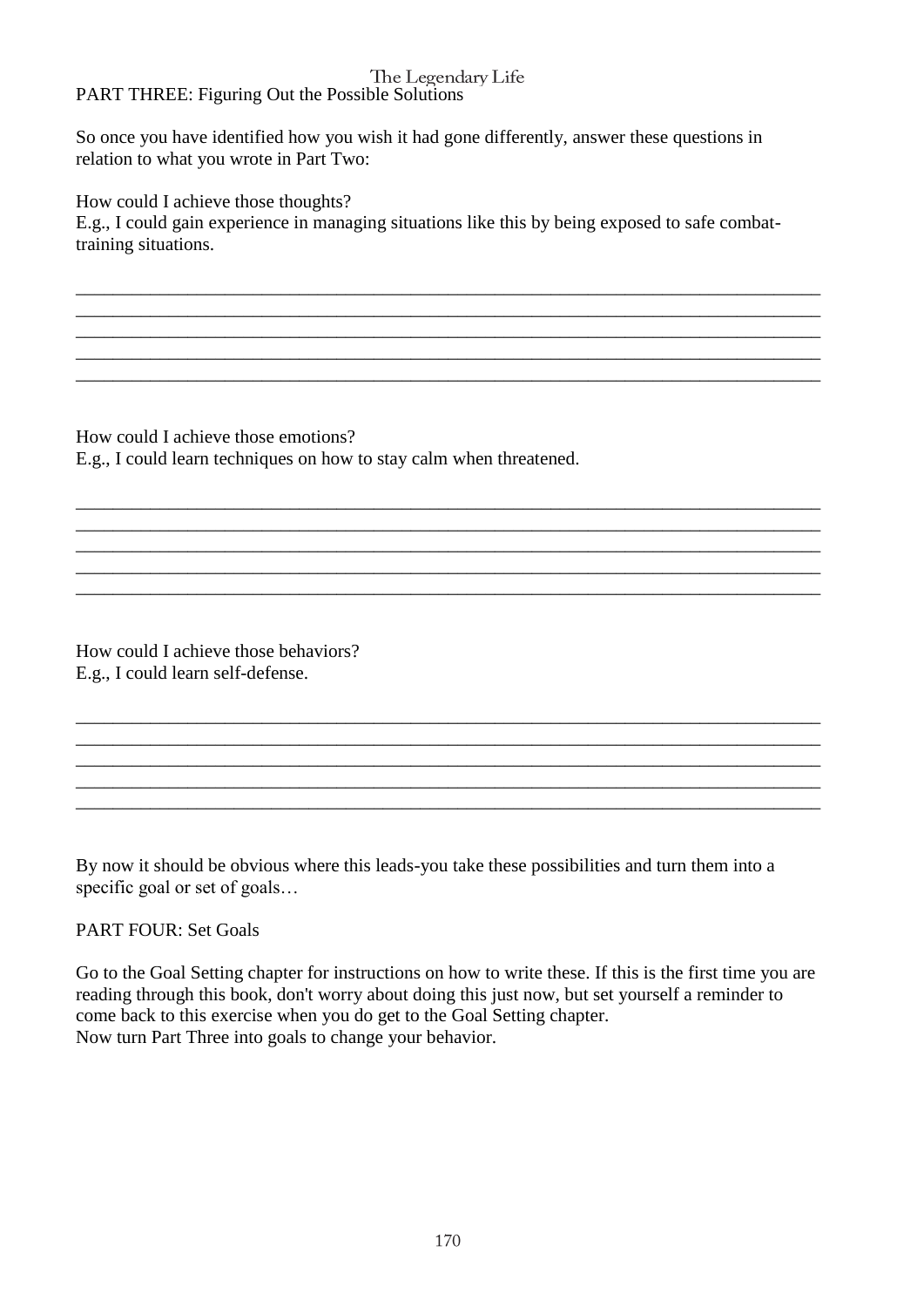## **Exercise: Challenging the Status Quo**

First, list the ten activities that take up the majority of your time during an average week. This does not include basic survival activities like eating and sleeping, and you can exclude insignificant activities like transport unless they take up large amounts of your time. Try to rank them according to how much time they take up from highest to lowest (i.e., the activity you spend the most time doing should be number 1).

Alternatively, you could rank them from most likely to least likely to occur if that makes more sense to you. After you have completed this exercise, I will show you an example using a fictional character "Dave." If you find it difficult to finish this, try reading Dave's version first.

List One: Activities That Take up the Most of Your Time:



List Two: Activities You Are Most Skilled At

Now list your five top skills, including skills that you do not get to put to use very often. (i.e., what are you best at?) These do not have to appear in List One as well.

\_\_\_\_\_\_\_\_\_\_\_\_\_\_\_\_\_\_\_\_\_\_\_\_\_\_\_\_\_\_\_\_\_\_\_\_\_\_\_\_\_\_\_\_\_\_\_\_\_\_\_\_\_\_\_\_\_\_\_\_\_\_\_\_\_\_\_\_\_\_\_\_\_\_\_\_\_\_\_\_ \_\_\_\_\_\_\_\_\_\_\_\_\_\_\_\_\_\_\_\_\_\_\_\_\_\_\_\_\_\_\_\_\_\_\_\_\_\_\_\_\_\_\_\_\_\_\_\_\_\_\_\_\_\_\_\_\_\_\_\_\_\_\_\_\_\_\_\_\_\_\_\_\_\_\_\_\_\_\_\_ \_\_\_\_\_\_\_\_\_\_\_\_\_\_\_\_\_\_\_\_\_\_\_\_\_\_\_\_\_\_\_\_\_\_\_\_\_\_\_\_\_\_\_\_\_\_\_\_\_\_\_\_\_\_\_\_\_\_\_\_\_\_\_\_\_\_\_\_\_\_\_\_\_\_\_\_\_\_\_\_ \_\_\_\_\_\_\_\_\_\_\_\_\_\_\_\_\_\_\_\_\_\_\_\_\_\_\_\_\_\_\_\_\_\_\_\_\_\_\_\_\_\_\_\_\_\_\_\_\_\_\_\_\_\_\_\_\_\_\_\_\_\_\_\_\_\_\_\_\_\_\_\_\_\_\_\_\_\_\_\_

List Three: Activities You Enjoy the Most:

List the five top activities that give you the most enjoyment. Feel free to list activities that you do not often do, including one-off experiences that you really enjoyed. They do not need to be things that you are skilled at. Put it this way, if there was nothing stopping you, what would you do with your time?

\_\_\_\_\_\_\_\_\_\_\_\_\_\_\_\_\_\_\_\_\_\_\_\_\_\_\_\_\_\_\_\_\_\_\_\_\_\_\_\_\_\_\_\_\_\_\_\_\_\_\_\_\_\_\_\_\_\_\_\_\_\_\_\_\_\_\_\_\_\_\_\_\_\_\_\_\_\_\_\_ \_\_\_\_\_\_\_\_\_\_\_\_\_\_\_\_\_\_\_\_\_\_\_\_\_\_\_\_\_\_\_\_\_\_\_\_\_\_\_\_\_\_\_\_\_\_\_\_\_\_\_\_\_\_\_\_\_\_\_\_\_\_\_\_\_\_\_\_\_\_\_\_\_\_\_\_\_\_\_\_ \_\_\_\_\_\_\_\_\_\_\_\_\_\_\_\_\_\_\_\_\_\_\_\_\_\_\_\_\_\_\_\_\_\_\_\_\_\_\_\_\_\_\_\_\_\_\_\_\_\_\_\_\_\_\_\_\_\_\_\_\_\_\_\_\_\_\_\_\_\_\_\_\_\_\_\_\_\_\_\_

\_\_\_\_\_\_\_\_\_\_\_\_\_\_\_\_\_\_\_\_\_\_\_\_\_\_\_\_\_\_\_\_\_\_\_\_\_\_\_\_\_\_\_\_\_\_\_\_\_\_\_\_\_\_\_\_\_\_\_\_\_\_\_\_\_\_\_\_\_\_\_\_\_\_\_\_\_\_\_\_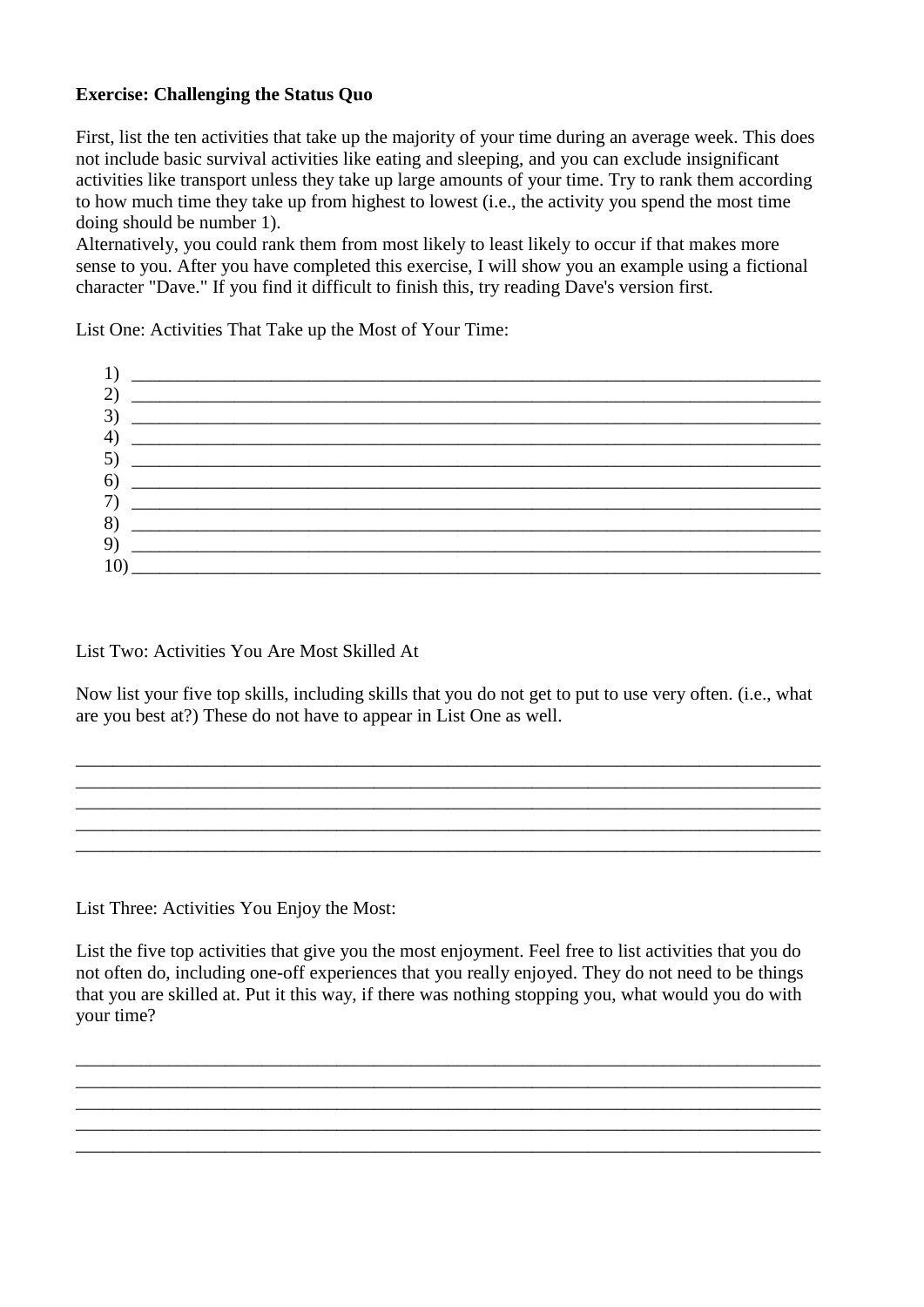You have now listed twenty activities, and for most of you there should be some that repeat in more than one list. Now go back to List One: The Activities That Take up the Most of Your Time.

- 1) For each activity that appears in this list and also appears in either the Skills or Enjoyment lists, put a tick next to it.
- 2) For each activity in the first list that appears under both Skills and Enjoyment, draw a smiley face next to it.
- 3) For each of the activities on the first list that do not appear in either of the others, put a frowny face or an X next to it.

This exercise should give you a clear indication of whether or not your current lifestyle matches your skills and favorite activities. If the top five or more are smiley faces, then you are probably living a very enjoyable and satisfying lifestyle.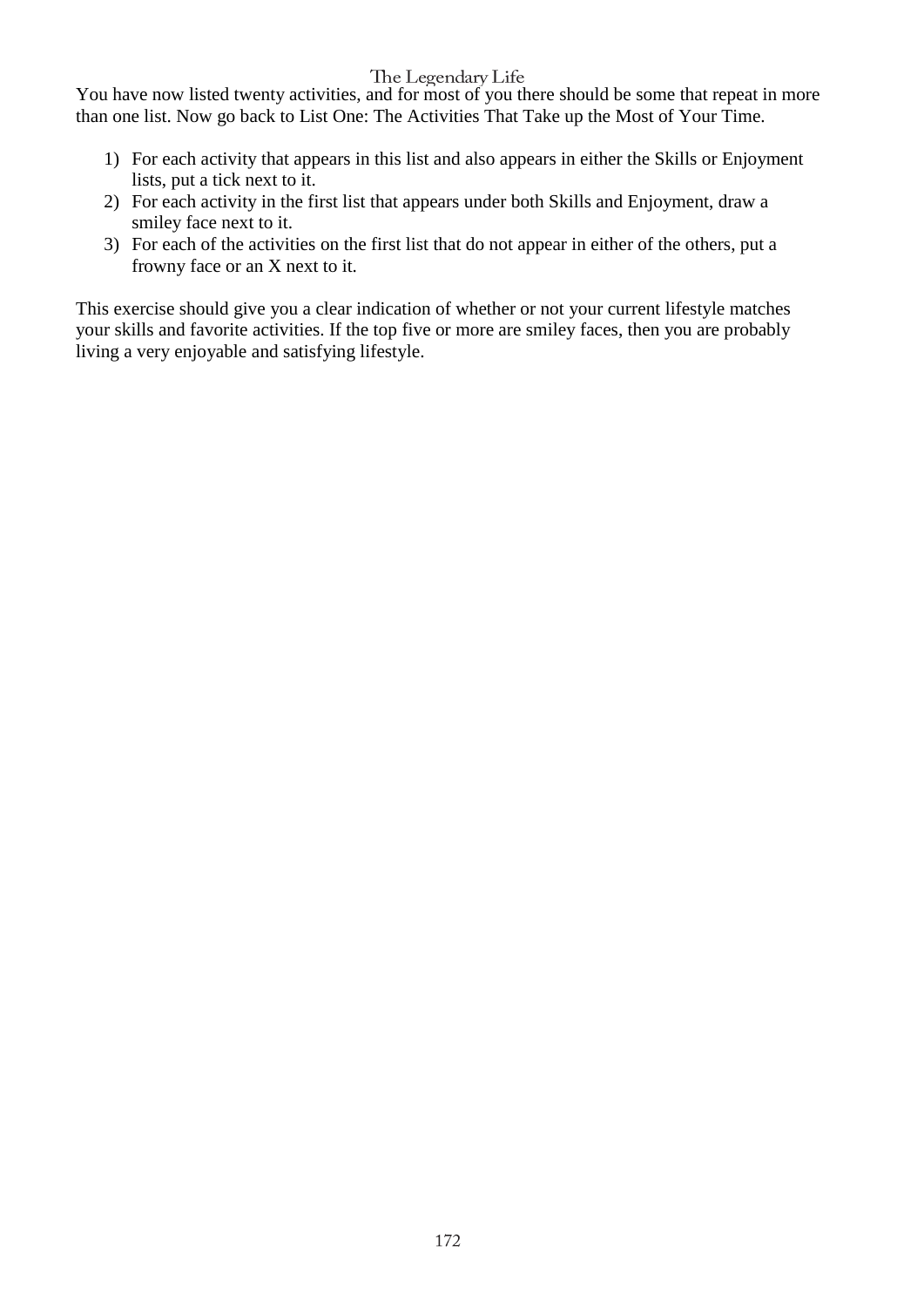## **The Cycle of Change**

**Stage One: Pre-Contemplative** 

Some Questions You Can Ask Yourself:

If I do not change my current behavior patterns and routines, where do I think I will be in five years' time?

What are some of the potential benefits of trying out some new ideas or activities?

What are the reasons I don't want to change?

What are some of the downsides to trying out some new ideas?

What would need to happen to increase my self-confidence in my ability to learn/try new things?

Try writing down the answers to these. Then actively contemplate them over the next week or two.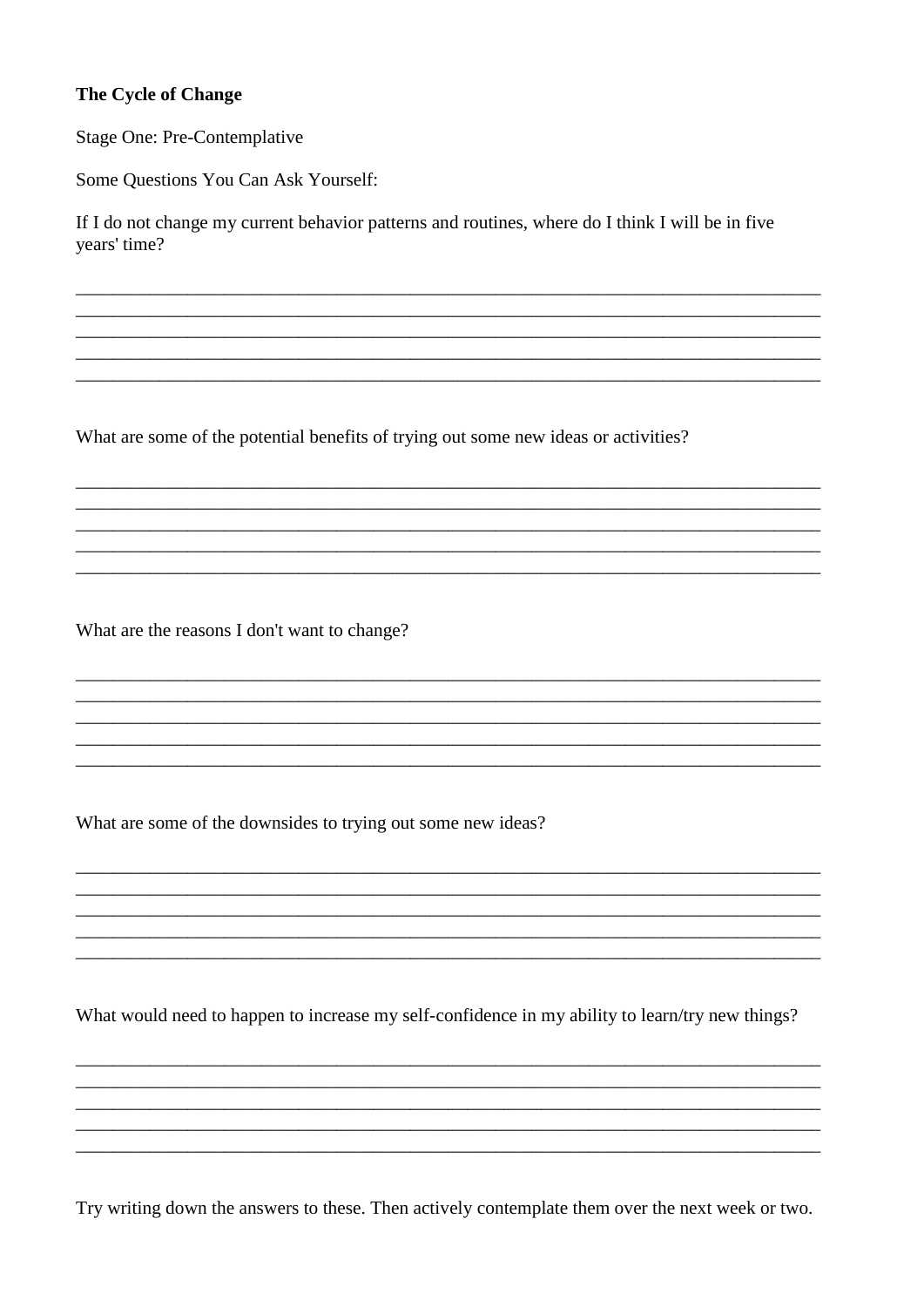\_\_\_\_\_\_\_\_\_\_\_\_\_\_\_\_\_\_\_\_\_\_\_\_\_\_\_\_\_\_\_\_\_\_\_\_\_\_\_\_\_\_\_\_\_\_\_\_\_\_\_\_\_\_\_\_\_\_\_\_\_\_\_\_\_\_\_\_\_\_\_\_\_\_\_\_\_\_\_\_ \_\_\_\_\_\_\_\_\_\_\_\_\_\_\_\_\_\_\_\_\_\_\_\_\_\_\_\_\_\_\_\_\_\_\_\_\_\_\_\_\_\_\_\_\_\_\_\_\_\_\_\_\_\_\_\_\_\_\_\_\_\_\_\_\_\_\_\_\_\_\_\_\_\_\_\_\_\_\_\_ \_\_\_\_\_\_\_\_\_\_\_\_\_\_\_\_\_\_\_\_\_\_\_\_\_\_\_\_\_\_\_\_\_\_\_\_\_\_\_\_\_\_\_\_\_\_\_\_\_\_\_\_\_\_\_\_\_\_\_\_\_\_\_\_\_\_\_\_\_\_\_\_\_\_\_\_\_\_\_\_ \_\_\_\_\_\_\_\_\_\_\_\_\_\_\_\_\_\_\_\_\_\_\_\_\_\_\_\_\_\_\_\_\_\_\_\_\_\_\_\_\_\_\_\_\_\_\_\_\_\_\_\_\_\_\_\_\_\_\_\_\_\_\_\_\_\_\_\_\_\_\_\_\_\_\_\_\_\_\_\_ \_\_\_\_\_\_\_\_\_\_\_\_\_\_\_\_\_\_\_\_\_\_\_\_\_\_\_\_\_\_\_\_\_\_\_\_\_\_\_\_\_\_\_\_\_\_\_\_\_\_\_\_\_\_\_\_\_\_\_\_\_\_\_\_\_\_\_\_\_\_\_\_\_\_\_\_\_\_\_\_

\_\_\_\_\_\_\_\_\_\_\_\_\_\_\_\_\_\_\_\_\_\_\_\_\_\_\_\_\_\_\_\_\_\_\_\_\_\_\_\_\_\_\_\_\_\_\_\_\_\_\_\_\_\_\_\_\_\_\_\_\_\_\_\_\_\_\_\_\_\_\_\_\_\_\_\_\_\_\_\_

\_\_\_\_\_\_\_\_\_\_\_\_\_\_\_\_\_\_\_\_\_\_\_\_\_\_\_\_\_\_\_\_\_\_\_\_\_\_\_\_\_\_\_\_\_\_\_\_\_\_\_\_\_\_\_\_\_\_\_\_\_\_\_\_\_\_\_\_\_\_\_\_\_\_\_\_\_\_\_\_ \_\_\_\_\_\_\_\_\_\_\_\_\_\_\_\_\_\_\_\_\_\_\_\_\_\_\_\_\_\_\_\_\_\_\_\_\_\_\_\_\_\_\_\_\_\_\_\_\_\_\_\_\_\_\_\_\_\_\_\_\_\_\_\_\_\_\_\_\_\_\_\_\_\_\_\_\_\_\_\_ \_\_\_\_\_\_\_\_\_\_\_\_\_\_\_\_\_\_\_\_\_\_\_\_\_\_\_\_\_\_\_\_\_\_\_\_\_\_\_\_\_\_\_\_\_\_\_\_\_\_\_\_\_\_\_\_\_\_\_\_\_\_\_\_\_\_\_\_\_\_\_\_\_\_\_\_\_\_\_\_

\_\_\_\_\_\_\_\_\_\_\_\_\_\_\_\_\_\_\_\_\_\_\_\_\_\_\_\_\_\_\_\_\_\_\_\_\_\_\_\_\_\_\_\_\_\_\_\_\_\_\_\_\_\_\_\_\_\_\_\_\_\_\_\_\_\_\_\_\_\_\_\_\_\_\_\_\_\_\_\_

\_\_\_\_\_\_\_\_\_\_\_\_\_\_\_\_\_\_\_\_\_\_\_\_\_\_\_\_\_\_\_\_\_\_\_\_\_\_\_\_\_\_\_\_\_\_\_\_\_\_\_\_\_\_\_\_\_\_\_\_\_\_\_\_\_\_\_\_\_\_\_\_\_\_\_\_\_\_\_\_ \_\_\_\_\_\_\_\_\_\_\_\_\_\_\_\_\_\_\_\_\_\_\_\_\_\_\_\_\_\_\_\_\_\_\_\_\_\_\_\_\_\_\_\_\_\_\_\_\_\_\_\_\_\_\_\_\_\_\_\_\_\_\_\_\_\_\_\_\_\_\_\_\_\_\_\_\_\_\_\_ \_\_\_\_\_\_\_\_\_\_\_\_\_\_\_\_\_\_\_\_\_\_\_\_\_\_\_\_\_\_\_\_\_\_\_\_\_\_\_\_\_\_\_\_\_\_\_\_\_\_\_\_\_\_\_\_\_\_\_\_\_\_\_\_\_\_\_\_\_\_\_\_\_\_\_\_\_\_\_\_

Stage Two: Contemplative

Some Questions You Can Ask Yourself:

What has made me question keeping things the way they are?

If I made some changes, what would the best-case scenario be?

What are the top three barriers I need to overcome?

## Stage Three: Planning

This is all about goal setting and writing your Master Plan. Near the end of the book, we will complete the exercises in the Goal Setting chapter (by the time you get to this part you will have already completed the exercises in the Dreams-Your Ideal Lifestyle chapter). Later, you may need to visit the Barriers to Change chapter to overcome obstacles as well.

## Stage Four: Action

By the time you get to this stage you will have your Master Plan first draft completed (remember, don't worry about this yet if it's your first read of the book), with the goals you need to achieve written out and scheduled and the barriers planned for. The next step is to increase and maintain your motivation. Complete the exercise in the How to Build Motivation: Desire, Courage and Resources chapter when you're at this stage.

## Stage Five: Maintenance

Be wary of drops in motivation and look out for unexpected barriers to success. Also, be careful not to get too cocky and think you do not need to refer back to your Master Plan regularly. Refer as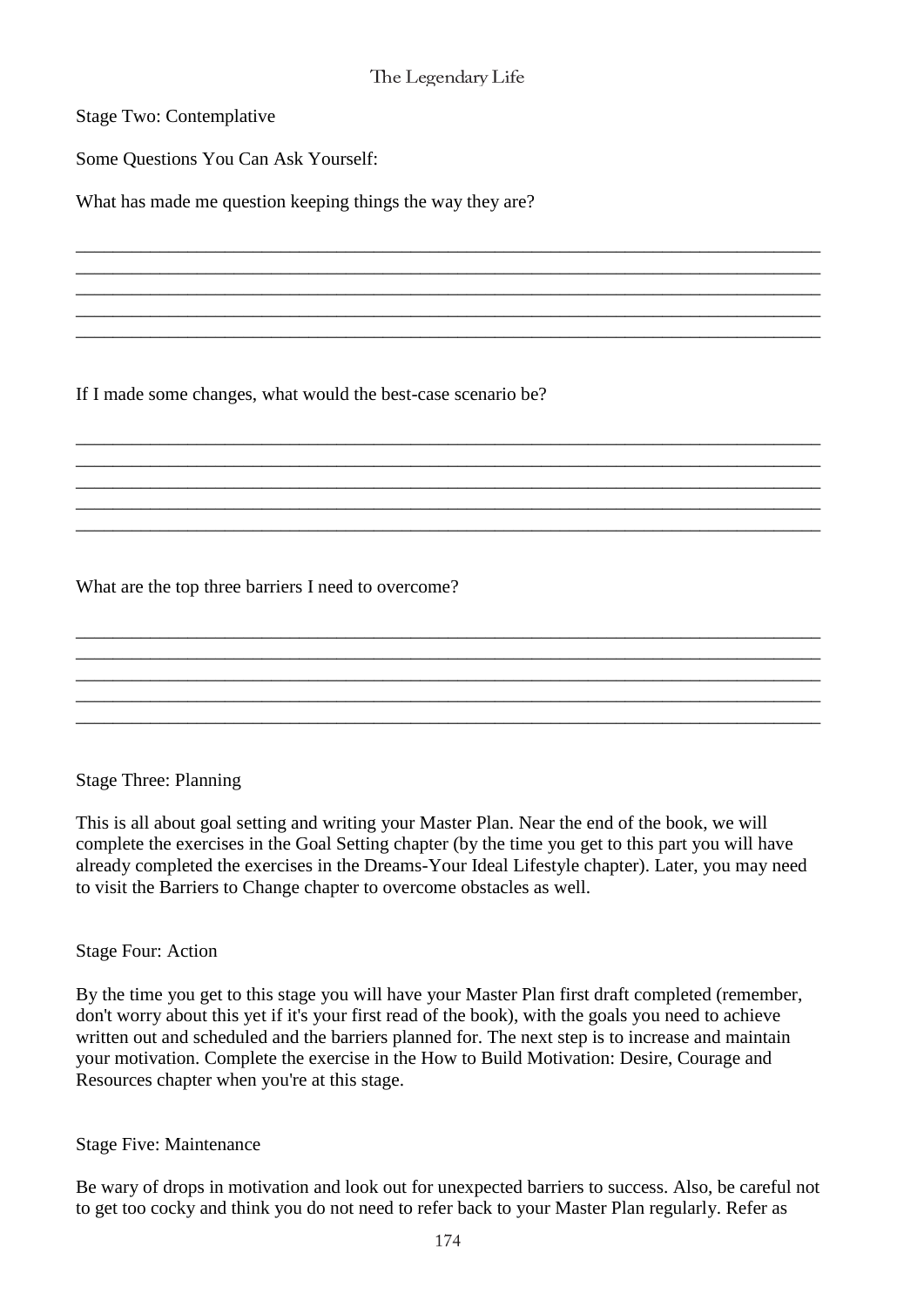needed to the Barriers to Change chapters and/or the chapter How to Build Motivation: Desire, Courage and Resources when you see warning signs.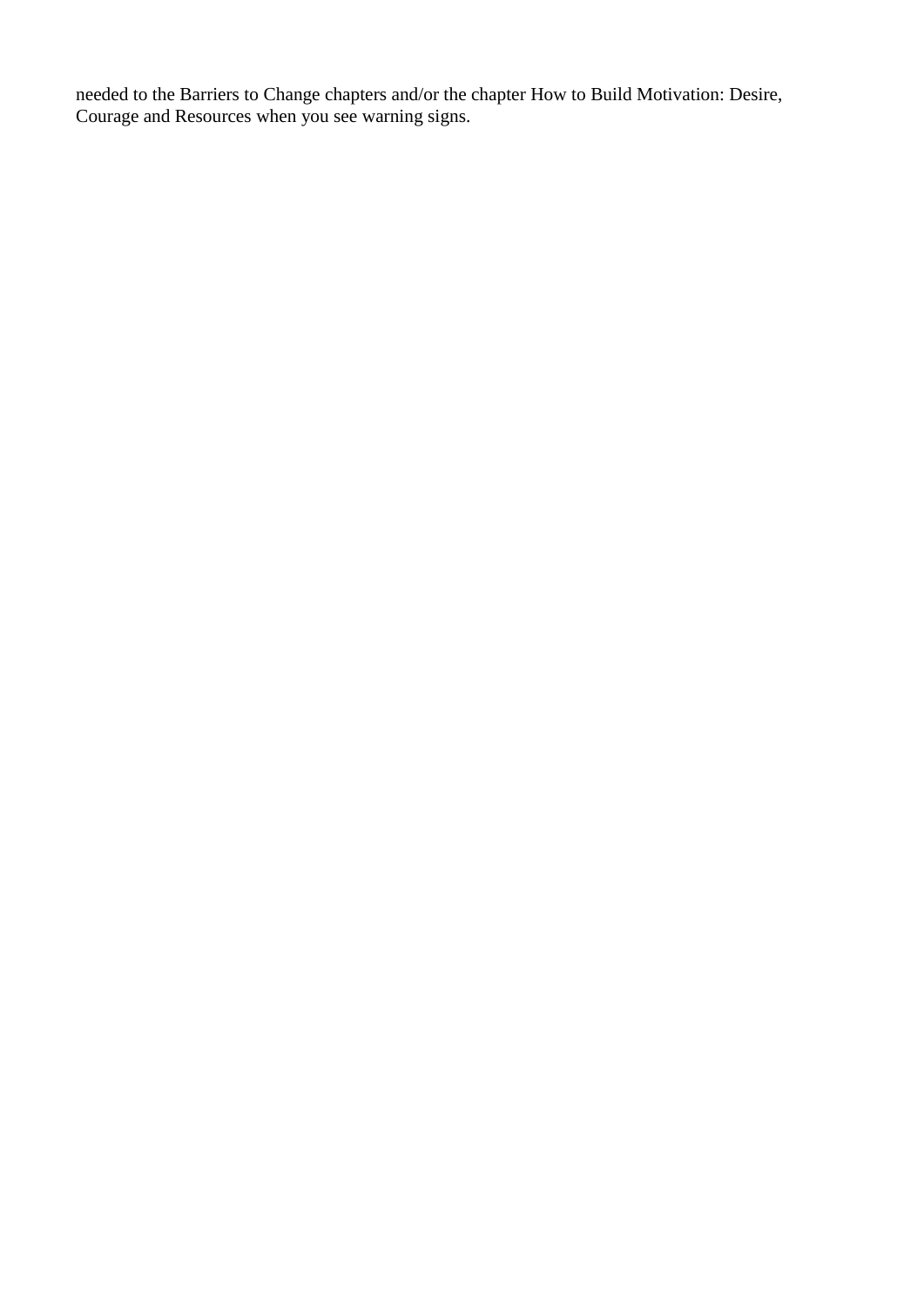#### The Legendary Life **Questions To Ask before Purchasing Products or Services:**

How did I find out about this company/mentor/product? If they came to me, was it a high-pressure "hard-sell" or a reasonable sales pitch?

Who do I know and trust to give me advice on purchasing this?

Where can I find independent reviews and testimonials about this? Search the Internet- are there message boards or forums where others can give you unbiased feedback?

How much time and money would it cost me to not pay for this and just figure it out on my own?

How will I put this to use?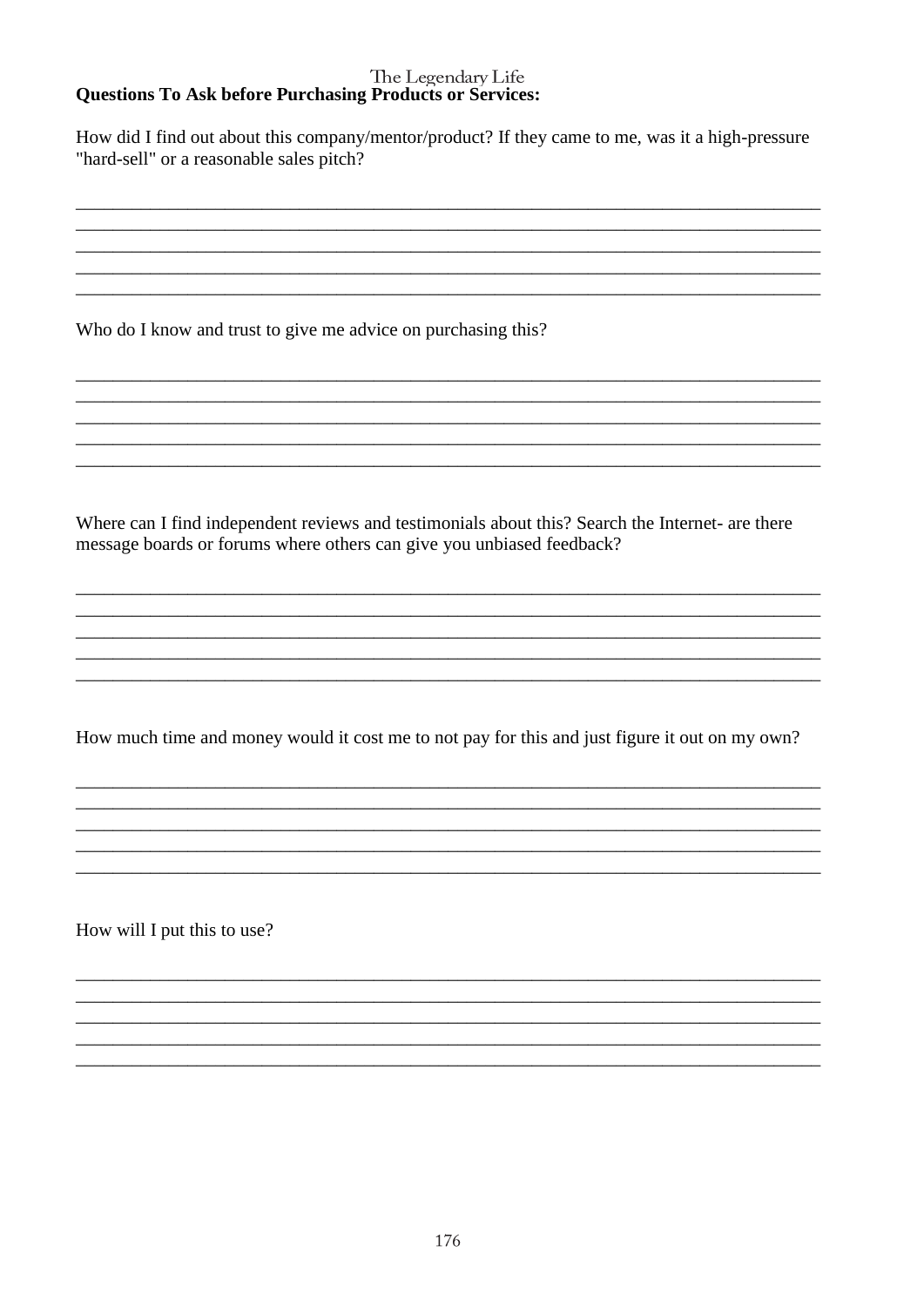Which expos/seminars/webinars, etc. are available in my area to help me make a decision about the best options?

How much am I willing to invest?

Do they provide a money-back guarantee?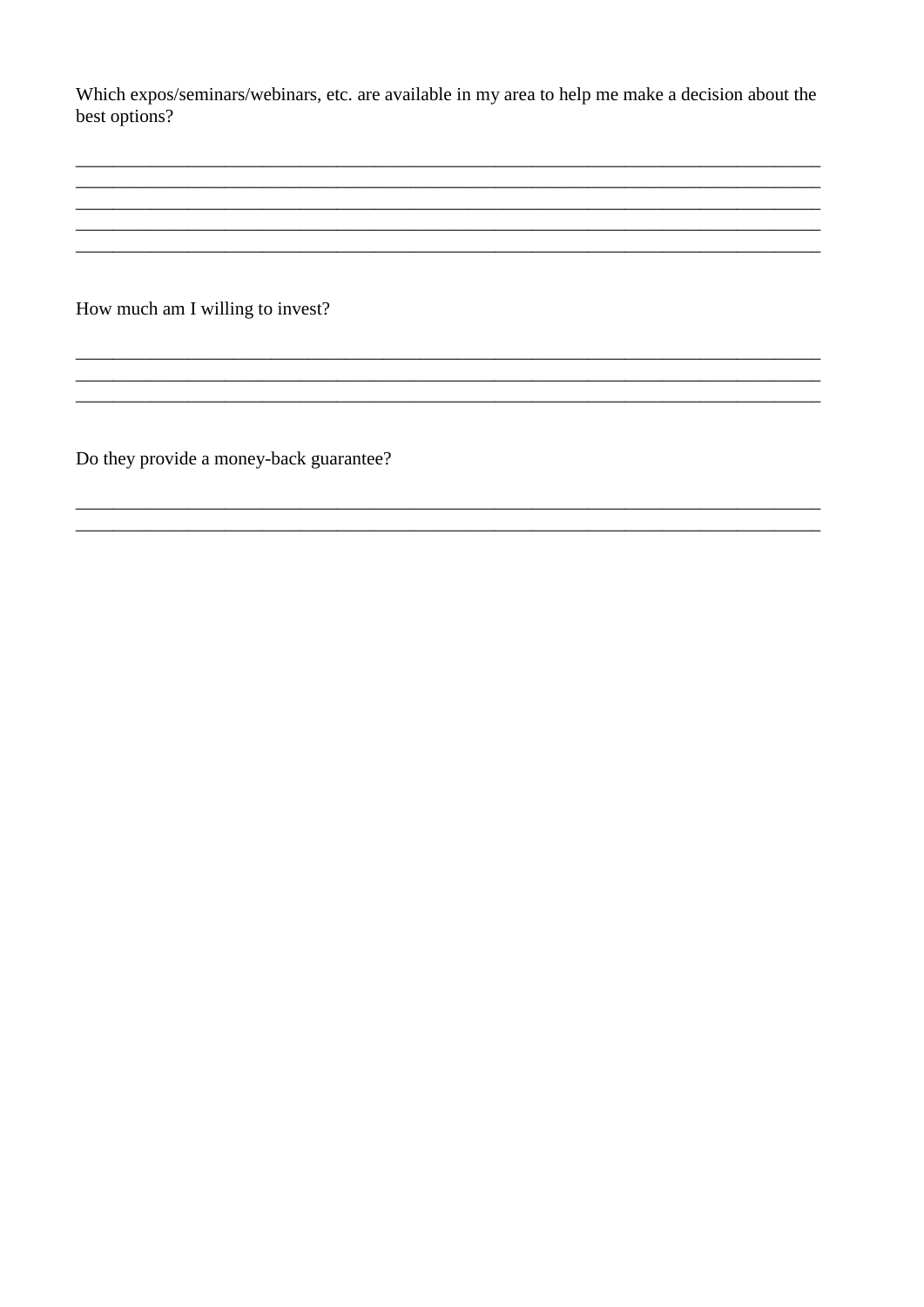## **Discovering Your Ideal Lifestyle**

Step One: Select the Highest Priority Areas of Your Life

We will now be filling out the first part of your Master Plan. You may wish to get a blank piece of paper to draft ideas on first, or you can simply write in this book. We are going to uncover what your Supergoal is by determining what your dreams are for the highest priority areas in your life. Remember, in this book "dreams" come before "goals" - dreams are the big picture while goals are the milestones and specific actions.

There are many different models for this kind of work, so choose from the set of three below. I recommend you select the set you instinctively find more appealing. These will become your highpriority areas. Choose one set, or you can mix and match:

## **Health, Wealth and Relationships (my preference)**

Health: physical fitness, appearance, diet, level of daily physical activity, sleep Wealth: work, career, finances, business, status, possessions and property Relationships: friends, family, dating, socializing, romance, marriage, children

## **Personal, Professional and Academic**

Personal: hobbies, interests, sports, relationships Professional: work, career, business Academic: qualifications, education, academic interests

## **Values, Tangible and Environment**

Values: daily behavior, confidence building, integrity, authentic actions, beliefs Tangible: health, appearance, energy (fitness), fashion, possessions Environment: work, relationships, living situation, hobbies

## **Other (choose your own three, or mix and match)**

Step Two: Describe Your Ideal Lifestyle in Each Area

Once you have selected which set of three areas are most in line with your current ideas or beliefs on your desired direction in life, you will now uncover your ideal lifestyle as it specifically applies to each area.

This should only be about a paragraph long-long enough to describe it in detail but short enough that you can easily read it quickly each week. To be clear, this is your dream lifestyle, so do not limit your imagination. To make this easier, I've listed a set of questions that you could answer with a few sentences for each. These can be combined to describe your dream. Choose an area (e.g., health) and then go through these in relation to that:

What will you have and how much of it will you have? E.g., possessions, friends, money, freedom, muscles, property, partner, skills, opportunities, supporters, power

\_\_\_\_\_\_\_\_\_\_\_\_\_\_\_\_\_\_\_\_\_\_\_\_\_\_\_\_\_\_\_\_\_\_\_\_\_\_\_\_\_\_\_\_\_\_\_\_\_\_\_\_\_\_\_\_\_\_\_\_\_\_\_\_\_\_\_\_\_\_\_\_\_\_\_\_\_\_\_\_ \_\_\_\_\_\_\_\_\_\_\_\_\_\_\_\_\_\_\_\_\_\_\_\_\_\_\_\_\_\_\_\_\_\_\_\_\_\_\_\_\_\_\_\_\_\_\_\_\_\_\_\_\_\_\_\_\_\_\_\_\_\_\_\_\_\_\_\_\_\_\_\_\_\_\_\_\_\_\_\_ \_\_\_\_\_\_\_\_\_\_\_\_\_\_\_\_\_\_\_\_\_\_\_\_\_\_\_\_\_\_\_\_\_\_\_\_\_\_\_\_\_\_\_\_\_\_\_\_\_\_\_\_\_\_\_\_\_\_\_\_\_\_\_\_\_\_\_\_\_\_\_\_\_\_\_\_\_\_\_\_ \_\_\_\_\_\_\_\_\_\_\_\_\_\_\_\_\_\_\_\_\_\_\_\_\_\_\_\_\_\_\_\_\_\_\_\_\_\_\_\_\_\_\_\_\_\_\_\_\_\_\_\_\_\_\_\_\_\_\_\_\_\_\_\_\_\_\_\_\_\_\_\_\_\_\_\_\_\_\_\_ \_\_\_\_\_\_\_\_\_\_\_\_\_\_\_\_\_\_\_\_\_\_\_\_\_\_\_\_\_\_\_\_\_\_\_\_\_\_\_\_\_\_\_\_\_\_\_\_\_\_\_\_\_\_\_\_\_\_\_\_\_\_\_\_\_\_\_\_\_\_\_\_\_\_\_\_\_\_\_\_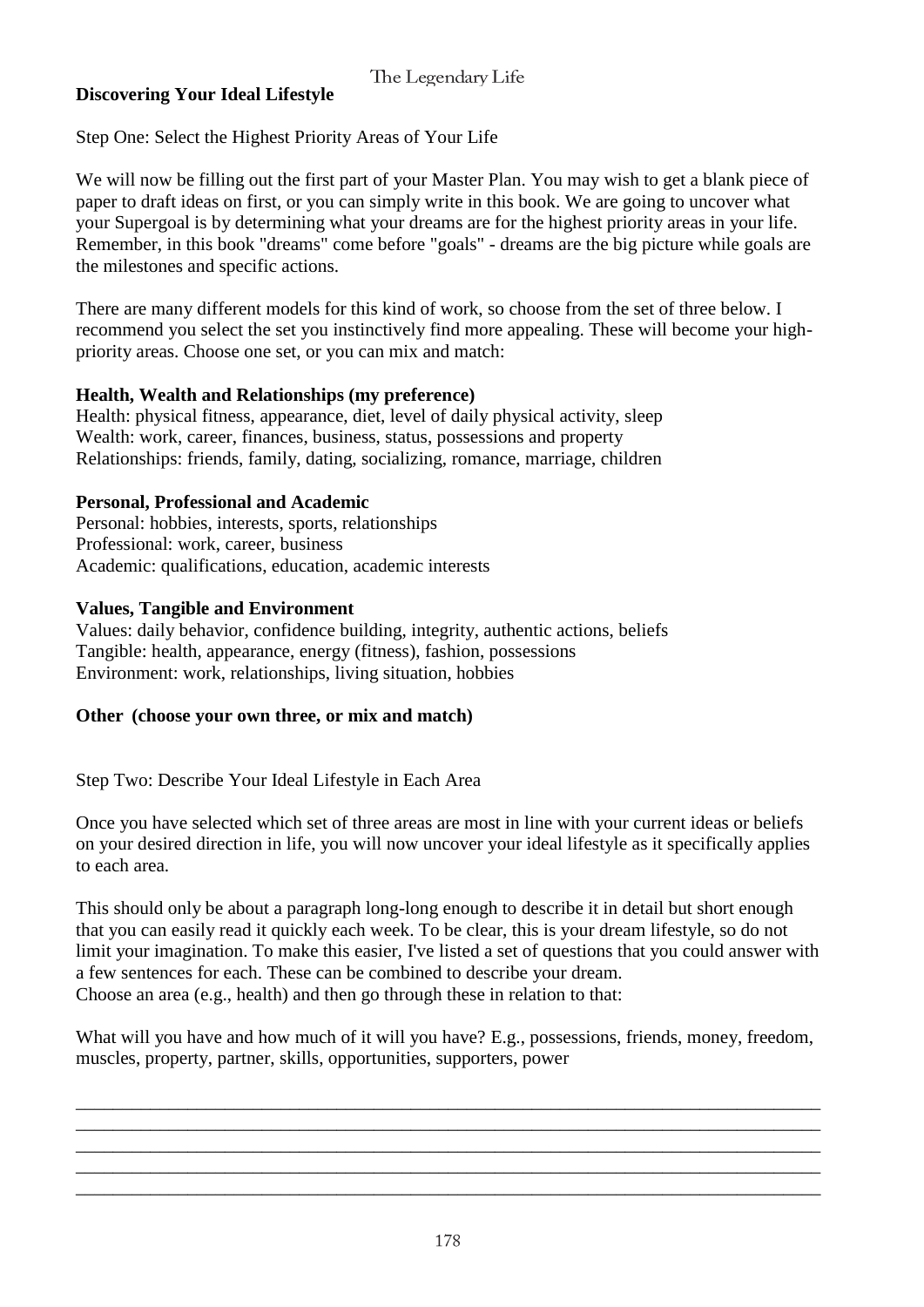What will you be doing? E.g., meaningful work, fun activities, hobbies, travel and adventure, learning, relaxation, creation

How will others see you or describe you? E.g., happy, confident, wealthy, toned, popular, jet setter, adventurous, loyal, compassionate, impressive, tolerant

\_\_\_\_\_\_\_\_\_\_\_\_\_\_\_\_\_\_\_\_\_\_\_\_\_\_\_\_\_\_\_\_\_\_\_\_\_\_\_\_\_\_\_\_\_\_\_\_\_\_\_\_\_\_\_\_\_\_\_\_\_\_\_\_\_\_\_\_\_\_\_\_\_\_\_\_\_\_\_\_ \_\_\_\_\_\_\_\_\_\_\_\_\_\_\_\_\_\_\_\_\_\_\_\_\_\_\_\_\_\_\_\_\_\_\_\_\_\_\_\_\_\_\_\_\_\_\_\_\_\_\_\_\_\_\_\_\_\_\_\_\_\_\_\_\_\_\_\_\_\_\_\_\_\_\_\_\_\_\_\_

\_\_\_\_\_\_\_\_\_\_\_\_\_\_\_\_\_\_\_\_\_\_\_\_\_\_\_\_\_\_\_\_\_\_\_\_\_\_\_\_\_\_\_\_\_\_\_\_\_\_\_\_\_\_\_\_\_\_\_\_\_\_\_\_\_\_\_\_\_\_\_\_\_\_\_\_\_\_\_\_

\_\_\_\_\_\_\_\_\_\_\_\_\_\_\_\_\_\_\_\_\_\_\_\_\_\_\_\_\_\_\_\_\_\_\_\_\_\_\_\_\_\_\_\_\_\_\_\_\_\_\_\_\_\_\_\_\_\_\_\_\_\_\_\_\_\_\_\_\_\_\_\_\_\_\_\_\_\_\_\_ \_\_\_\_\_\_\_\_\_\_\_\_\_\_\_\_\_\_\_\_\_\_\_\_\_\_\_\_\_\_\_\_\_\_\_\_\_\_\_\_\_\_\_\_\_\_\_\_\_\_\_\_\_\_\_\_\_\_\_\_\_\_\_\_\_\_\_\_\_\_\_\_\_\_\_\_\_\_\_\_

\_\_\_\_\_\_\_\_\_\_\_\_\_\_\_\_\_\_\_\_\_\_\_\_\_\_\_\_\_\_\_\_\_\_\_\_\_\_\_\_\_\_\_\_\_\_\_\_\_\_\_\_\_\_\_\_\_\_\_\_\_\_\_\_\_\_\_\_\_\_\_\_\_\_\_\_\_\_\_\_ \_\_\_\_\_\_\_\_\_\_\_\_\_\_\_\_\_\_\_\_\_\_\_\_\_\_\_\_\_\_\_\_\_\_\_\_\_\_\_\_\_\_\_\_\_\_\_\_\_\_\_\_\_\_\_\_\_\_\_\_\_\_\_\_\_\_\_\_\_\_\_\_\_\_\_\_\_\_\_\_

\_\_\_\_\_\_\_\_\_\_\_\_\_\_\_\_\_\_\_\_\_\_\_\_\_\_\_\_\_\_\_\_\_\_\_\_\_\_\_\_\_\_\_\_\_\_\_\_\_\_\_\_\_\_\_\_\_\_\_\_\_\_\_\_\_\_\_\_\_\_\_\_\_\_\_\_\_\_\_\_ \_\_\_\_\_\_\_\_\_\_\_\_\_\_\_\_\_\_\_\_\_\_\_\_\_\_\_\_\_\_\_\_\_\_\_\_\_\_\_\_\_\_\_\_\_\_\_\_\_\_\_\_\_\_\_\_\_\_\_\_\_\_\_\_\_\_\_\_\_\_\_\_\_\_\_\_\_\_\_\_

\_\_\_\_\_\_\_\_\_\_\_\_\_\_\_\_\_\_\_\_\_\_\_\_\_\_\_\_\_\_\_\_\_\_\_\_\_\_\_\_\_\_\_\_\_\_\_\_\_\_\_\_\_\_\_\_\_\_\_\_\_\_\_\_\_\_\_\_\_\_\_\_\_\_\_\_\_\_\_\_ \_\_\_\_\_\_\_\_\_\_\_\_\_\_\_\_\_\_\_\_\_\_\_\_\_\_\_\_\_\_\_\_\_\_\_\_\_\_\_\_\_\_\_\_\_\_\_\_\_\_\_\_\_\_\_\_\_\_\_\_\_\_\_\_\_\_\_\_\_\_\_\_\_\_\_\_\_\_\_\_

How will you see yourself ? E.g., content, enthusiastic, social, happy, purposeful, important, spontaneous, free, strong

You can write down anything else that comes to mind as well. The whole point is that if your lifestyle in this area was AWESOME or ideal, exactly what you've always desired, what would it look like? Put your answers to those three questions together to form a story about your dream life relating to that specific life area.

Step Three: Creating the "Supergoal"

Take time to read through all of the dreams you have written down. Start to imagine what your life would look if all of these dreams were real at the same time. Look for crossovers between them, where they could complement each other. For example:

\_\_\_\_\_\_\_\_\_\_\_\_\_\_\_\_\_\_\_\_\_\_\_\_\_\_\_\_\_\_\_\_\_\_\_\_\_\_\_\_\_\_\_\_\_\_\_\_\_\_\_\_\_\_\_\_\_\_\_\_\_\_\_\_\_\_\_\_\_\_\_\_\_\_\_\_\_\_\_\_ \_\_\_\_\_\_\_\_\_\_\_\_\_\_\_\_\_\_\_\_\_\_\_\_\_\_\_\_\_\_\_\_\_\_\_\_\_\_\_\_\_\_\_\_\_\_\_\_\_\_\_\_\_\_\_\_\_\_\_\_\_\_\_\_\_\_\_\_\_\_\_\_\_\_\_\_\_\_\_\_

\_\_\_\_\_\_\_\_\_\_\_\_\_\_\_\_\_\_\_\_\_\_\_\_\_\_\_\_\_\_\_\_\_\_\_\_\_\_\_\_\_\_\_\_\_\_\_\_\_\_\_\_\_\_\_\_\_\_\_\_\_\_\_\_\_\_\_\_\_\_\_\_\_\_\_\_\_\_\_\_ \_\_\_\_\_\_\_\_\_\_\_\_\_\_\_\_\_\_\_\_\_\_\_\_\_\_\_\_\_\_\_\_\_\_\_\_\_\_\_\_\_\_\_\_\_\_\_\_\_\_\_\_\_\_\_\_\_\_\_\_\_\_\_\_\_\_\_\_\_\_\_\_\_\_\_\_\_\_\_\_

How could your hobbies earn you money?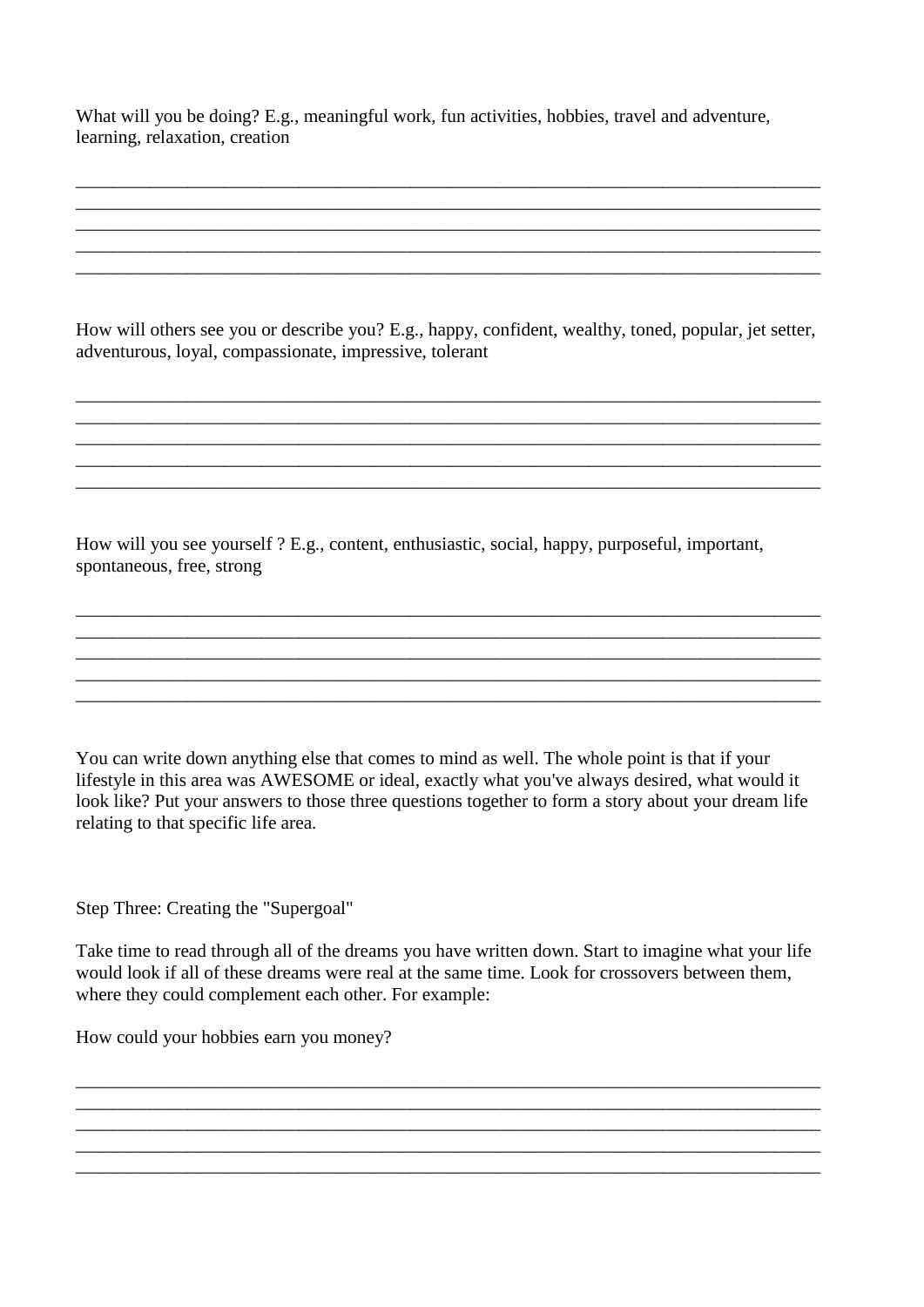What careers, diets and exercise plans could you maintain while traveling the world?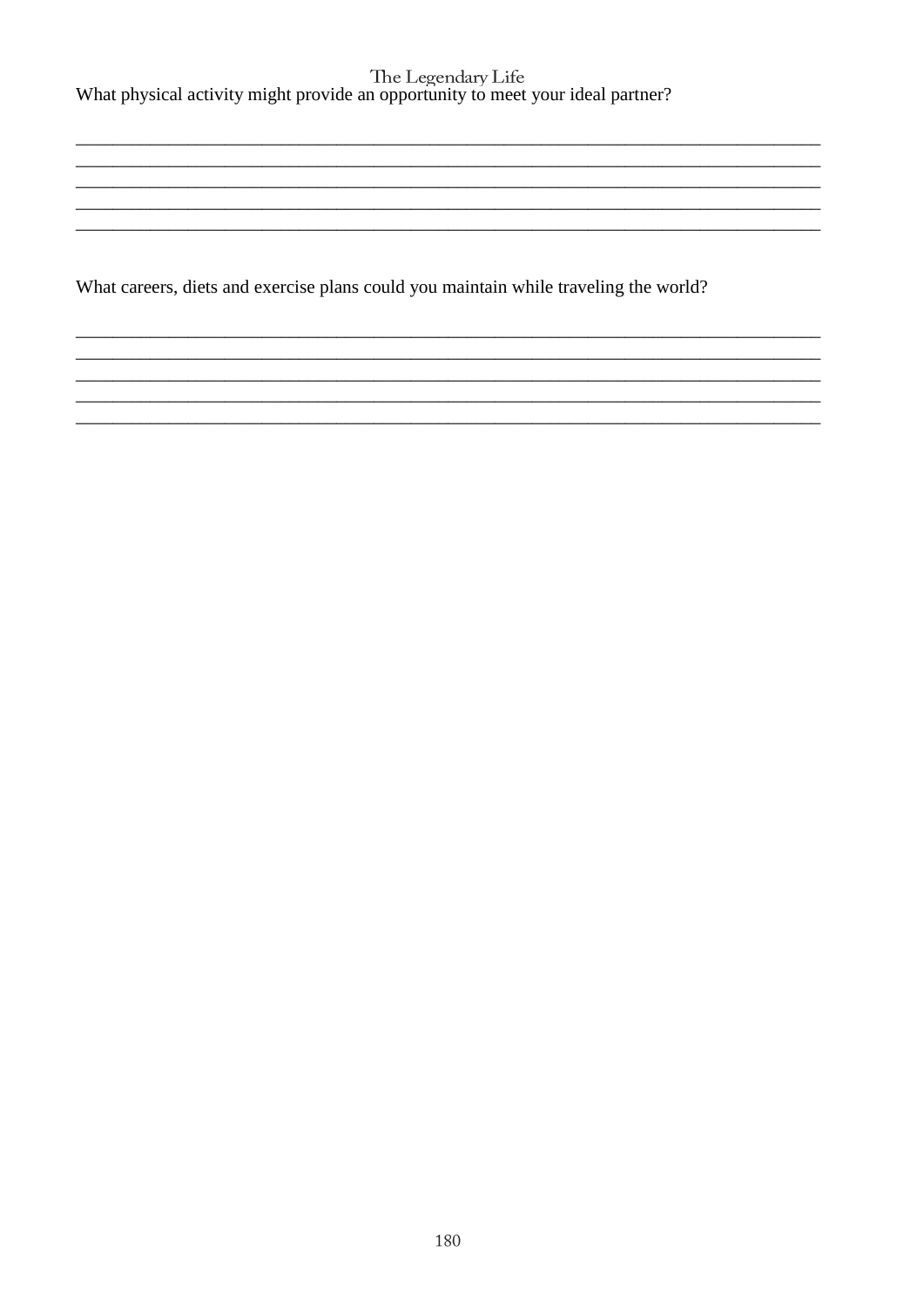## **Exercise: Overcoming Limiting Self-Beliefs**

Step One: Identify

In order to identify your limiting self-beliefs, we will start with addressing the area of your life in the most need of help. You can complete this exercise multiple times to address your needs in all areas. For now, choose the one area of your life where you feel you are having the least success. After each part, I will include an example of how I used this exercise to challenge the negative relationship belief of mine that we discussed earlier.

Choose the Area You Wish to Address First:

Health / Finances / Relationships / Hobbies / Career / Mood / Other: \_\_\_\_\_\_\_\_\_\_\_

Briefly describe how this area of life is going for you right now (what activities you usually do, how you feel about them, how this area of your life makes you feel about yourself, etc.):

\_\_\_\_\_\_\_\_\_\_\_\_\_\_\_\_\_\_\_\_\_\_\_\_\_\_\_\_\_\_\_\_\_\_\_\_\_\_\_\_\_\_\_\_\_\_\_\_\_\_\_\_\_\_\_\_\_\_\_\_\_\_\_\_\_\_\_\_\_\_\_\_\_\_\_\_\_\_\_\_ \_\_\_\_\_\_\_\_\_\_\_\_\_\_\_\_\_\_\_\_\_\_\_\_\_\_\_\_\_\_\_\_\_\_\_\_\_\_\_\_\_\_\_\_\_\_\_\_\_\_\_\_\_\_\_\_\_\_\_\_\_\_\_\_\_\_\_\_\_\_\_\_\_\_\_\_\_\_\_\_ \_\_\_\_\_\_\_\_\_\_\_\_\_\_\_\_\_\_\_\_\_\_\_\_\_\_\_\_\_\_\_\_\_\_\_\_\_\_\_\_\_\_\_\_\_\_\_\_\_\_\_\_\_\_\_\_\_\_\_\_\_\_\_\_\_\_\_\_\_\_\_\_\_\_\_\_\_\_\_\_

\_\_\_\_\_\_\_\_\_\_\_\_\_\_\_\_\_\_\_\_\_\_\_\_\_\_\_\_\_\_\_\_\_\_\_\_\_\_\_\_\_\_\_\_\_\_\_\_\_\_\_\_\_\_\_\_\_\_\_\_\_\_\_\_\_\_\_\_\_\_\_\_\_\_\_\_\_\_\_\_ \_\_\_\_\_\_\_\_\_\_\_\_\_\_\_\_\_\_\_\_\_\_\_\_\_\_\_\_\_\_\_\_\_\_\_\_\_\_\_\_\_\_\_\_\_\_\_\_\_\_\_\_\_\_\_\_\_\_\_\_\_\_\_\_\_\_\_\_\_\_\_\_\_\_\_\_\_\_\_\_ \_\_\_\_\_\_\_\_\_\_\_\_\_\_\_\_\_\_\_\_\_\_\_\_\_\_\_\_\_\_\_\_\_\_\_\_\_\_\_\_\_\_\_\_\_\_\_\_\_\_\_\_\_\_\_\_\_\_\_\_\_\_\_\_\_\_\_\_\_\_\_\_\_\_\_\_\_\_\_\_ \_\_\_\_\_\_\_\_\_\_\_\_\_\_\_\_\_\_\_\_\_\_\_\_\_\_\_\_\_\_\_\_\_\_\_\_\_\_\_\_\_\_\_\_\_\_\_\_\_\_\_\_\_\_\_\_\_\_\_\_\_\_\_\_\_\_\_\_\_\_\_\_\_\_\_\_\_\_\_\_

\_\_\_\_\_\_\_\_\_\_\_\_\_\_\_\_\_\_\_\_\_\_\_\_\_\_\_\_\_\_\_\_\_\_\_\_\_\_\_\_\_\_\_\_\_\_\_\_\_\_\_\_\_\_\_\_\_\_\_\_\_\_\_\_\_\_\_\_\_\_\_\_\_\_\_\_\_\_\_\_ \_\_\_\_\_\_\_\_\_\_\_\_\_\_\_\_\_\_\_\_\_\_\_\_\_\_\_\_\_\_\_\_\_\_\_\_\_\_\_\_\_\_\_\_\_\_\_\_\_\_\_\_\_\_\_\_\_\_\_\_\_\_\_\_\_\_\_\_\_\_\_\_\_\_\_\_\_\_\_\_

\_\_\_\_\_\_\_\_\_\_\_\_\_\_\_\_\_\_\_\_\_\_\_\_\_\_\_\_\_\_\_\_\_\_\_\_\_\_\_\_\_\_\_\_\_\_\_\_\_\_\_\_\_\_\_\_\_\_\_\_\_\_\_\_\_\_\_\_\_\_\_\_\_\_\_\_\_\_\_\_ \_\_\_\_\_\_\_\_\_\_\_\_\_\_\_\_\_\_\_\_\_\_\_\_\_\_\_\_\_\_\_\_\_\_\_\_\_\_\_\_\_\_\_\_\_\_\_\_\_\_\_\_\_\_\_\_\_\_\_\_\_\_\_\_\_\_\_\_\_\_\_\_\_\_\_\_\_\_\_\_ \_\_\_\_\_\_\_\_\_\_\_\_\_\_\_\_\_\_\_\_\_\_\_\_\_\_\_\_\_\_\_\_\_\_\_\_\_\_\_\_\_\_\_\_\_\_\_\_\_\_\_\_\_\_\_\_\_\_\_\_\_\_\_\_\_\_\_\_\_\_\_\_\_\_\_\_\_\_\_\_

Next, imagine you could push a magical button that would significantly improve this area of your life beyond any limitations-the best that it could be. If you were living by your core values in a fearless way, how would you behave differently in this area? If you really don't know what that would look like, one way of looking at this is, "Who would I trade lives with?" Figure out why you chose that person-what do they have that you don't?

\_\_\_\_\_\_\_\_\_\_\_\_\_\_\_\_\_\_\_\_\_\_\_\_\_\_\_\_\_\_\_\_\_\_\_\_\_\_\_\_\_\_\_\_\_\_\_\_\_\_\_\_\_\_\_\_\_\_\_\_\_\_\_\_\_\_\_\_\_\_\_\_\_\_\_\_\_\_\_\_ \_\_\_\_\_\_\_\_\_\_\_\_\_\_\_\_\_\_\_\_\_\_\_\_\_\_\_\_\_\_\_\_\_\_\_\_\_\_\_\_\_\_\_\_\_\_\_\_\_\_\_\_\_\_\_\_\_\_\_\_\_\_\_\_\_\_\_\_\_\_\_\_\_\_\_\_\_\_\_\_ \_\_\_\_\_\_\_\_\_\_\_\_\_\_\_\_\_\_\_\_\_\_\_\_\_\_\_\_\_\_\_\_\_\_\_\_\_\_\_\_\_\_\_\_\_\_\_\_\_\_\_\_\_\_\_\_\_\_\_\_\_\_\_\_\_\_\_\_\_\_\_\_\_\_\_\_\_\_\_\_ \_\_\_\_\_\_\_\_\_\_\_\_\_\_\_\_\_\_\_\_\_\_\_\_\_\_\_\_\_\_\_\_\_\_\_\_\_\_\_\_\_\_\_\_\_\_\_\_\_\_\_\_\_\_\_\_\_\_\_\_\_\_\_\_\_\_\_\_\_\_\_\_\_\_\_\_\_\_\_\_ \_\_\_\_\_\_\_\_\_\_\_\_\_\_\_\_\_\_\_\_\_\_\_\_\_\_\_\_\_\_\_\_\_\_\_\_\_\_\_\_\_\_\_\_\_\_\_\_\_\_\_\_\_\_\_\_\_\_\_\_\_\_\_\_\_\_\_\_\_\_\_\_\_\_\_\_\_\_\_\_ \_\_\_\_\_\_\_\_\_\_\_\_\_\_\_\_\_\_\_\_\_\_\_\_\_\_\_\_\_\_\_\_\_\_\_\_\_\_\_\_\_\_\_\_\_\_\_\_\_\_\_\_\_\_\_\_\_\_\_\_\_\_\_\_\_\_\_\_\_\_\_\_\_\_\_\_\_\_\_\_ \_\_\_\_\_\_\_\_\_\_\_\_\_\_\_\_\_\_\_\_\_\_\_\_\_\_\_\_\_\_\_\_\_\_\_\_\_\_\_\_\_\_\_\_\_\_\_\_\_\_\_\_\_\_\_\_\_\_\_\_\_\_\_\_\_\_\_\_\_\_\_\_\_\_\_\_\_\_\_\_ \_\_\_\_\_\_\_\_\_\_\_\_\_\_\_\_\_\_\_\_\_\_\_\_\_\_\_\_\_\_\_\_\_\_\_\_\_\_\_\_\_\_\_\_\_\_\_\_\_\_\_\_\_\_\_\_\_\_\_\_\_\_\_\_\_\_\_\_\_\_\_\_\_\_\_\_\_\_\_\_ \_\_\_\_\_\_\_\_\_\_\_\_\_\_\_\_\_\_\_\_\_\_\_\_\_\_\_\_\_\_\_\_\_\_\_\_\_\_\_\_\_\_\_\_\_\_\_\_\_\_\_\_\_\_\_\_\_\_\_\_\_\_\_\_\_\_\_\_\_\_\_\_\_\_\_\_\_\_\_\_ \_\_\_\_\_\_\_\_\_\_\_\_\_\_\_\_\_\_\_\_\_\_\_\_\_\_\_\_\_\_\_\_\_\_\_\_\_\_\_\_\_\_\_\_\_\_\_\_\_\_\_\_\_\_\_\_\_\_\_\_\_\_\_\_\_\_\_\_\_\_\_\_\_\_\_\_\_\_\_\_

Briefly describe what that area of your life would look like if it was ideal (feel free to use your imagination), focus on your desired actions: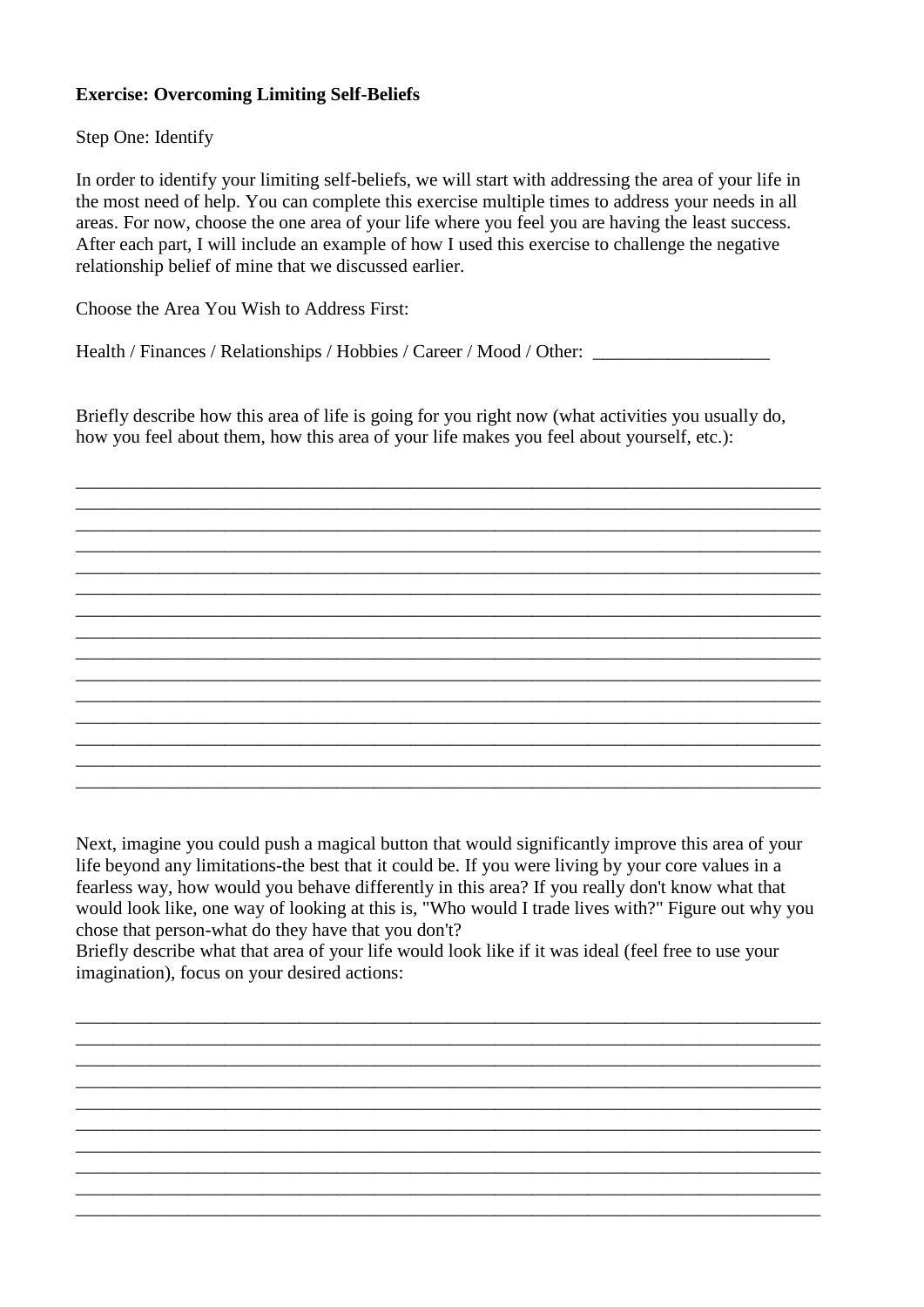Now write down the top five barriers to achieving this-the main reasons why there is a difference between how that area of your life is now compared to how you wish it was:

| Now, I'm going to ask that question again                                                     |  |
|-----------------------------------------------------------------------------------------------|--|
| Why isn't that area of your life as good as you want it to be?                                |  |
| But, this time you can only answer this question with thoughts and emotions. Look over your   |  |
| list of five barriers stopping you from changing, then re-write them as thoughts and emotions |  |
| following this format:                                                                        |  |
|                                                                                               |  |
| I think that                                                                                  |  |
|                                                                                               |  |
|                                                                                               |  |
|                                                                                               |  |
| (thoughts)                                                                                    |  |
|                                                                                               |  |
| Which makes me feel                                                                           |  |
|                                                                                               |  |
|                                                                                               |  |
|                                                                                               |  |
| (emotions)                                                                                    |  |
|                                                                                               |  |
|                                                                                               |  |

Step Two: Re-framing the Beliefs

We are now going to re-frame that belief. We will do this in parts to make it easier.

Take the thought you wrote down, and replace it with the simplest strategy or solution you can think of to fix the problem. For example, if you wrote "too overweight," your strategy could be "lose weight." Remember, you don't need to believe you are capable of this strategy… yet.

\_\_\_\_\_\_\_\_\_\_\_\_\_\_\_\_\_\_\_\_\_\_\_\_\_\_\_\_\_\_\_\_\_\_\_\_\_\_\_\_\_\_\_\_\_\_\_\_\_\_\_\_\_\_\_\_\_\_\_\_\_\_\_\_\_\_\_\_\_\_\_\_\_\_\_\_\_\_\_\_ \_\_\_\_\_\_\_\_\_\_\_\_\_\_\_\_\_\_\_\_\_\_\_\_\_\_\_\_\_\_\_\_\_\_\_\_\_\_\_\_\_\_\_\_\_\_\_\_\_\_\_\_\_\_\_\_\_\_\_\_\_\_\_\_\_\_\_\_\_\_\_\_\_\_\_\_\_\_\_\_ \_\_\_\_\_\_\_\_\_\_\_\_\_\_\_\_\_\_\_\_\_\_\_\_\_\_\_\_\_\_\_\_\_\_\_\_\_\_\_\_\_\_\_\_\_\_\_\_\_\_\_\_\_\_\_\_\_\_\_\_\_\_\_\_\_\_\_\_\_\_\_\_\_\_\_\_\_\_\_\_

\_\_\_\_\_\_\_\_\_\_\_\_\_\_\_\_\_\_\_\_\_\_\_\_\_\_\_\_\_\_\_\_\_\_\_\_\_\_\_\_\_\_\_\_\_\_\_\_\_\_\_\_\_\_\_\_\_\_\_\_\_\_\_\_\_\_\_\_\_\_\_\_\_\_\_\_\_\_\_\_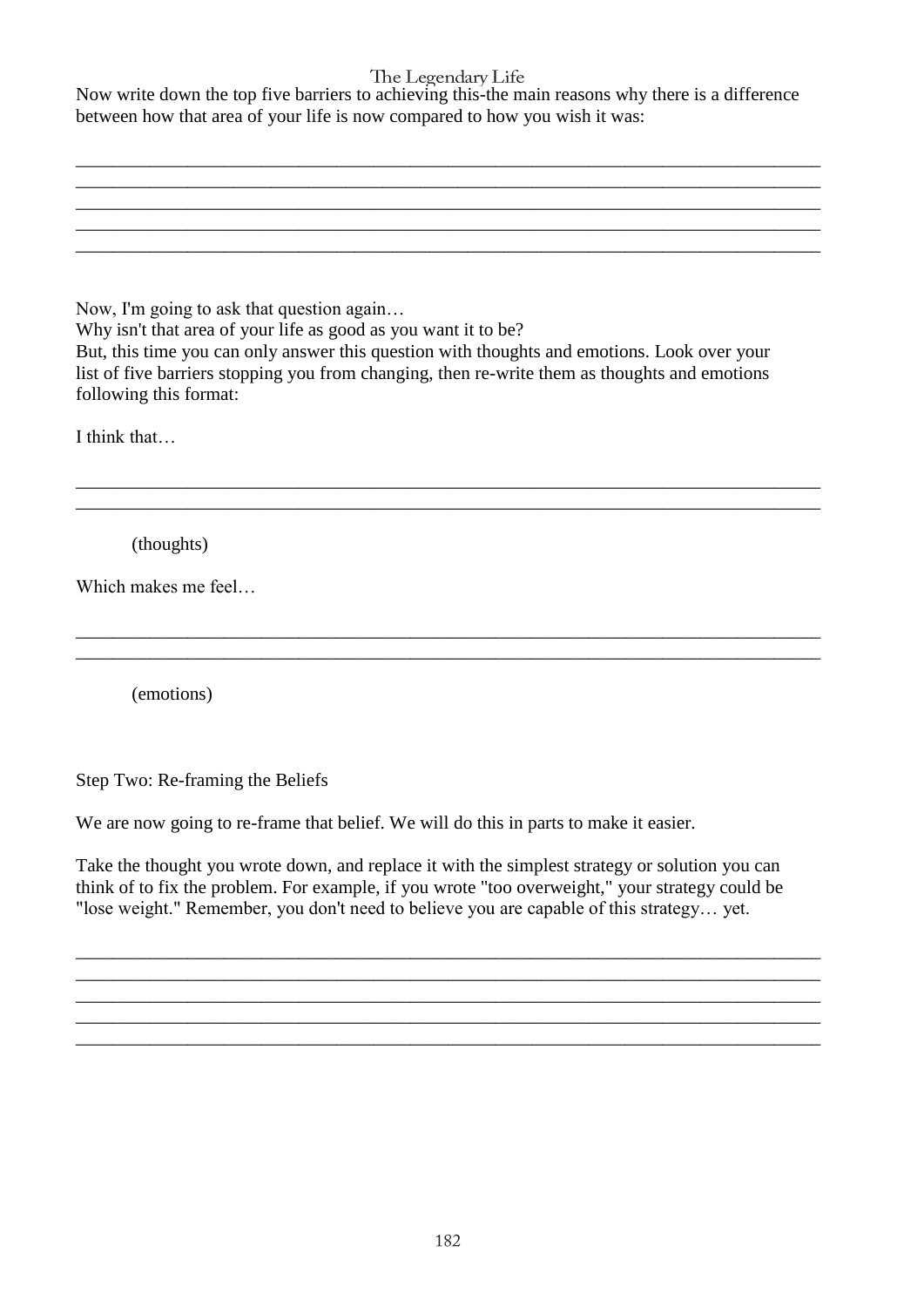Take the emotions you wrote down in the last part of Step Two, and flip them upside down. Look for emotions that are the polar opposite of the negative one. Then add two more emotions that are similarly positive. If you are struggling with this, try to imagine how you would feel if the ideal version of this area of your life was true. For example, "sad" could become "happy, relaxed and playful."

\_\_\_\_\_\_\_\_\_\_\_\_\_\_\_\_\_\_\_\_\_\_\_\_\_\_\_\_\_\_\_\_\_\_\_\_\_\_\_\_\_\_\_\_\_\_\_\_\_\_\_\_\_\_\_\_\_\_\_\_\_\_\_\_\_\_\_\_\_\_\_\_\_\_\_\_\_\_\_\_ \_\_\_\_\_\_\_\_\_\_\_\_\_\_\_\_\_\_\_\_\_\_\_\_\_\_\_\_\_\_\_\_\_\_\_\_\_\_\_\_\_\_\_\_\_\_\_\_\_\_\_\_\_\_\_\_\_\_\_\_\_\_\_\_\_\_\_\_\_\_\_\_\_\_\_\_\_\_\_\_ \_\_\_\_\_\_\_\_\_\_\_\_\_\_\_\_\_\_\_\_\_\_\_\_\_\_\_\_\_\_\_\_\_\_\_\_\_\_\_\_\_\_\_\_\_\_\_\_\_\_\_\_\_\_\_\_\_\_\_\_\_\_\_\_\_\_\_\_\_\_\_\_\_\_\_\_\_\_\_\_ \_\_\_\_\_\_\_\_\_\_\_\_\_\_\_\_\_\_\_\_\_\_\_\_\_\_\_\_\_\_\_\_\_\_\_\_\_\_\_\_\_\_\_\_\_\_\_\_\_\_\_\_\_\_\_\_\_\_\_\_\_\_\_\_\_\_\_\_\_\_\_\_\_\_\_\_\_\_\_\_ \_\_\_\_\_\_\_\_\_\_\_\_\_\_\_\_\_\_\_\_\_\_\_\_\_\_\_\_\_\_\_\_\_\_\_\_\_\_\_\_\_\_\_\_\_\_\_\_\_\_\_\_\_\_\_\_\_\_\_\_\_\_\_\_\_\_\_\_\_\_\_\_\_\_\_\_\_\_\_\_

\_\_\_\_\_\_\_\_\_\_\_\_\_\_\_\_\_\_\_\_\_\_\_\_\_\_\_\_\_\_\_\_\_\_\_\_\_\_\_\_\_\_\_\_\_\_\_\_\_\_\_\_\_\_\_\_\_\_\_\_\_\_\_\_\_\_\_\_\_\_\_\_\_\_\_\_\_\_\_\_ \_\_\_\_\_\_\_\_\_\_\_\_\_\_\_\_\_\_\_\_\_\_\_\_\_\_\_\_\_\_\_\_\_\_\_\_\_\_\_\_\_\_\_\_\_\_\_\_\_\_\_\_\_\_\_\_\_\_\_\_\_\_\_\_\_\_\_\_\_\_\_\_\_\_\_\_\_\_\_\_

\_\_\_\_\_\_\_\_\_\_\_\_\_\_\_\_\_\_\_\_\_\_\_\_\_\_\_\_\_\_\_\_\_\_\_\_\_\_\_\_\_\_\_\_\_\_\_\_\_\_\_\_\_\_\_\_\_\_\_\_\_\_\_\_\_\_\_\_\_\_\_\_\_\_\_\_\_\_\_\_ \_\_\_\_\_\_\_\_\_\_\_\_\_\_\_\_\_\_\_\_\_\_\_\_\_\_\_\_\_\_\_\_\_\_\_\_\_\_\_\_\_\_\_\_\_\_\_\_\_\_\_\_\_\_\_\_\_\_\_\_\_\_\_\_\_\_\_\_\_\_\_\_\_\_\_\_\_\_\_\_

Now combine your thought strategy with your new emotions to design a new belief: I know that…

(thought strategy)

which will make me feel…

(new emotions)

Step Three: Eradicating the Limiting Self-Belief

Method One: Make It Your Pledge for Daily Action

In your Master Plan template, you will see a section called The Pledge, which we are going to discuss now. This section is where you start to redefine your identity by forcing yourself to believe that you are already the person you wish to be. This is where you create a positive self-fulfilling prophecy.

There is also a section titled Identity Statement on the front. What I want you to put in this part is the overall simple statement of who you wish you were. Look at all of your limiting beliefs and try to figure out what they have in common. Then look at all of your new re-framed beliefs for commonalities as well. Combined with your dream lifestyle areas and Supergoal, you should be able to create a clear identity statement. Describe the person you wish you were.

\_\_\_\_\_\_\_\_\_\_\_\_\_\_\_\_\_\_\_\_\_\_\_\_\_\_\_\_\_\_\_\_\_\_\_\_\_\_\_\_\_\_\_\_\_\_\_\_\_\_\_\_\_\_\_\_\_\_\_\_\_\_\_\_\_\_\_\_\_\_\_\_\_\_\_\_\_\_\_\_ \_\_\_\_\_\_\_\_\_\_\_\_\_\_\_\_\_\_\_\_\_\_\_\_\_\_\_\_\_\_\_\_\_\_\_\_\_\_\_\_\_\_\_\_\_\_\_\_\_\_\_\_\_\_\_\_\_\_\_\_\_\_\_\_\_\_\_\_\_\_\_\_\_\_\_\_\_\_\_\_ \_\_\_\_\_\_\_\_\_\_\_\_\_\_\_\_\_\_\_\_\_\_\_\_\_\_\_\_\_\_\_\_\_\_\_\_\_\_\_\_\_\_\_\_\_\_\_\_\_\_\_\_\_\_\_\_\_\_\_\_\_\_\_\_\_\_\_\_\_\_\_\_\_\_\_\_\_\_\_\_ \_\_\_\_\_\_\_\_\_\_\_\_\_\_\_\_\_\_\_\_\_\_\_\_\_\_\_\_\_\_\_\_\_\_\_\_\_\_\_\_\_\_\_\_\_\_\_\_\_\_\_\_\_\_\_\_\_\_\_\_\_\_\_\_\_\_\_\_\_\_\_\_\_\_\_\_\_\_\_\_ \_\_\_\_\_\_\_\_\_\_\_\_\_\_\_\_\_\_\_\_\_\_\_\_\_\_\_\_\_\_\_\_\_\_\_\_\_\_\_\_\_\_\_\_\_\_\_\_\_\_\_\_\_\_\_\_\_\_\_\_\_\_\_\_\_\_\_\_\_\_\_\_\_\_\_\_\_\_\_\_ \_\_\_\_\_\_\_\_\_\_\_\_\_\_\_\_\_\_\_\_\_\_\_\_\_\_\_\_\_\_\_\_\_\_\_\_\_\_\_\_\_\_\_\_\_\_\_\_\_\_\_\_\_\_\_\_\_\_\_\_\_\_\_\_\_\_\_\_\_\_\_\_\_\_\_\_\_\_\_\_ \_\_\_\_\_\_\_\_\_\_\_\_\_\_\_\_\_\_\_\_\_\_\_\_\_\_\_\_\_\_\_\_\_\_\_\_\_\_\_\_\_\_\_\_\_\_\_\_\_\_\_\_\_\_\_\_\_\_\_\_\_\_\_\_\_\_\_\_\_\_\_\_\_\_\_\_\_\_\_\_ \_\_\_\_\_\_\_\_\_\_\_\_\_\_\_\_\_\_\_\_\_\_\_\_\_\_\_\_\_\_\_\_\_\_\_\_\_\_\_\_\_\_\_\_\_\_\_\_\_\_\_\_\_\_\_\_\_\_\_\_\_\_\_\_\_\_\_\_\_\_\_\_\_\_\_\_\_\_\_\_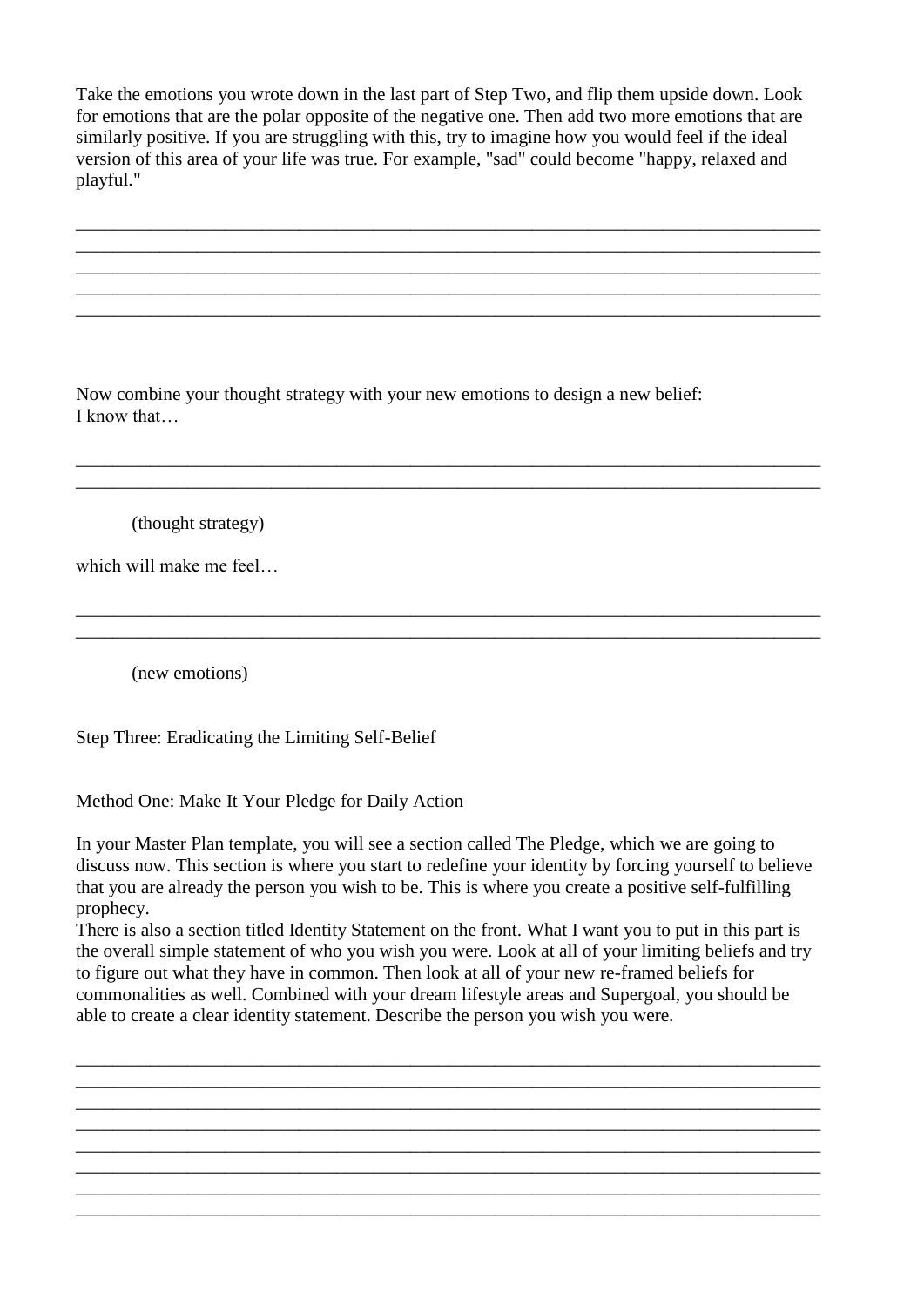Write your new beliefs into the Pledge section of your Master Plan.

Method Two: Set Goals

Now for a more structured method, which goes hand in hand with the Pledge. Head over to the Goal Setting chapter. Use the exercise there to turn these new beliefs into goals that require you to take action. If you've re-framed them using the structure I recommended, they are almost action goals already.

## Bonus Method Three: Set Goals and Take Action +PLUS+ (Optional)

This is along the same lines as Method Two, only instead of one goal, you create a whole list of goals. These then become a significant part of your daily life. You aim to completely overhaul this area of your life in order to address the current factors in your lifestyle that are causing you the most dissatisfaction or unhappiness.

Create at least:

- three goals that require action
- two goals that increase your knowledge on the subject
- then add this goal as well: Complete the "Desire, Courage and Resources" exercise once per week on \_\_\_\_\_\_\_\_\_\_\_\_\_\_ (choose a day).

This is to keep your motivation to achieve these goals as high as possible. We will cover how to use this exercise in detail later on.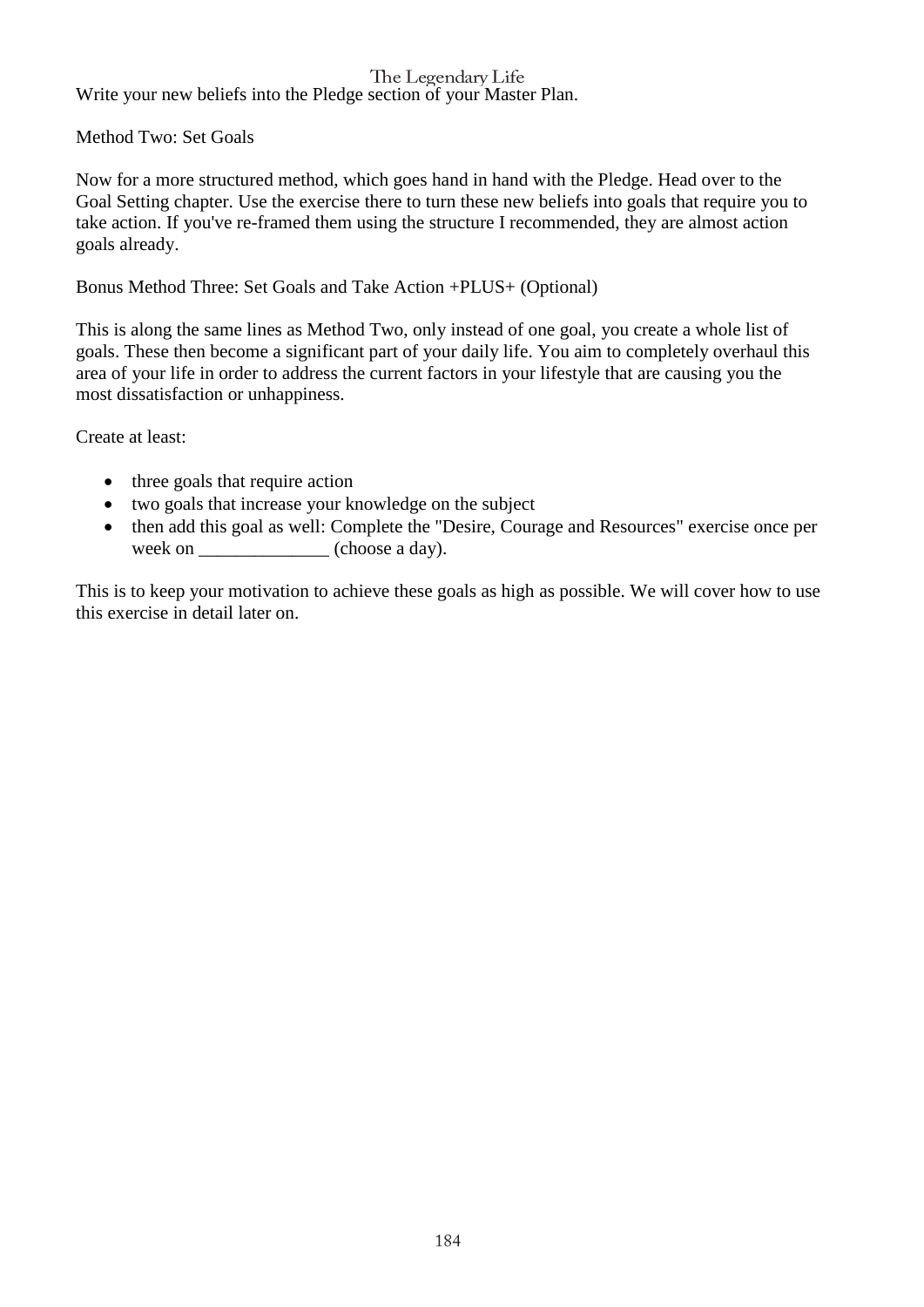# **Costs vs. Benefits Decision-Making**

Instructions on Using the Costs vs. Benefits Tool

# Template:

|                                         | Costs          | Benefits       |
|-----------------------------------------|----------------|----------------|
| Change<br>(do it)                       | $\overline{4}$ | $\overline{2}$ |
|                                         |                |                |
|                                         |                |                |
|                                         |                |                |
|                                         |                |                |
|                                         |                |                |
|                                         |                |                |
|                                         |                |                |
|                                         |                |                |
|                                         |                |                |
|                                         |                |                |
|                                         |                |                |
|                                         |                |                |
|                                         |                |                |
|                                         |                |                |
|                                         |                |                |
|                                         |                |                |
|                                         |                |                |
|                                         |                |                |
| Stay the                                | $\overline{3}$ | $\overline{5}$ |
| same                                    |                |                |
| $\frac{(\text{don't do})}{(\text{it})}$ |                |                |
|                                         |                |                |
|                                         |                |                |
|                                         |                |                |
|                                         |                |                |
|                                         |                |                |
|                                         |                |                |
|                                         |                |                |
|                                         |                |                |
|                                         |                |                |
|                                         |                |                |
|                                         |                |                |
|                                         |                |                |
|                                         |                |                |
|                                         |                |                |
|                                         |                |                |
|                                         |                |                |
|                                         |                |                |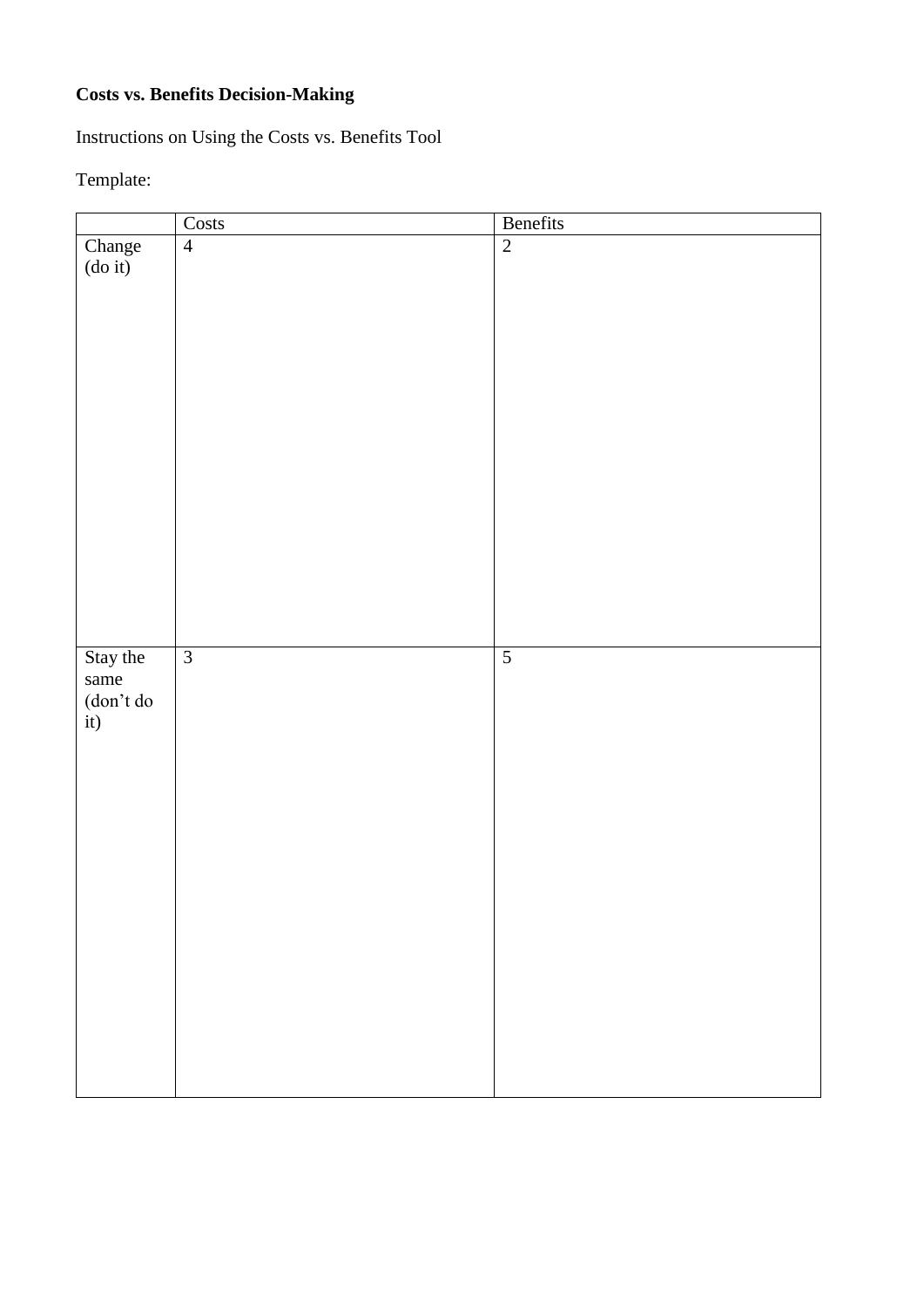# Step 1

Write the change you are considering next to the number 1 in the top left corner box. Keep it simple, (e.g., "go to gym," "ask Dave out" or "buy a house"). You will figure out the more specific strategies regarding how to achieve this change when we go into the Goal Setting chapter next. For now, just a basic description will suffice.

# Step 2

Go to the box with the number 2 in the corner (benefits of change) and list the positive results you would likely experience if you made this change. These questions might prompt your thinking:

- What is the best thing that could happen?
- What good things would occur in your life if you made this change?
- What would these positive results mean to you?

The challenge is to write down as much detail as possible for each benefit. For example, if you said one benefit was "I will have a good relationship with my partner," then you should describe in detail what that looks like-such as more fun outings together, better sex life, a real thrill at seeing him/her when I get home, feeling more relaxed at work because things at home are peaceful.

## Step 3

Go to the box with the 3 in the corner (costs of staying the same) and list the negative things which will probably remain in your life if you do not make this change or new negative things you will likely find yourself subjected to. These questions could help:

- What current things in this area of my life do I wish were different?
- What negative things will I experience over the next five years if I don't make this
- change?
- What regrets might I have if I don't do this?

Again make sure you expand on each key point. Really dig down into what it is in your life you are not satisfied with-those negative things that will remain in your life if you don't attempt this change. When working with clients, I find this part is the most emotional, so feel free to take a break if it becomes too much. This may be the part you have the most emotional attachment to.

## Step 4

Now go to the box with the number 4 in the corner (the costs of change) and list the potential consequences that are negative or you are otherwise worried about should you go through with making a change. Decisions always have rippling effects throughout your life, so consider the potential negative effects of making this change on your:

- Finances
- Relationships
- Time
- Health and wellbeing
- Self-worth, identity or self-esteem
- Career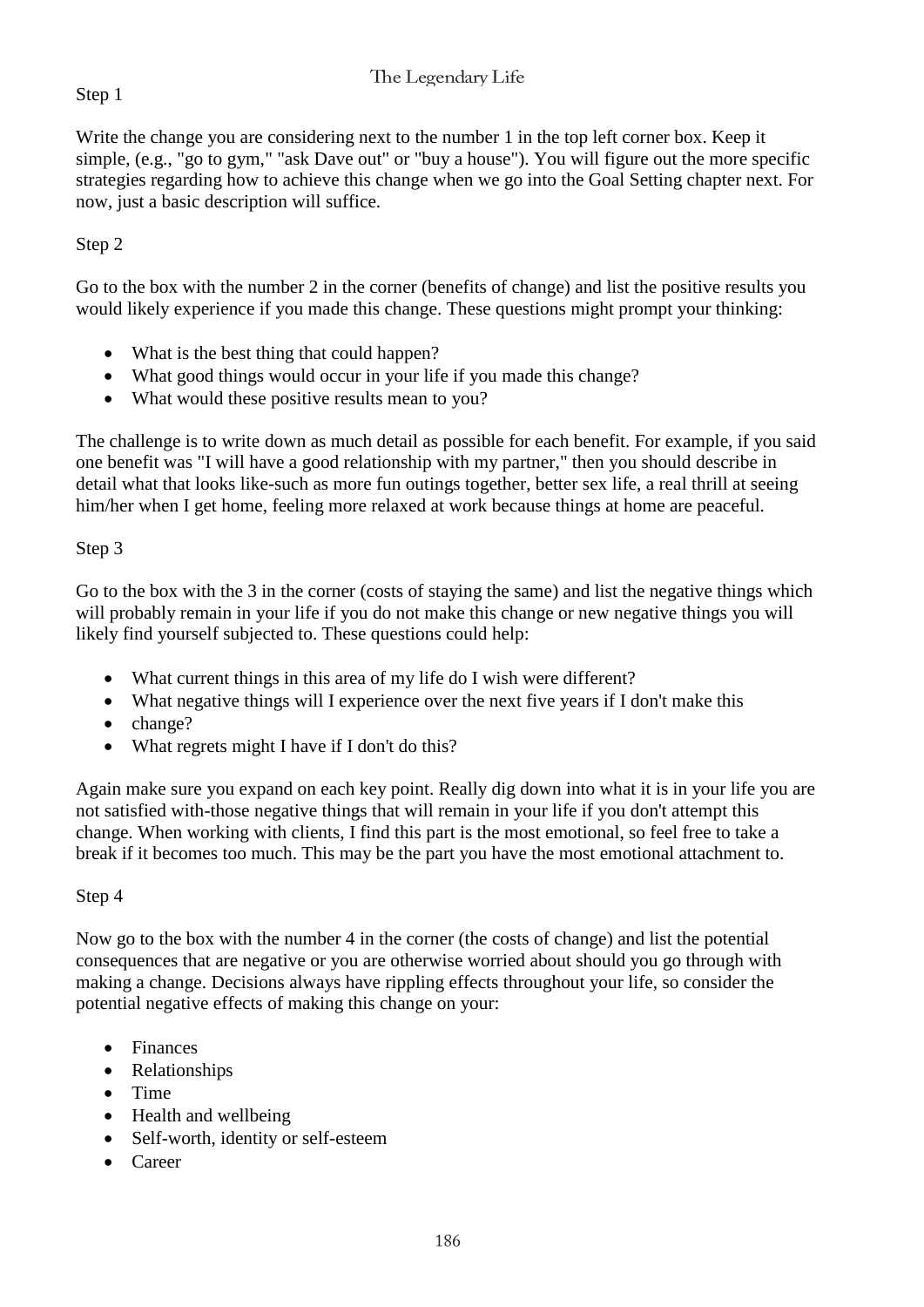Through this part of the exercise, you may also identify some mental or emotional barriers/ costs, and you may want to go back to the Limiting Self-Beliefs exercise to test them. At this point, you might think you are just doubling up on the previous part of the exercise by simply writing the opposite to the benefits of change. However, the opposite of a benefit is not always the same as the cost. That said, this part may be easier to complete by looking at it that way.

## Step 5

Now go to the box with the number 5 (benefits of staying the same) and list the positive things you enjoy about your life as it is right now (no change), making sure to limit the list to those positive things that will remain in your life over time if you make no change. This part may be simply identifying why you had to resort to using the Cost vs. Benefits tool for this decision in the first place, and it will probably help you define what your comfort zone actually looks like. This might be a bit of a wake-up call for you-showing you the things that have prevented you from improving your life due to how comfortable and "safe" they appear to be.

Step 6 - "cost vs. cost"

Compare the costs of change (4) with the costs of staying the same (3). You might find it easier to determine which is "worse" by giving them a numerical weighting. You could rate each of the points on a scale of 1 - 10, with 1 being "not a problem" and 10 being "very significant negative consequences."The result is figuring out the different weight of the negative consequences for both options. Giving numerical scores will help you remove that emotional attachment later as one of them will mathematically score better, which will give it that objective flavor.

Step 7 - "benefit vs. benefit"

Compare the benefits of change (2) with the benefits of staying the same (5). Again you can use a similar scale, with 1 being "does not improve my life" and 10 being "significant positive improvements to my life."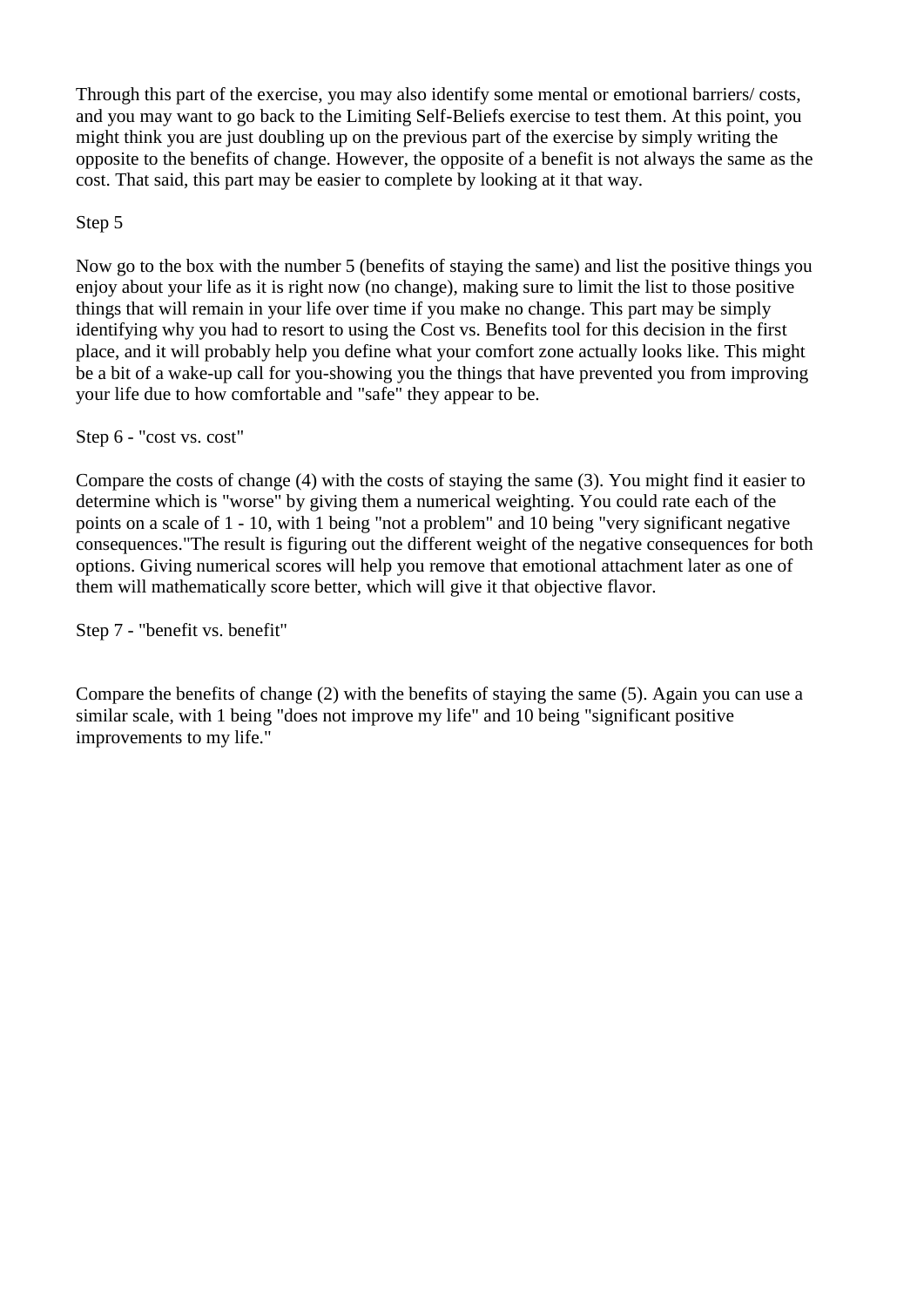## **General Goal Setting**

Take a moment now to try and break down the Dream you have chosen into its separate parts. List these in any way you want. Now draw lines that link the different parts that make up a larger whole until you are down to two to five main factors.

Now it's time for you to have a go. Once you have brainstormed the different possible steps between where you are now and your dream lifestyle, you need to put them into either chronological order or in order of importance (priority). Try writing them out here:

| Step one   |  |
|------------|--|
|            |  |
| Step two   |  |
|            |  |
| Step three |  |
|            |  |
| Step four  |  |
|            |  |
| Step five  |  |
|            |  |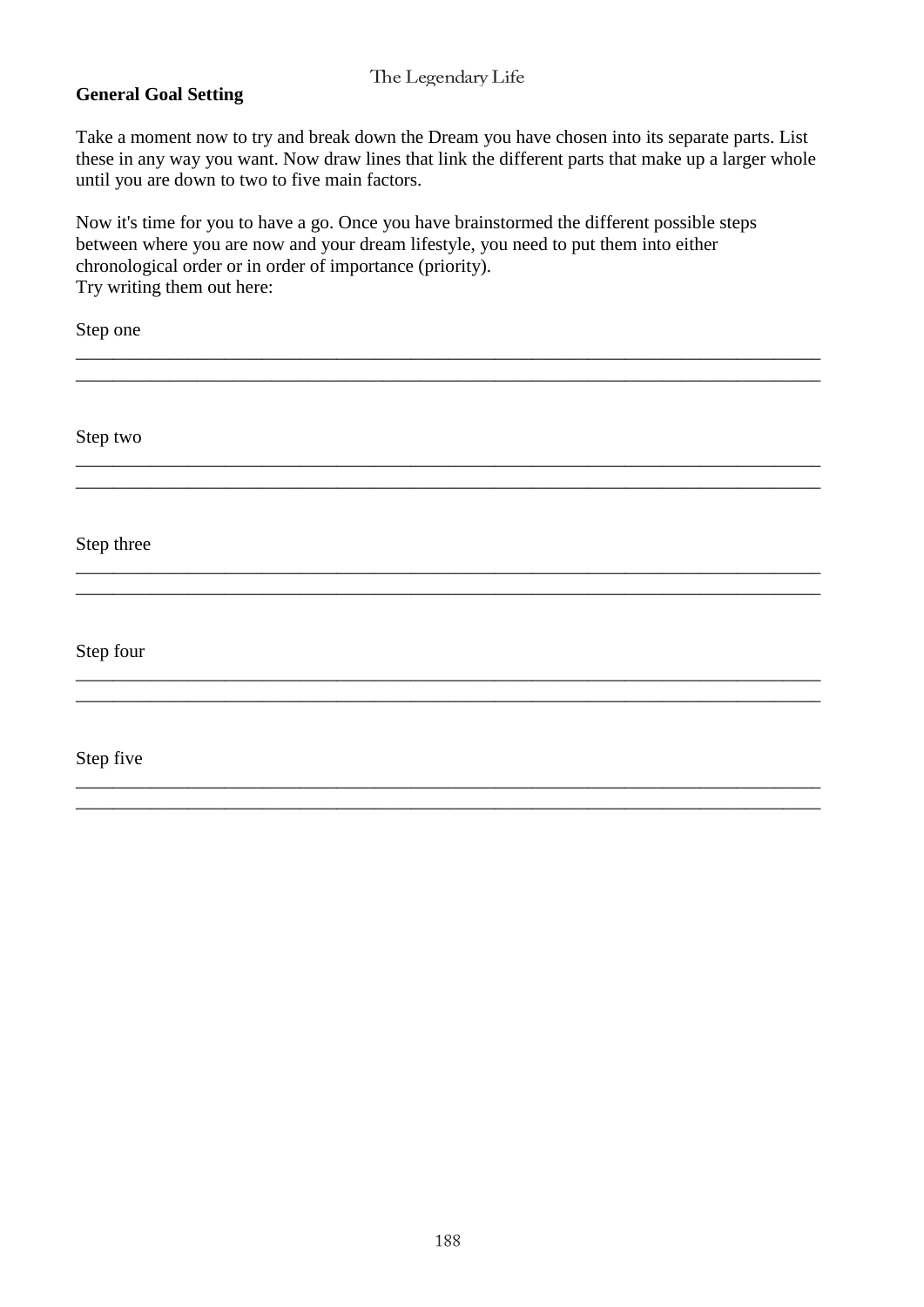## **Goals: Detailed, Realistic, and Measurable (DRM)**

Step One: Make It Detailed

Write the general goal you want to work on here:

Now you need to research what your options are for location, times you will attend (frequency and quantity), and the activity you will do when you are there. One way of doing this is answering these questions:

What is required to achieve this general goal?

Where will you do it?

When will you do it? How often will you do it?

Who else will be involved?

Rewrite your general goal by adding the details you listed above:

Make it detailed: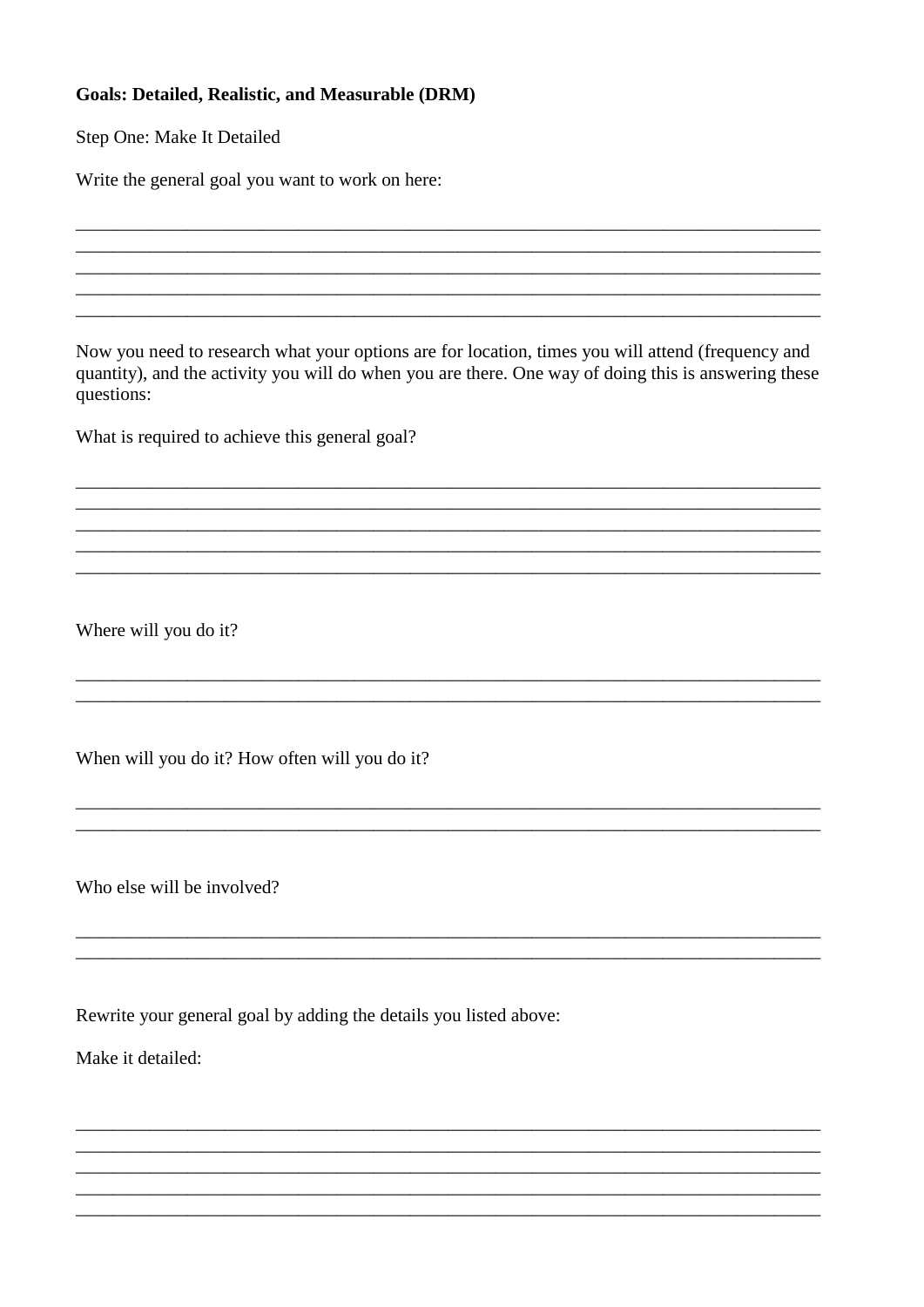Step Two: Make It Realistic

This is the point where expert advice and/or research can come in handy. You can also get a sense of how realistic your goal is by simply asking yourself: Assuming I can maintain high motivation, how likely am I to achieve this? Some other questions that might help:

How much time will I realistically be able to spare toward this activity? What can I afford to spend on this (weekly budget)?

What is my current motivation to achieve this?

What is my starting point in this area? (e.g., for the gym, how strong and fit are you now?)

Now rewrite the goal to make it realistic: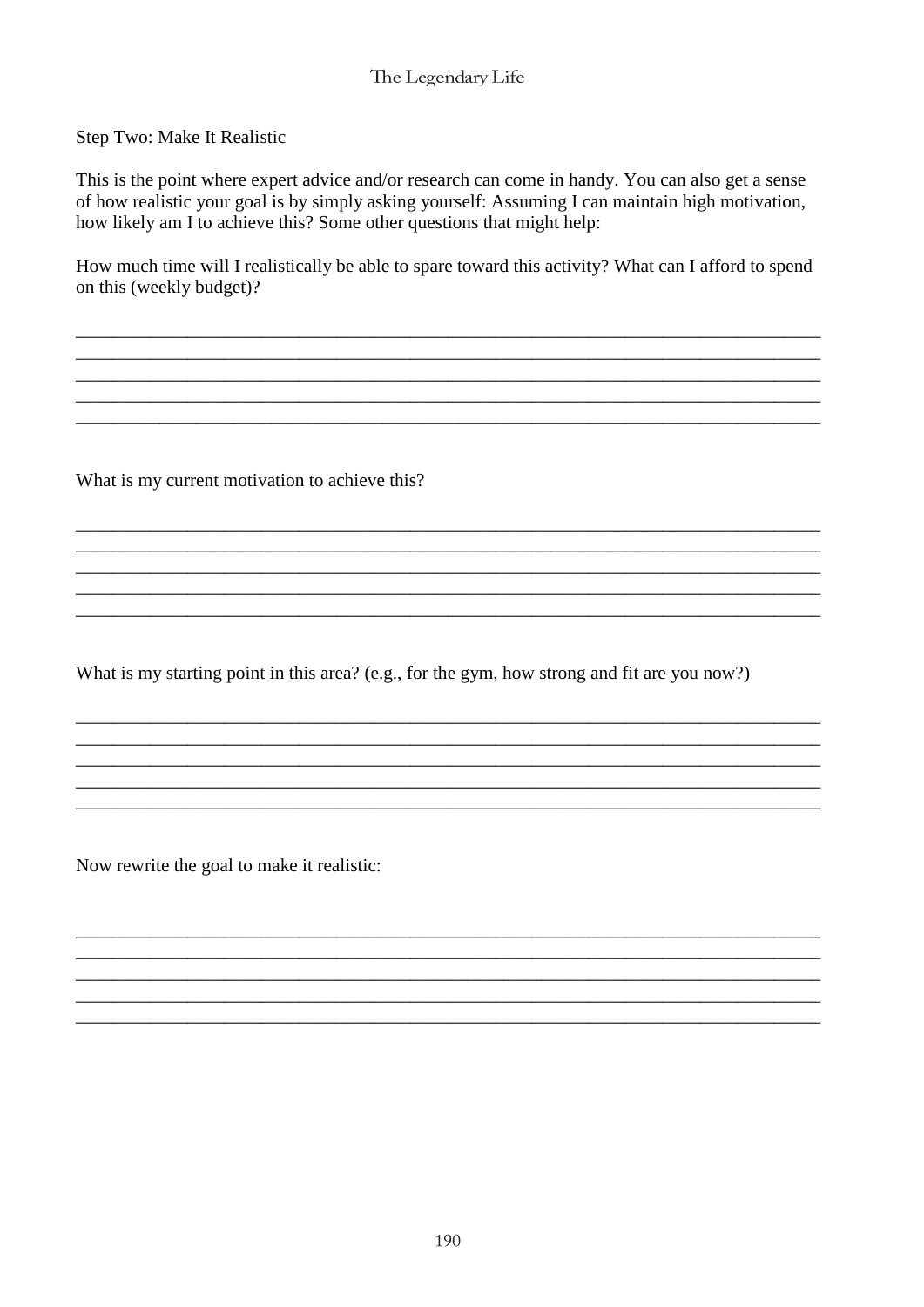## Step Three: Make It Measureable

Finally, you need to go back over your goal one more time to check that:

It is easy to measure It uses the correct units of measurement You will know when you have achieved/completed it

Make It Measureable:

Step Four: Updating the Master Plan

Now go through this exercise and apply these rules to all of your top-priority general goals, one at a time. Once you have transformed them all into satisfactory action goals, you can add them to your Master Plan. Eventually you may get into the habit of writing effective goals from the start without needing to go through these steps. However, I recommend you stick to this process to ensure you always write achievable goals.

\_\_\_\_\_\_\_\_\_\_\_\_\_\_\_\_\_\_\_\_\_\_\_\_\_\_\_\_\_\_\_\_\_\_\_\_\_\_\_\_\_\_\_\_\_\_\_\_\_\_\_\_\_\_\_\_\_\_\_\_\_\_\_\_\_\_\_\_\_\_\_\_\_\_\_\_\_\_\_\_

\_\_\_\_\_\_\_\_\_\_\_\_\_\_\_\_\_\_\_\_\_\_\_\_\_\_\_\_\_\_\_\_\_\_\_\_\_\_\_\_\_\_\_\_\_\_\_\_\_\_\_\_\_\_\_\_\_\_\_\_\_\_\_\_\_\_\_\_\_\_\_\_\_\_\_\_\_\_\_\_ \_\_\_\_\_\_\_\_\_\_\_\_\_\_\_\_\_\_\_\_\_\_\_\_\_\_\_\_\_\_\_\_\_\_\_\_\_\_\_\_\_\_\_\_\_\_\_\_\_\_\_\_\_\_\_\_\_\_\_\_\_\_\_\_\_\_\_\_\_\_\_\_\_\_\_\_\_\_\_\_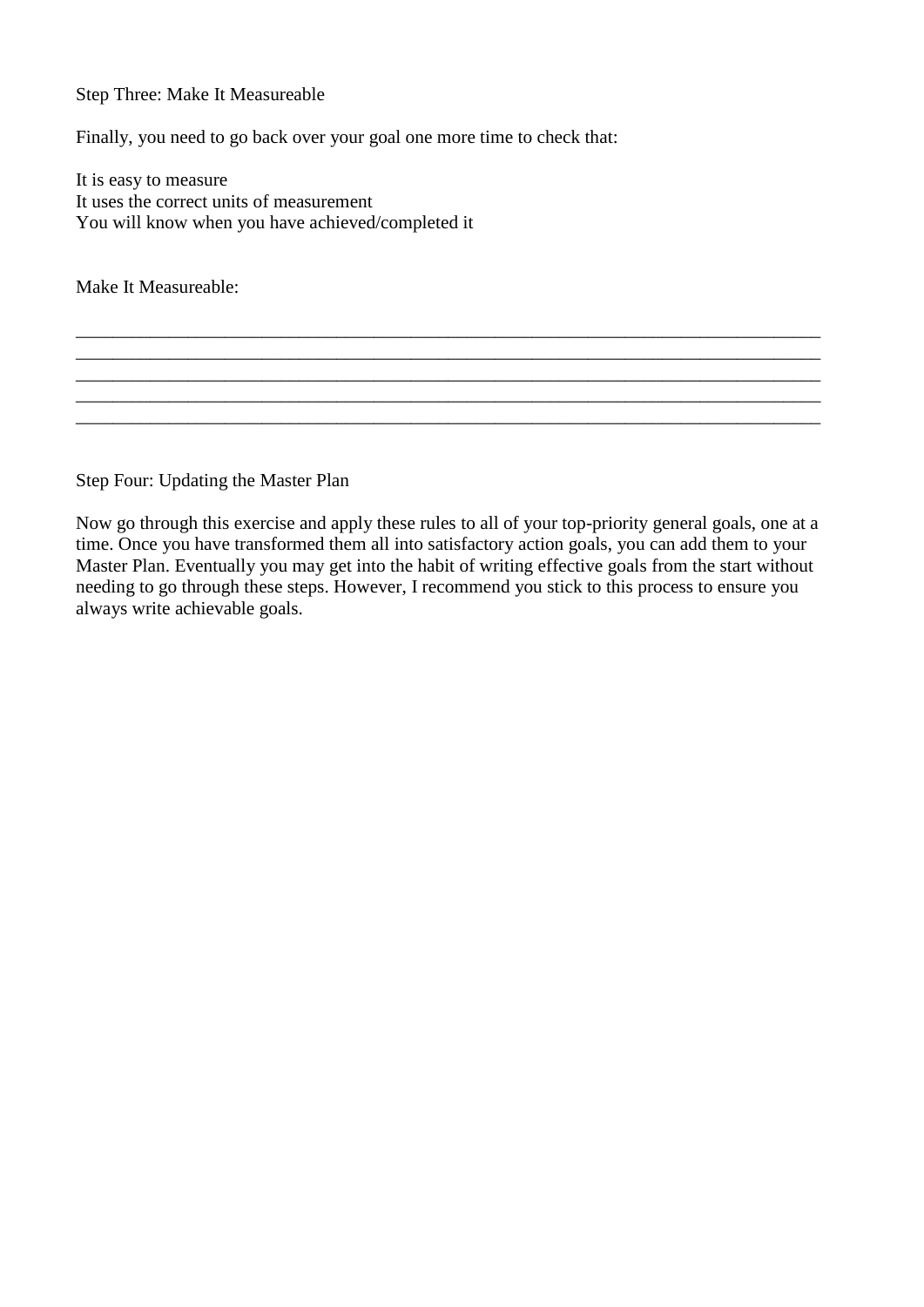# **The Weekly Schedule**

|                         | Morning | Midday | Afternoon | Evening | Night | Late-night |
|-------------------------|---------|--------|-----------|---------|-------|------------|
| Mon                     |         |        |           |         |       |            |
|                         |         |        |           |         |       |            |
|                         |         |        |           |         |       |            |
|                         |         |        |           |         |       |            |
|                         |         |        |           |         |       |            |
|                         |         |        |           |         |       |            |
| Tues                    |         |        |           |         |       |            |
|                         |         |        |           |         |       |            |
|                         |         |        |           |         |       |            |
|                         |         |        |           |         |       |            |
|                         |         |        |           |         |       |            |
|                         |         |        |           |         |       |            |
| Wed                     |         |        |           |         |       |            |
|                         |         |        |           |         |       |            |
|                         |         |        |           |         |       |            |
|                         |         |        |           |         |       |            |
|                         |         |        |           |         |       |            |
|                         |         |        |           |         |       |            |
| Thurs                   |         |        |           |         |       |            |
|                         |         |        |           |         |       |            |
|                         |         |        |           |         |       |            |
|                         |         |        |           |         |       |            |
|                         |         |        |           |         |       |            |
|                         |         |        |           |         |       |            |
| Fri                     |         |        |           |         |       |            |
|                         |         |        |           |         |       |            |
|                         |         |        |           |         |       |            |
|                         |         |        |           |         |       |            |
|                         |         |        |           |         |       |            |
|                         |         |        |           |         |       |            |
|                         |         |        |           |         |       |            |
| Sat                     |         |        |           |         |       |            |
|                         |         |        |           |         |       |            |
|                         |         |        |           |         |       |            |
|                         |         |        |           |         |       |            |
|                         |         |        |           |         |       |            |
|                         |         |        |           |         |       |            |
| $\overline{\text{Sun}}$ |         |        |           |         |       |            |
|                         |         |        |           |         |       |            |
|                         |         |        |           |         |       |            |
|                         |         |        |           |         |       |            |
|                         |         |        |           |         |       |            |
|                         |         |        |           |         |       |            |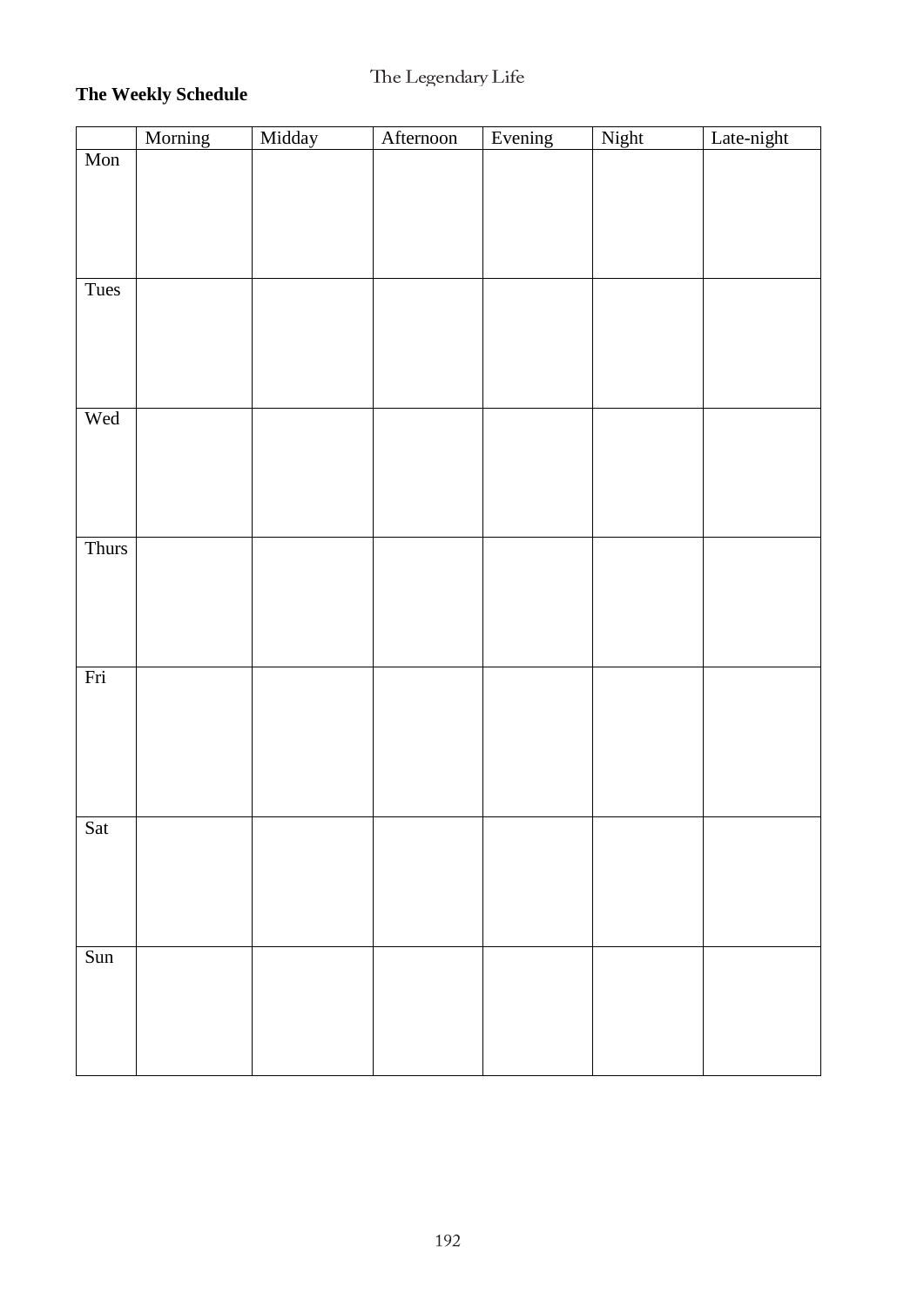# **Your Master Plan**

My Supergoal:

Identity statement:

Pledge: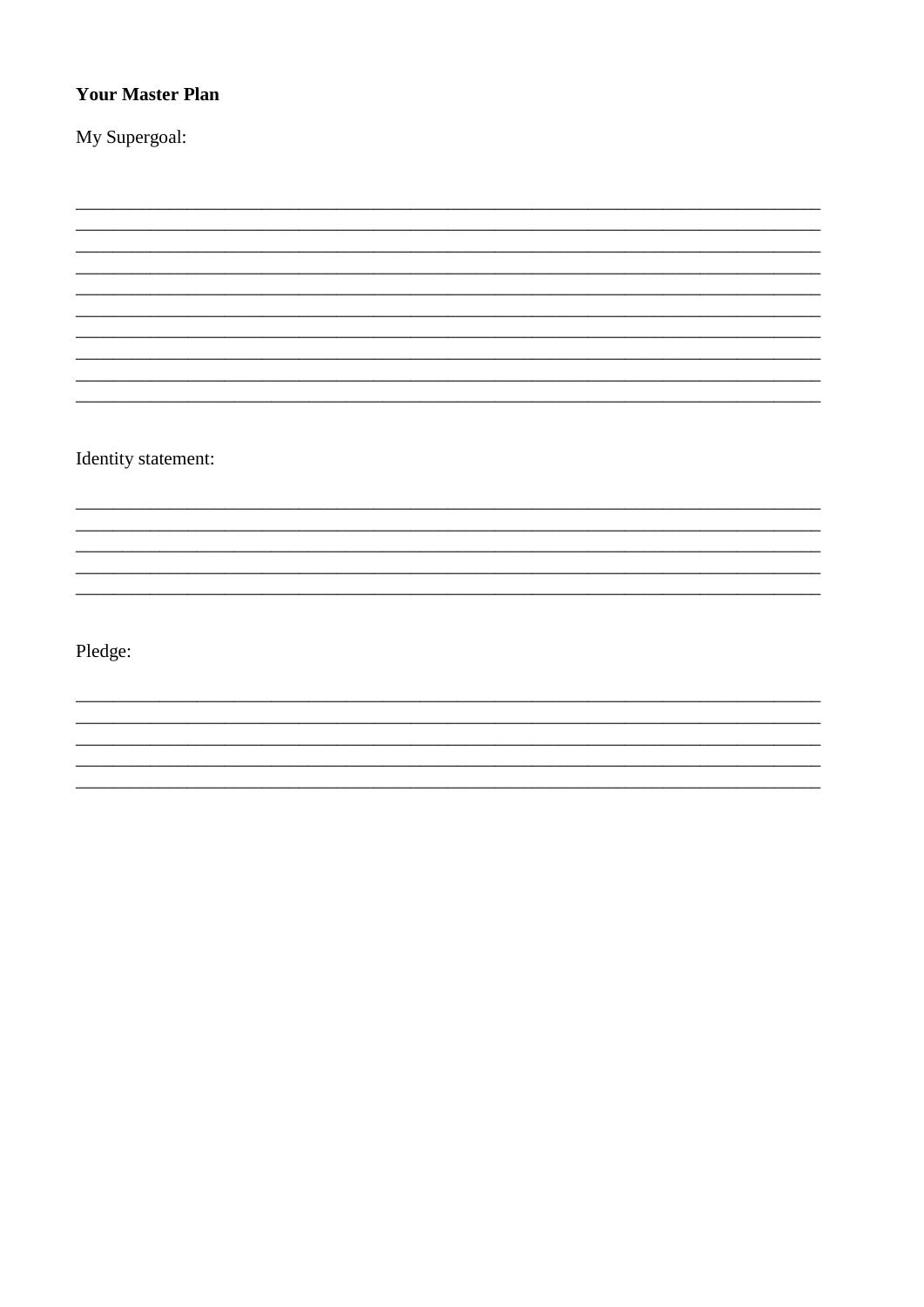| The Legendary Life |  |  |  |
|--------------------|--|--|--|
|                    |  |  |  |
|                    |  |  |  |
|                    |  |  |  |
| Dream:             |  |  |  |
|                    |  |  |  |
|                    |  |  |  |
|                    |  |  |  |
|                    |  |  |  |
|                    |  |  |  |
|                    |  |  |  |
|                    |  |  |  |
|                    |  |  |  |
|                    |  |  |  |
|                    |  |  |  |
|                    |  |  |  |
|                    |  |  |  |
|                    |  |  |  |
|                    |  |  |  |
| Goal $1\,$         |  |  |  |
|                    |  |  |  |
|                    |  |  |  |
|                    |  |  |  |
|                    |  |  |  |
|                    |  |  |  |
|                    |  |  |  |
|                    |  |  |  |
|                    |  |  |  |
|                    |  |  |  |
|                    |  |  |  |
| Goal 2             |  |  |  |
|                    |  |  |  |
|                    |  |  |  |
|                    |  |  |  |
|                    |  |  |  |
|                    |  |  |  |
|                    |  |  |  |
|                    |  |  |  |
|                    |  |  |  |
|                    |  |  |  |
|                    |  |  |  |
|                    |  |  |  |
| Goal 3             |  |  |  |
|                    |  |  |  |
|                    |  |  |  |
|                    |  |  |  |
|                    |  |  |  |
|                    |  |  |  |
|                    |  |  |  |
|                    |  |  |  |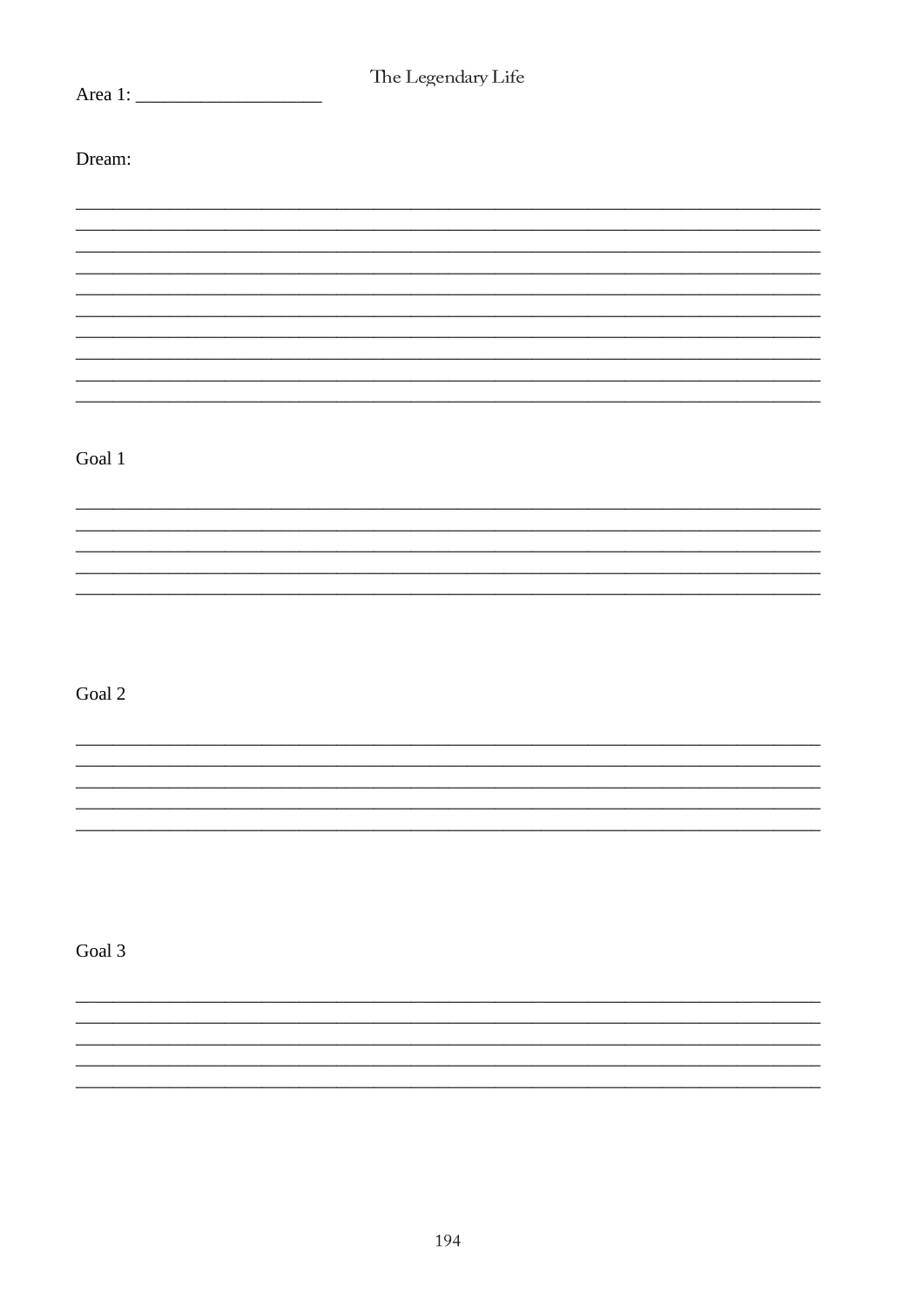| Dream:     |  |  |
|------------|--|--|
|            |  |  |
|            |  |  |
|            |  |  |
|            |  |  |
|            |  |  |
| Goal $1\,$ |  |  |
|            |  |  |
|            |  |  |
|            |  |  |
| Goal 2     |  |  |
|            |  |  |
|            |  |  |
|            |  |  |
|            |  |  |
| Goal 3     |  |  |
|            |  |  |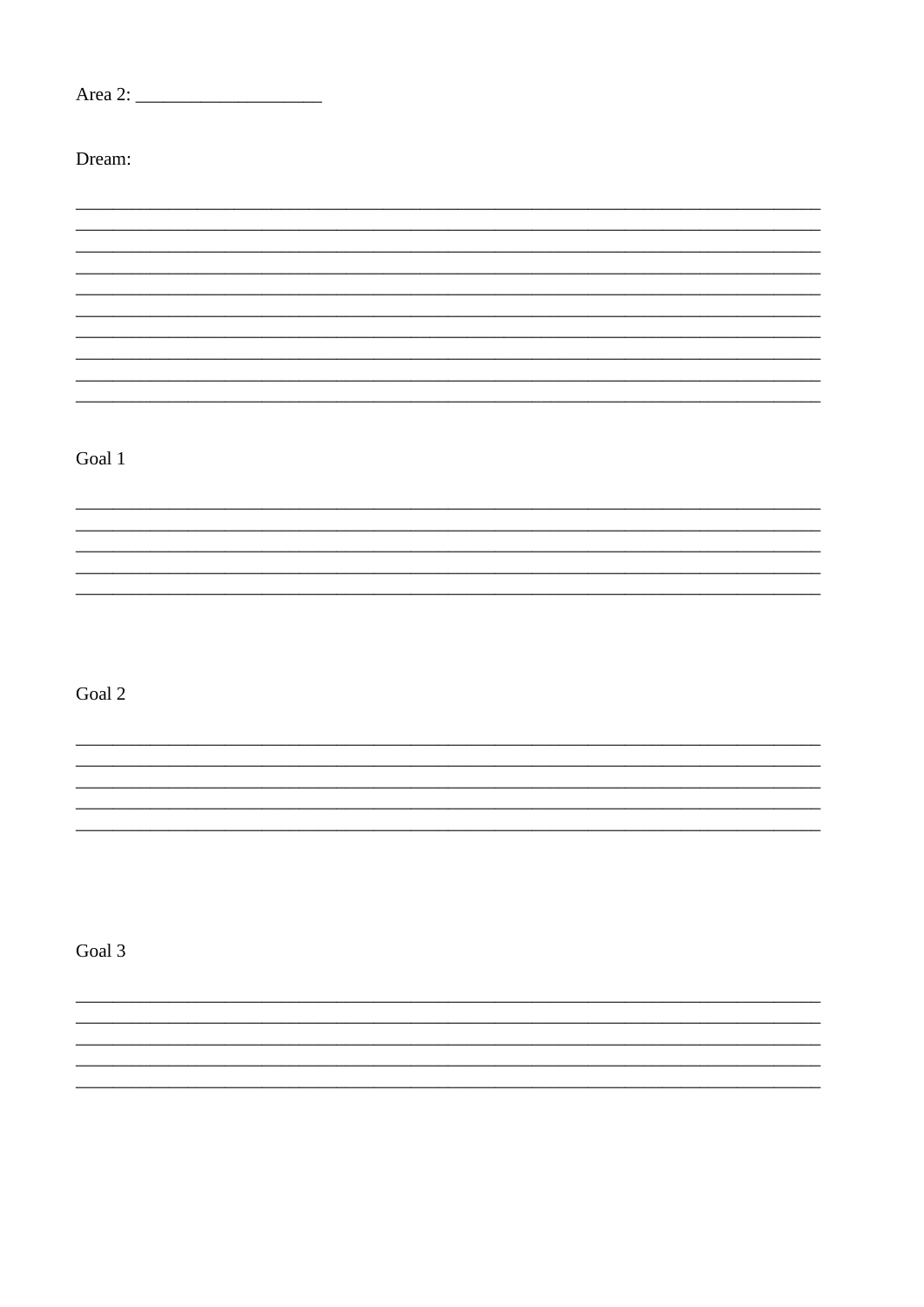| The Legendary Life |  |  |  |
|--------------------|--|--|--|
|                    |  |  |  |
|                    |  |  |  |
|                    |  |  |  |
| Dream:             |  |  |  |
|                    |  |  |  |
|                    |  |  |  |
|                    |  |  |  |
|                    |  |  |  |
|                    |  |  |  |
|                    |  |  |  |
|                    |  |  |  |
|                    |  |  |  |
|                    |  |  |  |
|                    |  |  |  |
|                    |  |  |  |
|                    |  |  |  |
|                    |  |  |  |
| Goal $1\,$         |  |  |  |
|                    |  |  |  |
|                    |  |  |  |
|                    |  |  |  |
|                    |  |  |  |
|                    |  |  |  |
|                    |  |  |  |
|                    |  |  |  |
|                    |  |  |  |
|                    |  |  |  |
|                    |  |  |  |
|                    |  |  |  |
| Goal $2\,$         |  |  |  |
|                    |  |  |  |
|                    |  |  |  |
|                    |  |  |  |
|                    |  |  |  |
|                    |  |  |  |
|                    |  |  |  |
|                    |  |  |  |
|                    |  |  |  |
|                    |  |  |  |
|                    |  |  |  |
|                    |  |  |  |
| Goal 3             |  |  |  |
|                    |  |  |  |
|                    |  |  |  |
|                    |  |  |  |
|                    |  |  |  |
|                    |  |  |  |
|                    |  |  |  |
|                    |  |  |  |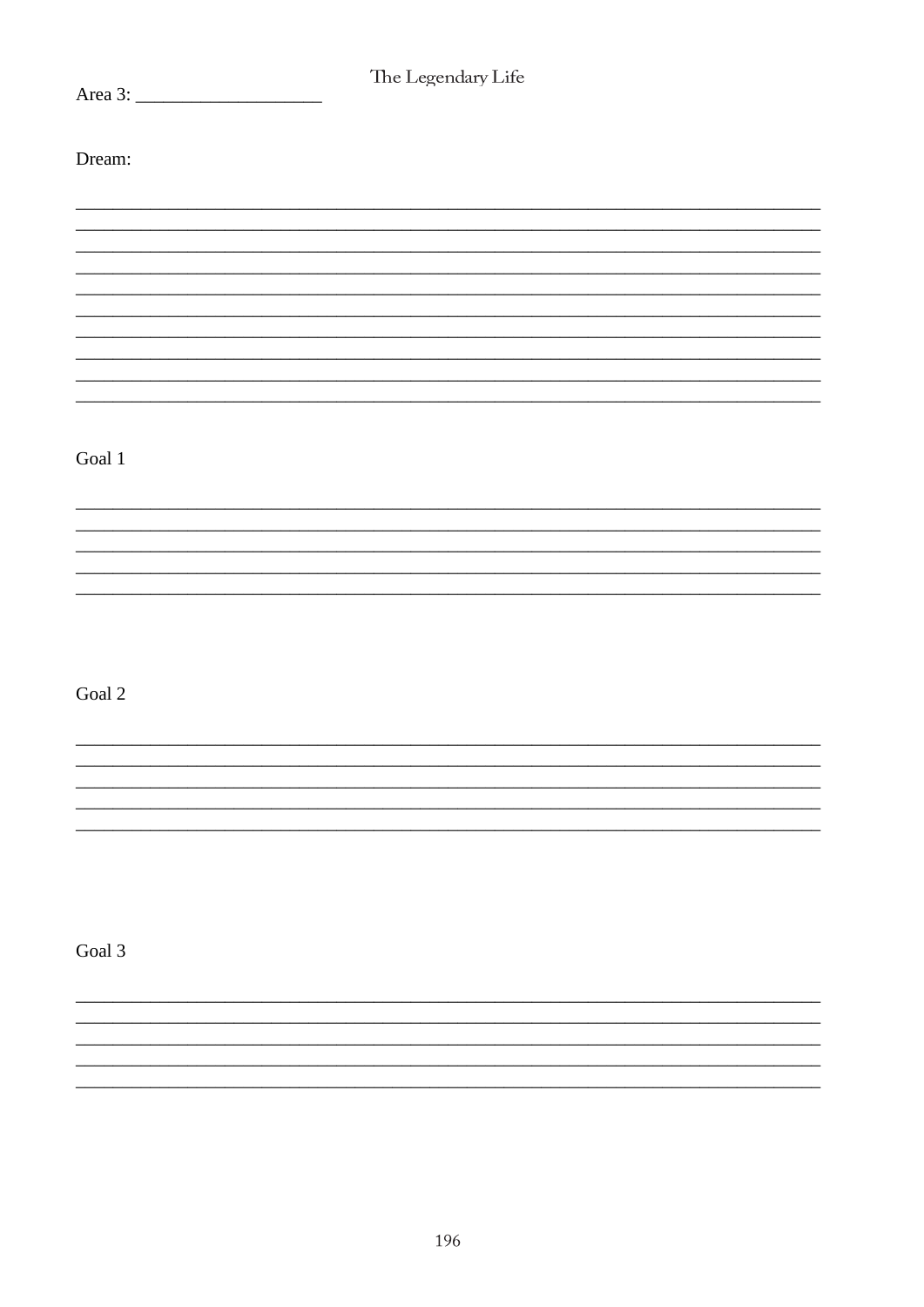## **How to Build Motivation: Desire, Courage and Resources**



Instructions for Using the Desire, Courage and Resources Exercise

Step One: The Scoring

Choose an action goal you wish to increase your motivation on, write it down here:

\_\_\_\_\_\_\_\_\_\_\_\_\_\_\_\_\_\_\_\_\_\_\_\_\_\_\_\_\_\_\_\_\_\_\_\_\_\_\_\_\_\_\_\_\_\_\_\_\_\_\_\_\_\_\_\_\_\_\_\_\_\_\_\_\_\_\_\_\_\_\_\_\_\_\_\_\_\_\_\_ \_\_\_\_\_\_\_\_\_\_\_\_\_\_\_\_\_\_\_\_\_\_\_\_\_\_\_\_\_\_\_\_\_\_\_\_\_\_\_\_\_\_\_\_\_\_\_\_\_\_\_\_\_\_\_\_\_\_\_\_\_\_\_\_\_\_\_\_\_\_\_\_\_\_\_\_\_\_\_\_ \_\_\_\_\_\_\_\_\_\_\_\_\_\_\_\_\_\_\_\_\_\_\_\_\_\_\_\_\_\_\_\_\_\_\_\_\_\_\_\_\_\_\_\_\_\_\_\_\_\_\_\_\_\_\_\_\_\_\_\_\_\_\_\_\_\_\_\_\_\_\_\_\_\_\_\_\_\_\_\_ \_\_\_\_\_\_\_\_\_\_\_\_\_\_\_\_\_\_\_\_\_\_\_\_\_\_\_\_\_\_\_\_\_\_\_\_\_\_\_\_\_\_\_\_\_\_\_\_\_\_\_\_\_\_\_\_\_\_\_\_\_\_\_\_\_\_\_\_\_\_\_\_\_\_\_\_\_\_\_\_ \_\_\_\_\_\_\_\_\_\_\_\_\_\_\_\_\_\_\_\_\_\_\_\_\_\_\_\_\_\_\_\_\_\_\_\_\_\_\_\_\_\_\_\_\_\_\_\_\_\_\_\_\_\_\_\_\_\_\_\_\_\_\_\_\_\_\_\_\_\_\_\_\_\_\_\_\_\_\_\_

## DESIRE

Scale:

Very high  $=$  You want this more than pretty much anything

High = It's really important to you

Moderate = It would be nice to achieve this, but you can take or leave it

Low  $=$  Not keen on this, but you need to do it Very low  $=$  You have very little interest in this

COURAGE Scale: Very high = Absolutely positive that you can achieve it High = Pretty sure you can achieve it Moderate = Think you have the ability but feel some doubts coming through  $Low = It's going to be a struggle$ Very low = Pretty sure you will not be able to do it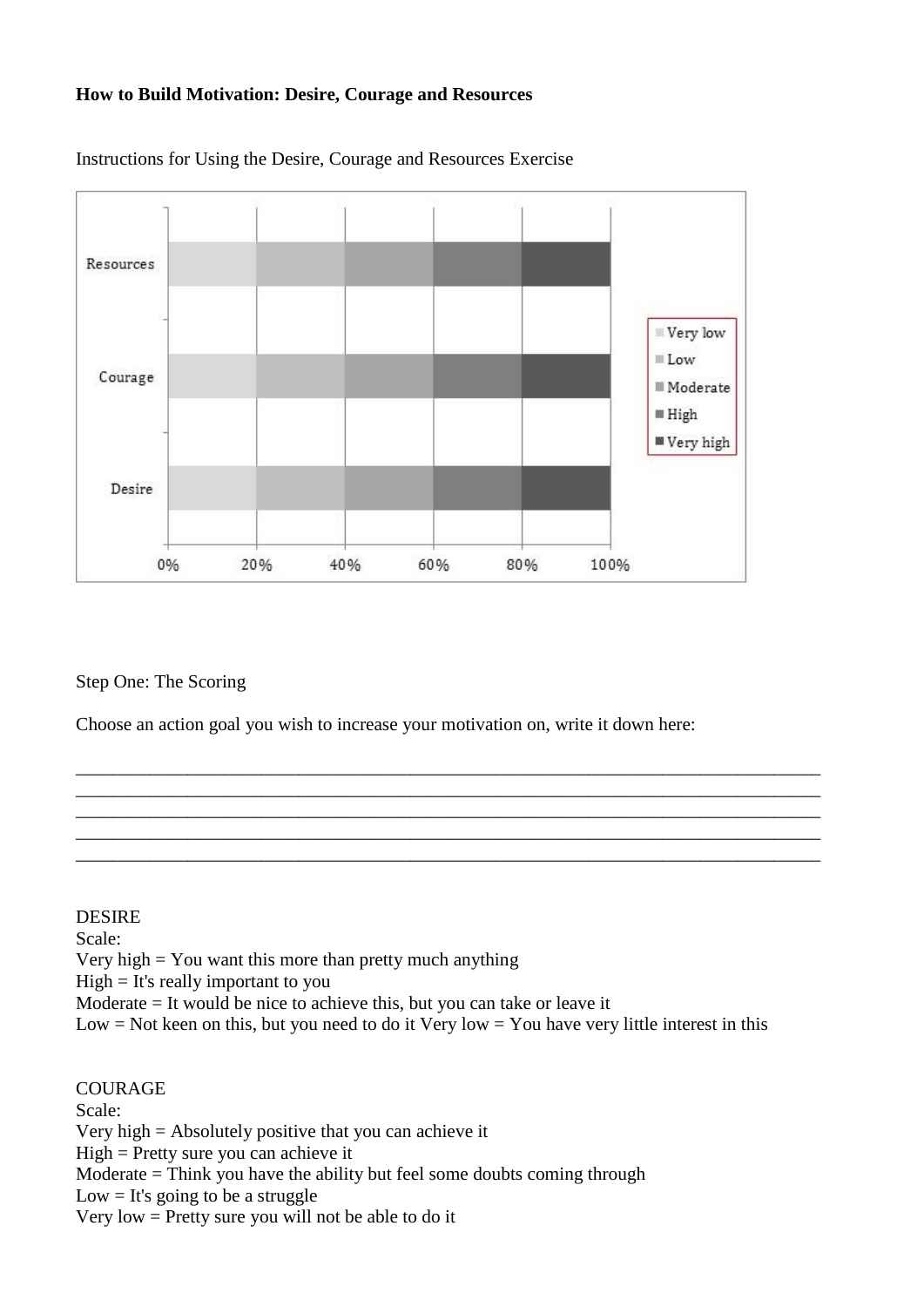RESOURCES Scale Very high = I definitely have everything I need  $High = I've got enough to get through$ Moderate = I will need some more resources at some point soon  $Low = I can get started but there are a lot of resources I still need$ Very low = I have almost none of the resources I need

Step Two: Identifying the Cause of the Scores

Now we will explore the reasoning behind the scores in depth (you likely will have some basic ideas already). No matter how low the scores are, your focus should always be "strength-based" and positive. You can essentially ignore negative thoughts because you will replace these with positive instructions.

Your initial focus needs to be-why are the scores higher than zero?

You want to find the strengths that give you some initial desire and courage as opposed to none at all. Some examples of questions you can ask yourself:

\_\_\_\_\_\_\_\_\_\_\_\_\_\_\_\_\_\_\_\_\_\_\_\_\_\_\_\_\_\_\_\_\_\_\_\_\_\_\_\_\_\_\_\_\_\_\_\_\_\_\_\_\_\_\_\_\_\_\_\_\_\_\_\_\_\_\_\_\_\_\_\_\_\_\_\_\_\_\_\_

\_\_\_\_\_\_\_\_\_\_\_\_\_\_\_\_\_\_\_\_\_\_\_\_\_\_\_\_\_\_\_\_\_\_\_\_\_\_\_\_\_\_\_\_\_\_\_\_\_\_\_\_\_\_\_\_\_\_\_\_\_\_\_\_\_\_\_\_\_\_\_\_\_\_\_\_\_\_\_\_

\_\_\_\_\_\_\_\_\_\_\_\_\_\_\_\_\_\_\_\_\_\_\_\_\_\_\_\_\_\_\_\_\_\_\_\_\_\_\_\_\_\_\_\_\_\_\_\_\_\_\_\_\_\_\_\_\_\_\_\_\_\_\_\_\_\_\_\_\_\_\_\_\_\_\_\_\_\_\_\_

\_\_\_\_\_\_\_\_\_\_\_\_\_\_\_\_\_\_\_\_\_\_\_\_\_\_\_\_\_\_\_\_\_\_\_\_\_\_\_\_\_\_\_\_\_\_\_\_\_\_\_\_\_\_\_\_\_\_\_\_\_\_\_\_\_\_\_\_\_\_\_\_\_\_\_\_\_\_\_\_ \_\_\_\_\_\_\_\_\_\_\_\_\_\_\_\_\_\_\_\_\_\_\_\_\_\_\_\_\_\_\_\_\_\_\_\_\_\_\_\_\_\_\_\_\_\_\_\_\_\_\_\_\_\_\_\_\_\_\_\_\_\_\_\_\_\_\_\_\_\_\_\_\_\_\_\_\_\_\_\_ \_\_\_\_\_\_\_\_\_\_\_\_\_\_\_\_\_\_\_\_\_\_\_\_\_\_\_\_\_\_\_\_\_\_\_\_\_\_\_\_\_\_\_\_\_\_\_\_\_\_\_\_\_\_\_\_\_\_\_\_\_\_\_\_\_\_\_\_\_\_\_\_\_\_\_\_\_\_\_\_ \_\_\_\_\_\_\_\_\_\_\_\_\_\_\_\_\_\_\_\_\_\_\_\_\_\_\_\_\_\_\_\_\_\_\_\_\_\_\_\_\_\_\_\_\_\_\_\_\_\_\_\_\_\_\_\_\_\_\_\_\_\_\_\_\_\_\_\_\_\_\_\_\_\_\_\_\_\_\_\_ \_\_\_\_\_\_\_\_\_\_\_\_\_\_\_\_\_\_\_\_\_\_\_\_\_\_\_\_\_\_\_\_\_\_\_\_\_\_\_\_\_\_\_\_\_\_\_\_\_\_\_\_\_\_\_\_\_\_\_\_\_\_\_\_\_\_\_\_\_\_\_\_\_\_\_\_\_\_\_\_

\_\_\_\_\_\_\_\_\_\_\_\_\_\_\_\_\_\_\_\_\_\_\_\_\_\_\_\_\_\_\_\_\_\_\_\_\_\_\_\_\_\_\_\_\_\_\_\_\_\_\_\_\_\_\_\_\_\_\_\_\_\_\_\_\_\_\_\_\_\_\_\_\_\_\_\_\_\_\_\_ \_\_\_\_\_\_\_\_\_\_\_\_\_\_\_\_\_\_\_\_\_\_\_\_\_\_\_\_\_\_\_\_\_\_\_\_\_\_\_\_\_\_\_\_\_\_\_\_\_\_\_\_\_\_\_\_\_\_\_\_\_\_\_\_\_\_\_\_\_\_\_\_\_\_\_\_\_\_\_\_ \_\_\_\_\_\_\_\_\_\_\_\_\_\_\_\_\_\_\_\_\_\_\_\_\_\_\_\_\_\_\_\_\_\_\_\_\_\_\_\_\_\_\_\_\_\_\_\_\_\_\_\_\_\_\_\_\_\_\_\_\_\_\_\_\_\_\_\_\_\_\_\_\_\_\_\_\_\_\_\_

\_\_\_\_\_\_\_\_\_\_\_\_\_\_\_\_\_\_\_\_\_\_\_\_\_\_\_\_\_\_\_\_\_\_\_\_\_\_\_\_\_\_\_\_\_\_\_\_\_\_\_\_\_\_\_\_\_\_\_\_\_\_\_\_\_\_\_\_\_\_\_\_\_\_\_\_\_\_\_\_

What positive things have led me to score this as [score]?

What makes it [score] instead of zero?

What makes me feel that I have at least [score] amount of desire and courage?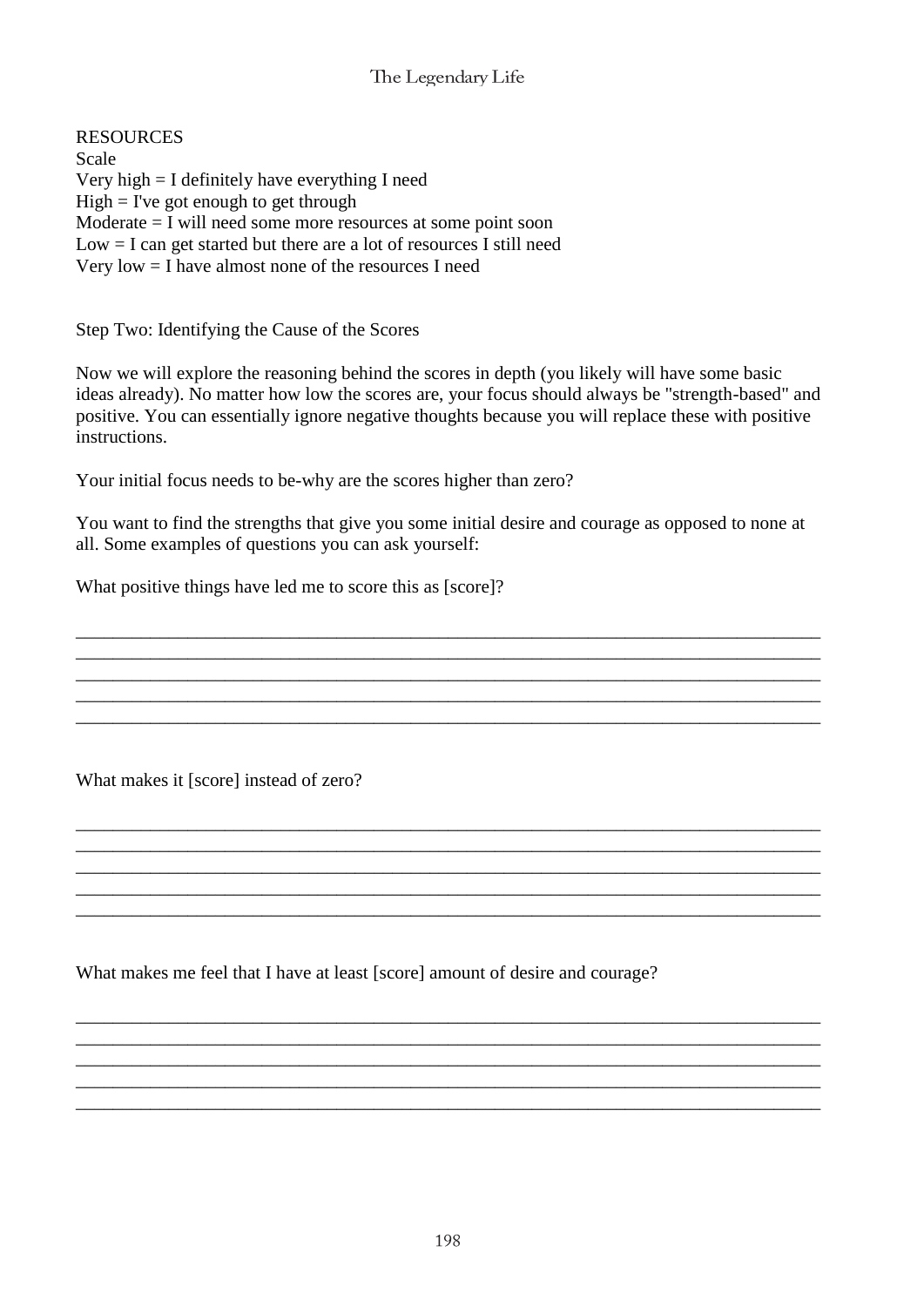What does [score] amount of desire/courage/resources mean to me?

What can I achieve with [score] amount of resources to start me off?

Step Three: Find Your Strengths

So now you have a fair idea about why you have scored as you have. The next step is to strengthen the scores for all three scales, but before you can do that, you need to know what inner skills, strengths and abilities you have to help with this.

Clear your mind. Take five long, slow, deep breaths. Now think of a time when you achieved a goal in the past. If you struggle to think of one, some prompts could be used, such as:

Describe a time you saved up to buy something and how you managed that.

Describe the process you went through to get your first job.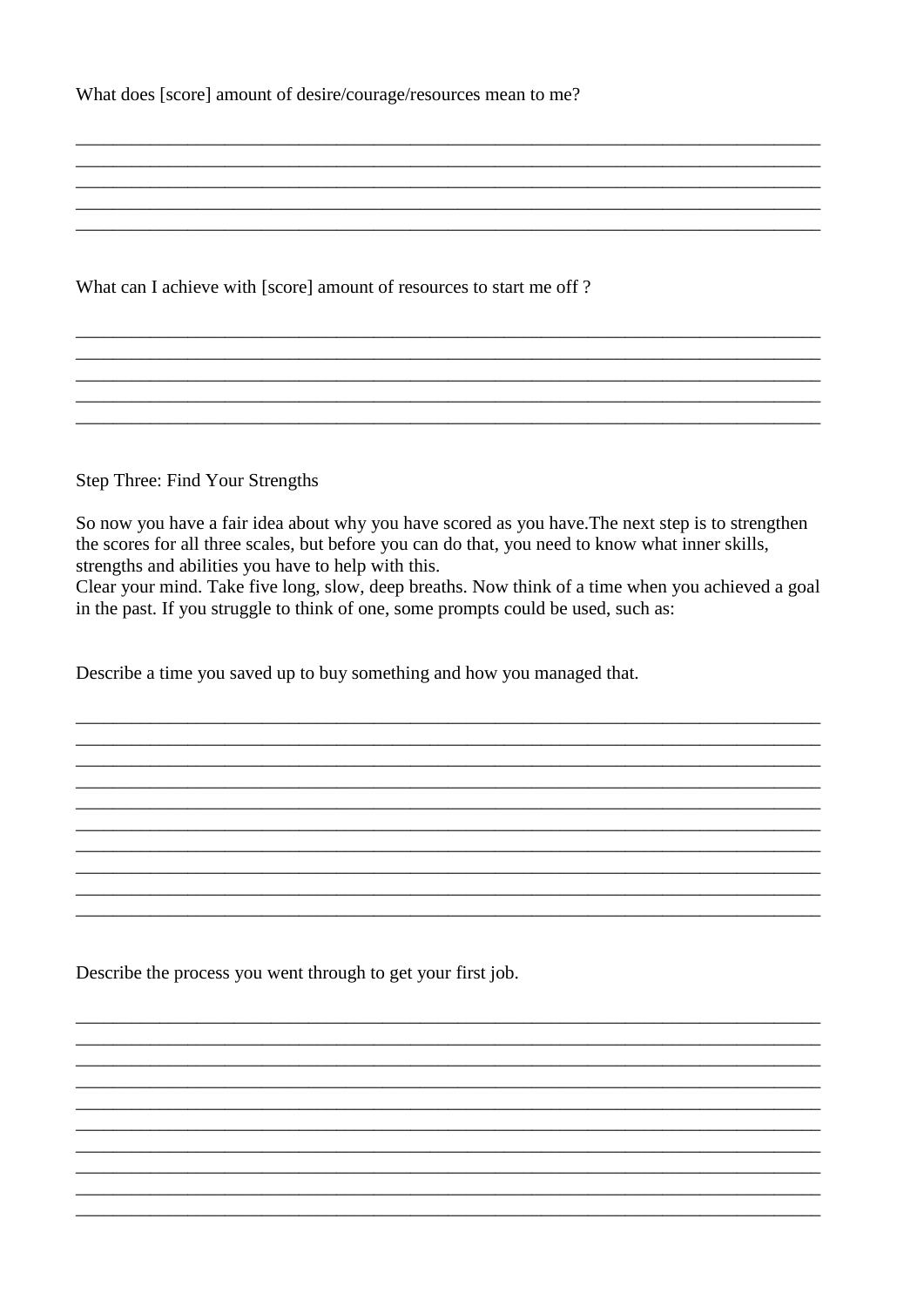What are you best at and why?

Describe a skill you learned from scratch and how you did that.

Choose a goal you have achieved in the past, no matter how simple you think it was. You are about to interview yourself as if you are interviewing someone else. Focus your questioning around what you did in the time between deciding on the goal and achieving it, which lead to success. Make sure you ask about thoughts, feelings, and behavior. Start listing the key things. Try these questions to prompt you, or you can write other ideas on a blank piece of paper:

What did you tell yourself to stay on track with your goal?

Who helped you out with this and how did they do that?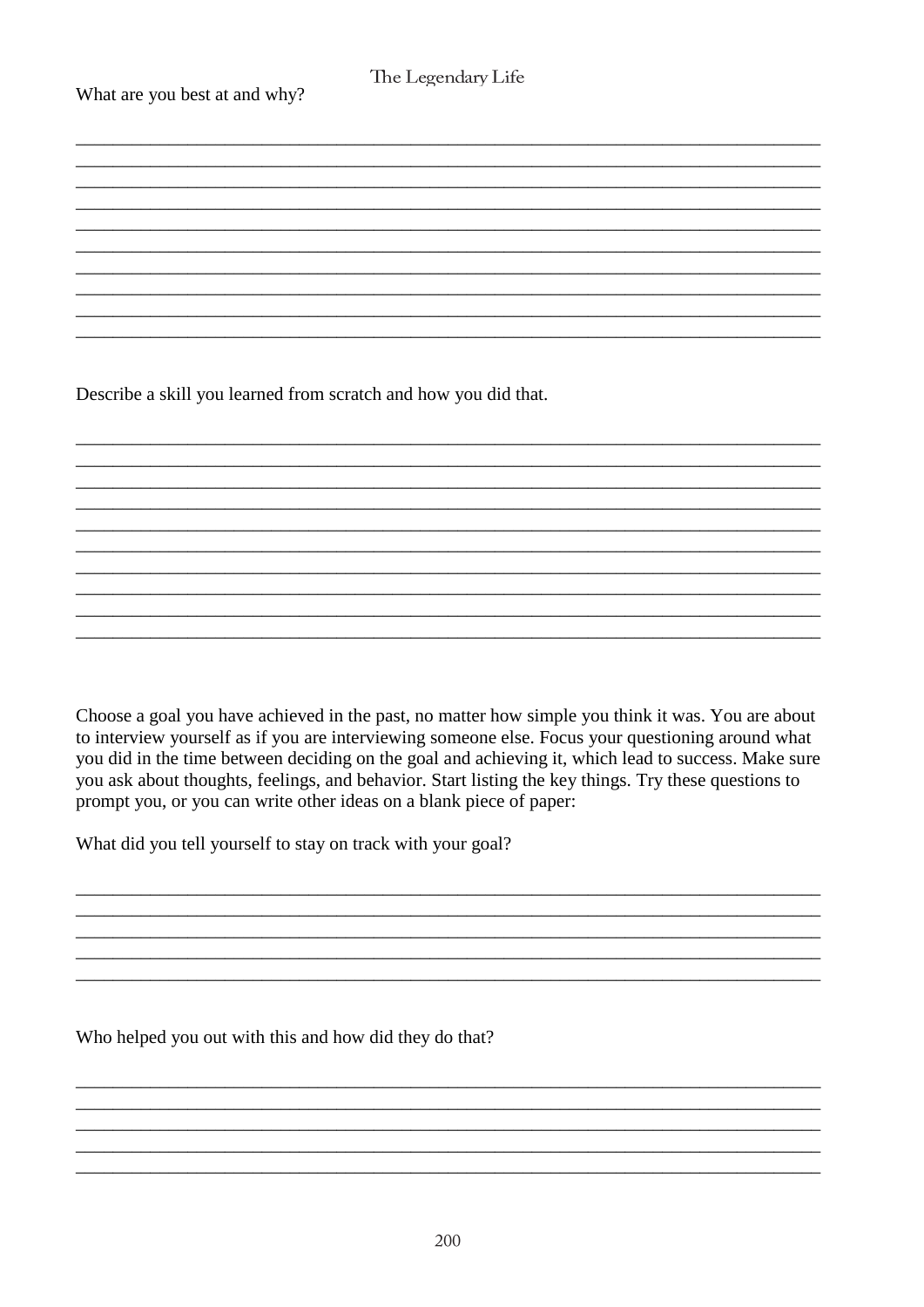What important lessons did you learn during the journey?

What information did you need to achieve the goal?

Which of your qualities, strengths and personality traits did you employ to succeed with this goal?

What barriers did you have to overcome? How did you manage that?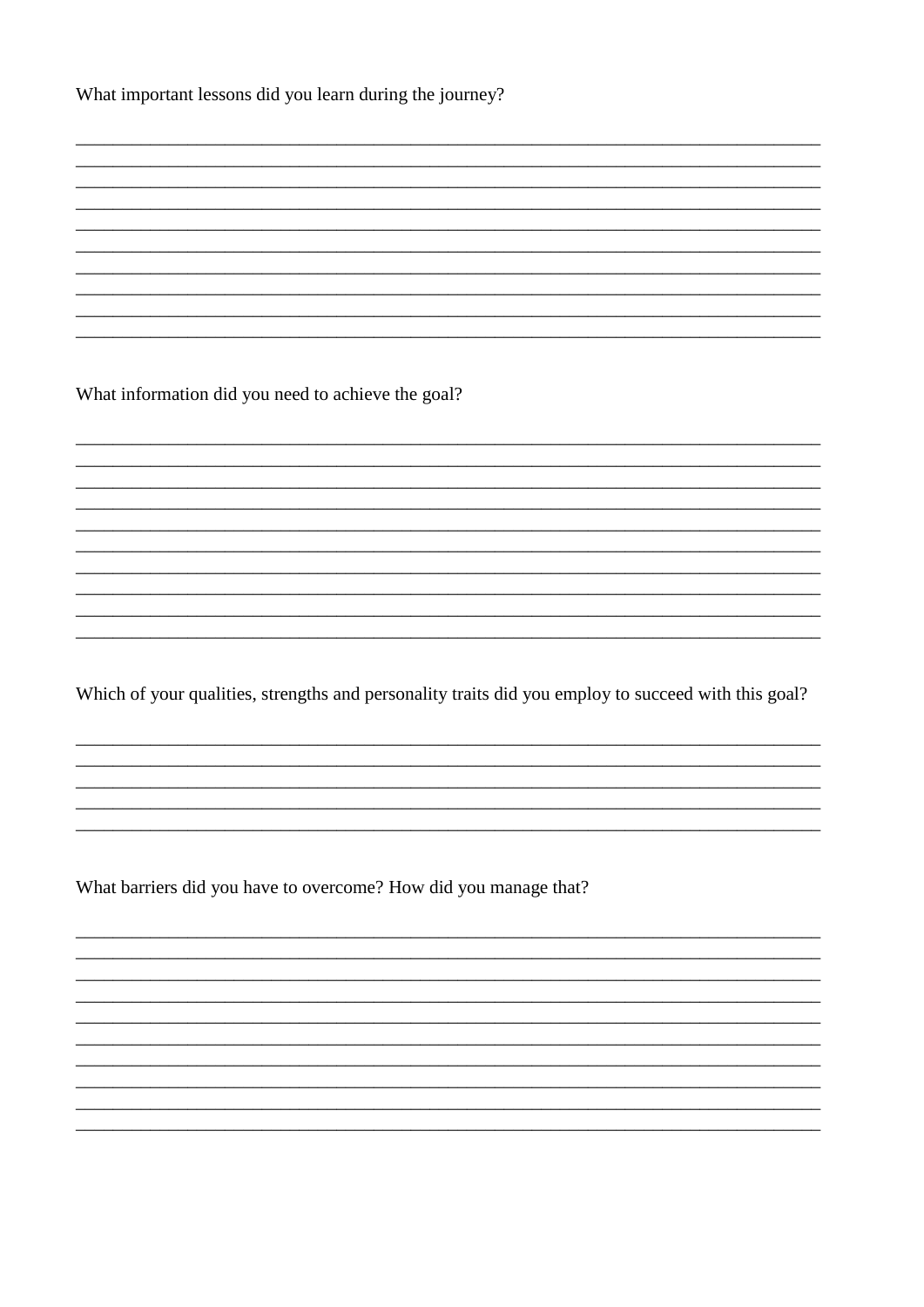\_\_\_\_\_\_\_\_\_\_\_\_\_\_\_\_\_\_\_\_\_\_\_\_\_\_\_\_\_\_\_\_\_\_\_\_\_\_\_\_\_\_\_\_\_\_\_\_\_\_\_\_\_\_\_\_\_\_\_\_\_\_\_\_\_\_\_\_\_\_\_\_\_\_\_\_\_\_\_\_ \_\_\_\_\_\_\_\_\_\_\_\_\_\_\_\_\_\_\_\_\_\_\_\_\_\_\_\_\_\_\_\_\_\_\_\_\_\_\_\_\_\_\_\_\_\_\_\_\_\_\_\_\_\_\_\_\_\_\_\_\_\_\_\_\_\_\_\_\_\_\_\_\_\_\_\_\_\_\_\_ \_\_\_\_\_\_\_\_\_\_\_\_\_\_\_\_\_\_\_\_\_\_\_\_\_\_\_\_\_\_\_\_\_\_\_\_\_\_\_\_\_\_\_\_\_\_\_\_\_\_\_\_\_\_\_\_\_\_\_\_\_\_\_\_\_\_\_\_\_\_\_\_\_\_\_\_\_\_\_\_ \_\_\_\_\_\_\_\_\_\_\_\_\_\_\_\_\_\_\_\_\_\_\_\_\_\_\_\_\_\_\_\_\_\_\_\_\_\_\_\_\_\_\_\_\_\_\_\_\_\_\_\_\_\_\_\_\_\_\_\_\_\_\_\_\_\_\_\_\_\_\_\_\_\_\_\_\_\_\_\_ \_\_\_\_\_\_\_\_\_\_\_\_\_\_\_\_\_\_\_\_\_\_\_\_\_\_\_\_\_\_\_\_\_\_\_\_\_\_\_\_\_\_\_\_\_\_\_\_\_\_\_\_\_\_\_\_\_\_\_\_\_\_\_\_\_\_\_\_\_\_\_\_\_\_\_\_\_\_\_\_ \_\_\_\_\_\_\_\_\_\_\_\_\_\_\_\_\_\_\_\_\_\_\_\_\_\_\_\_\_\_\_\_\_\_\_\_\_\_\_\_\_\_\_\_\_\_\_\_\_\_\_\_\_\_\_\_\_\_\_\_\_\_\_\_\_\_\_\_\_\_\_\_\_\_\_\_\_\_\_\_ \_\_\_\_\_\_\_\_\_\_\_\_\_\_\_\_\_\_\_\_\_\_\_\_\_\_\_\_\_\_\_\_\_\_\_\_\_\_\_\_\_\_\_\_\_\_\_\_\_\_\_\_\_\_\_\_\_\_\_\_\_\_\_\_\_\_\_\_\_\_\_\_\_\_\_\_\_\_\_\_ \_\_\_\_\_\_\_\_\_\_\_\_\_\_\_\_\_\_\_\_\_\_\_\_\_\_\_\_\_\_\_\_\_\_\_\_\_\_\_\_\_\_\_\_\_\_\_\_\_\_\_\_\_\_\_\_\_\_\_\_\_\_\_\_\_\_\_\_\_\_\_\_\_\_\_\_\_\_\_\_

\_\_\_\_\_\_\_\_\_\_\_\_\_\_\_\_\_\_\_\_\_\_\_\_\_\_\_\_\_\_\_\_\_\_\_\_\_\_\_\_\_\_\_\_\_\_\_\_\_\_\_\_\_\_\_\_\_\_\_\_\_\_\_\_\_\_\_\_\_\_\_\_\_\_\_\_\_\_\_\_

\_\_\_\_\_\_\_\_\_\_\_\_\_\_\_\_\_\_\_\_\_\_\_\_\_\_\_\_\_\_\_\_\_\_\_\_\_\_\_\_\_\_\_\_\_\_\_\_\_\_\_\_\_\_\_\_\_\_\_\_\_\_\_\_\_\_\_\_\_\_\_\_\_\_\_\_\_\_\_\_ \_\_\_\_\_\_\_\_\_\_\_\_\_\_\_\_\_\_\_\_\_\_\_\_\_\_\_\_\_\_\_\_\_\_\_\_\_\_\_\_\_\_\_\_\_\_\_\_\_\_\_\_\_\_\_\_\_\_\_\_\_\_\_\_\_\_\_\_\_\_\_\_\_\_\_\_\_\_\_\_ \_\_\_\_\_\_\_\_\_\_\_\_\_\_\_\_\_\_\_\_\_\_\_\_\_\_\_\_\_\_\_\_\_\_\_\_\_\_\_\_\_\_\_\_\_\_\_\_\_\_\_\_\_\_\_\_\_\_\_\_\_\_\_\_\_\_\_\_\_\_\_\_\_\_\_\_\_\_\_\_ \_\_\_\_\_\_\_\_\_\_\_\_\_\_\_\_\_\_\_\_\_\_\_\_\_\_\_\_\_\_\_\_\_\_\_\_\_\_\_\_\_\_\_\_\_\_\_\_\_\_\_\_\_\_\_\_\_\_\_\_\_\_\_\_\_\_\_\_\_\_\_\_\_\_\_\_\_\_\_\_ \_\_\_\_\_\_\_\_\_\_\_\_\_\_\_\_\_\_\_\_\_\_\_\_\_\_\_\_\_\_\_\_\_\_\_\_\_\_\_\_\_\_\_\_\_\_\_\_\_\_\_\_\_\_\_\_\_\_\_\_\_\_\_\_\_\_\_\_\_\_\_\_\_\_\_\_\_\_\_\_

\_\_\_\_\_\_\_\_\_\_\_\_\_\_\_\_\_\_\_\_\_\_\_\_\_\_\_\_\_\_\_\_\_\_\_\_\_\_\_\_\_\_\_\_\_\_\_\_\_\_\_\_\_\_\_\_\_\_\_\_\_\_\_\_\_\_\_\_\_\_\_\_\_\_\_\_\_\_\_\_ \_\_\_\_\_\_\_\_\_\_\_\_\_\_\_\_\_\_\_\_\_\_\_\_\_\_\_\_\_\_\_\_\_\_\_\_\_\_\_\_\_\_\_\_\_\_\_\_\_\_\_\_\_\_\_\_\_\_\_\_\_\_\_\_\_\_\_\_\_\_\_\_\_\_\_\_\_\_\_\_ \_\_\_\_\_\_\_\_\_\_\_\_\_\_\_\_\_\_\_\_\_\_\_\_\_\_\_\_\_\_\_\_\_\_\_\_\_\_\_\_\_\_\_\_\_\_\_\_\_\_\_\_\_\_\_\_\_\_\_\_\_\_\_\_\_\_\_\_\_\_\_\_\_\_\_\_\_\_\_\_ \_\_\_\_\_\_\_\_\_\_\_\_\_\_\_\_\_\_\_\_\_\_\_\_\_\_\_\_\_\_\_\_\_\_\_\_\_\_\_\_\_\_\_\_\_\_\_\_\_\_\_\_\_\_\_\_\_\_\_\_\_\_\_\_\_\_\_\_\_\_\_\_\_\_\_\_\_\_\_\_ \_\_\_\_\_\_\_\_\_\_\_\_\_\_\_\_\_\_\_\_\_\_\_\_\_\_\_\_\_\_\_\_\_\_\_\_\_\_\_\_\_\_\_\_\_\_\_\_\_\_\_\_\_\_\_\_\_\_\_\_\_\_\_\_\_\_\_\_\_\_\_\_\_\_\_\_\_\_\_\_

What would you do differently if you had to do it all over again? What wouldn't you change?

How did it feel to achieve the goal?

What resources did you use? Which of these do you still have now?

These answers will become your reference for the next section if needed.

Step Four: Build Motivation

Using what you have identified in the previous section or completely new ideas, you can look to increase the scores on all three scales. Basically the aim is to get them all as close to one hundred percent as possible, but anywhere in the high/very high categories should do the trick. Focus on the weaker one or two, particularly if one is strong enough (e.g., high) already. Don't try to make massive leaps all at once. As a rule of thumb, try to improve each category by one step at a time (e.g., from low to moderate, or moderate to high). The aim is to get all three to the same level and then move them up together.

The best question for this is:

"What could I do to increase the [desire/courage/resources] score from [very low/low/moderate/high/very high] to [very low/low/moderate/high/very high]?"

(e.g., What could I do to increase the desire score from low to moderate?)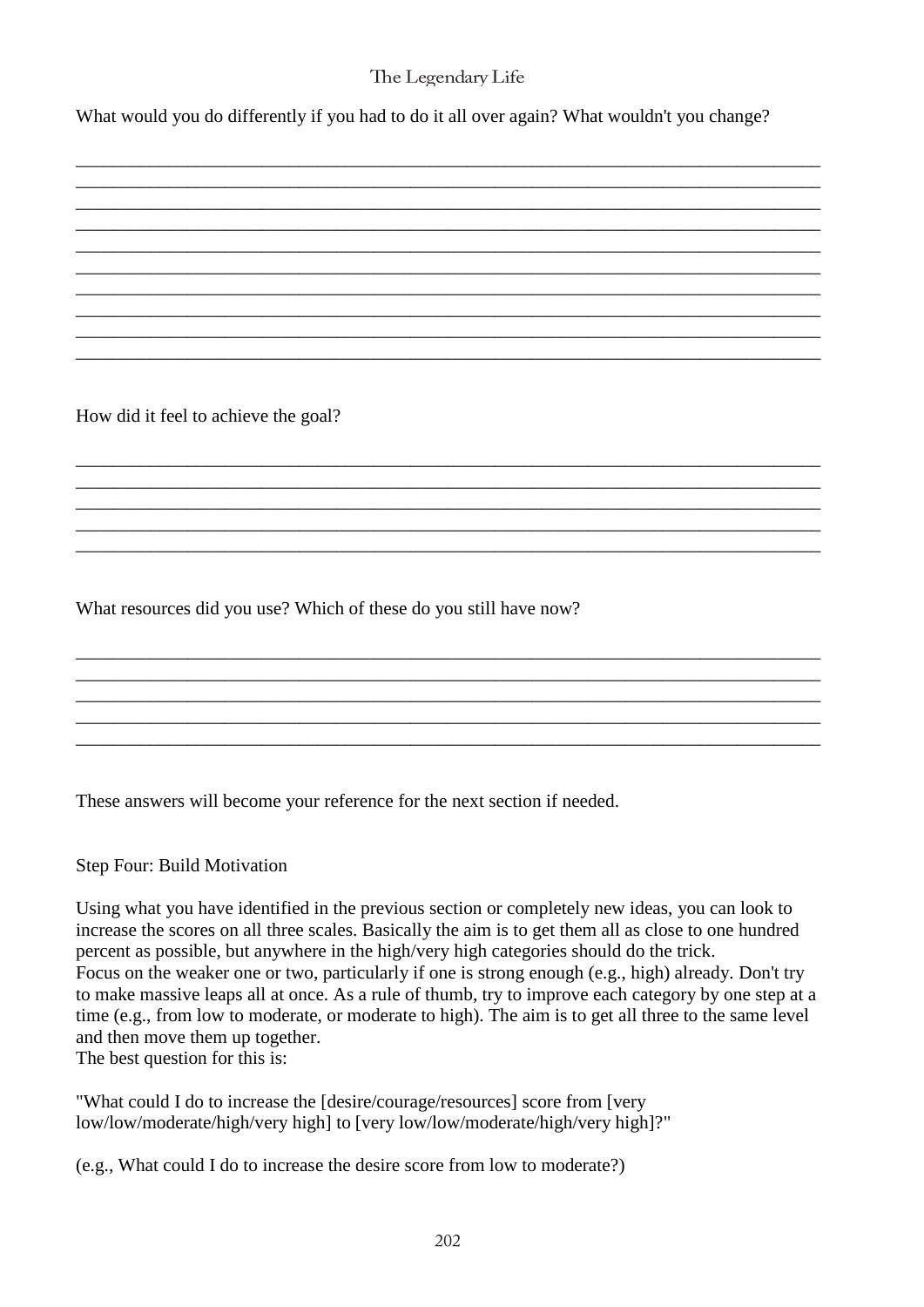List as many things as you possibly can. Don't hold back. Brainstorm all the possibilities that might make the scores increase:

| What can I do (what strengths do I have) to increase the score for |  | from to |  |
|--------------------------------------------------------------------|--|---------|--|
|--------------------------------------------------------------------|--|---------|--|

Some other questions that could help:

In the list of strengths I've identified, which three most apply to achieving this current goal?

What things have I done in the past to increase my courage/desire/resources?

What do I think would need to happen in my life to make the desire/courage/resources rating very high? How can I break this down into manageable steps?

What has worked for me before? How did I overcome barriers last time I achieved something challenging?